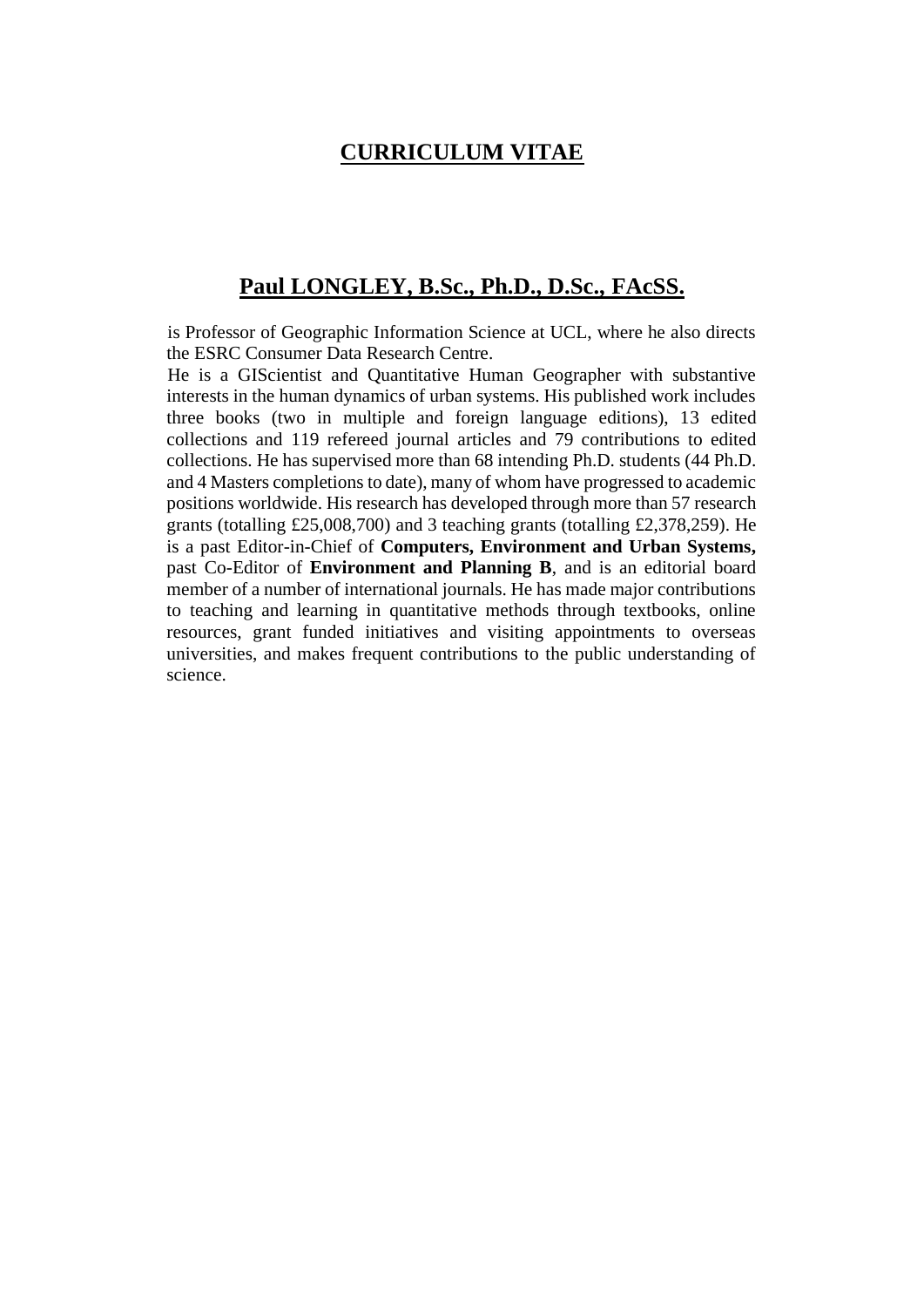# **Contents**

| 1.               |  |
|------------------|--|
| 2.               |  |
| 3.<br>(A)<br>(B) |  |
| 4.               |  |
| 5.               |  |
| 6.               |  |
| 7.               |  |
| 8.               |  |
| (A)              |  |
| (B)              |  |
| (C)              |  |
| (D)              |  |
| (E)              |  |
| (F)              |  |
| 9.               |  |
| (A)              |  |
| (B)              |  |
| (C)              |  |
| (D)              |  |
| (E)              |  |
| (F)              |  |
| (G)              |  |
| (H)              |  |
| (1)              |  |
| $(\cup)$         |  |
|                  |  |
| 10.<br>(A)       |  |
|                  |  |
| (B)              |  |
| (c)<br>(D)       |  |
| 11.              |  |
|                  |  |
| (A)              |  |
| (B)              |  |
| (c)              |  |
|                  |  |
|                  |  |
|                  |  |
| (D)<br>(E)       |  |
|                  |  |
|                  |  |
|                  |  |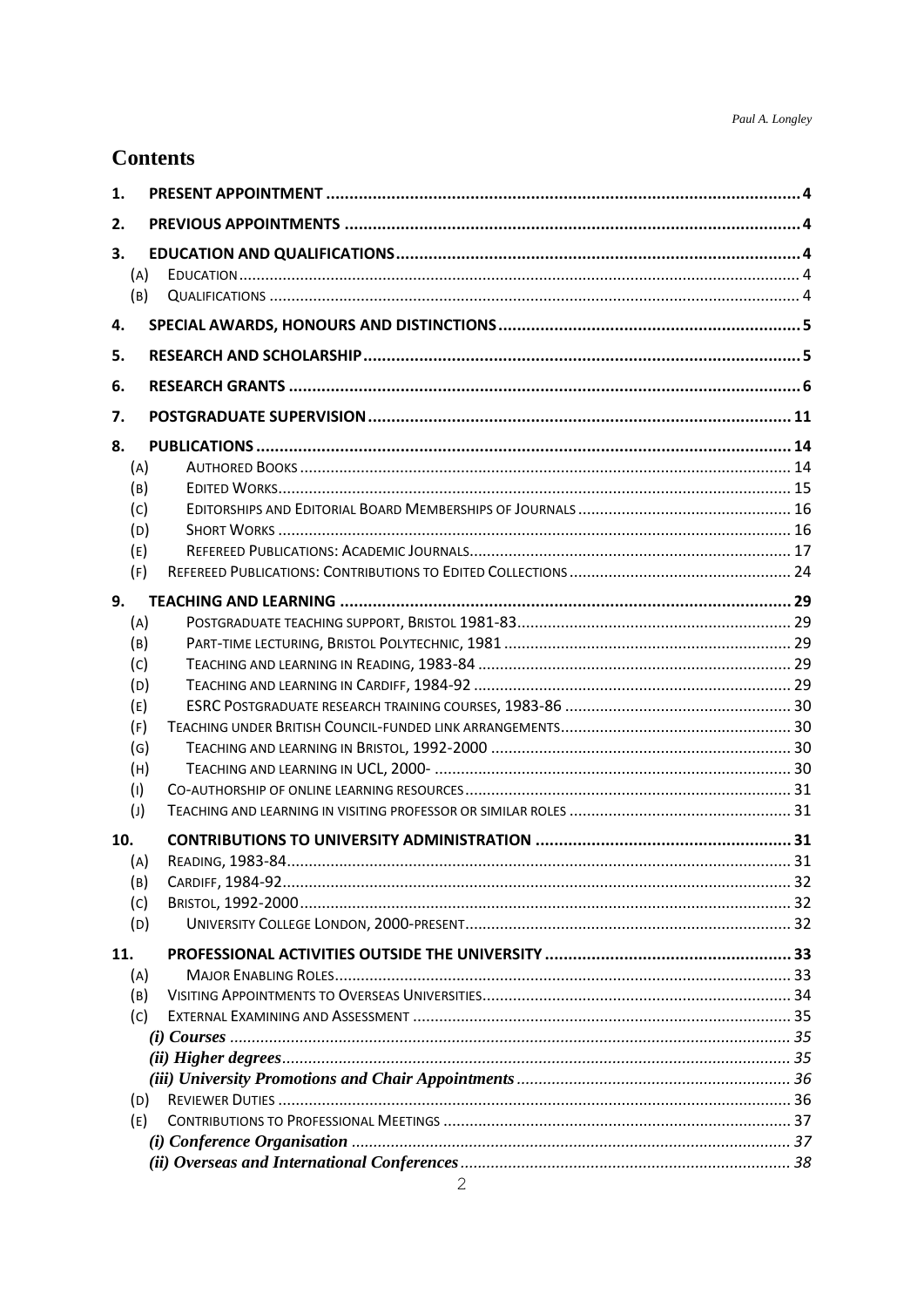Paul A. Longley

| (iv) Selected Invited Research Seminars (Universities unless stated otherwise) 45 |  |
|-----------------------------------------------------------------------------------|--|
|                                                                                   |  |
| (G)                                                                               |  |
|                                                                                   |  |
|                                                                                   |  |
|                                                                                   |  |
|                                                                                   |  |
|                                                                                   |  |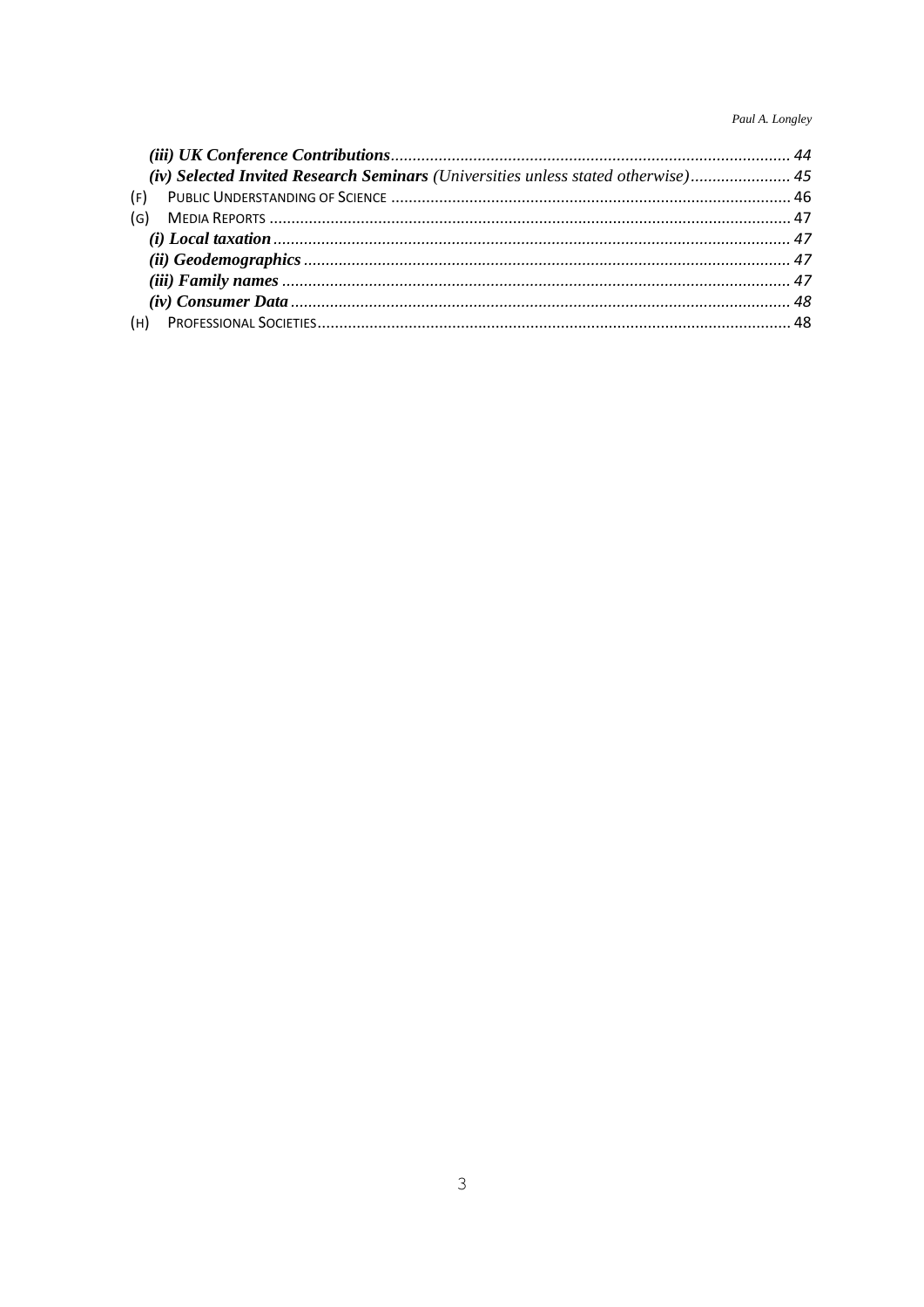*Paul A. Longley*

# **CURRICULUM VITAE**

# **LONGLEY, Paul Arthur**

Department of Geography University College London North-West Wing, Room 123 Gower Street London WC1E 6BT United Kingdom

E-mail: p.longley@ucl.ac.uk Tel. + 44 (0)20 7679 0500; Fax. +44 (0)20 7679 0565 Web: [www.paul-longley.com](http://www.paul-longley.com/) and [www.geog.ucl.ac.uk/people/academic-staff/paul-longley](http://www.geog.ucl.ac.uk/people/academic-staff/paul-longley) ORCID: 0000-0002-4727-6384 DoB: 26 February 1959 Citizenship: United Kingdom

# <span id="page-3-0"></span>**1. PRESENT APPOINTMENT**

2000- Professor of Geographic Information Science, UCL (seconded to ESRC Advanced Institute for Management Research Senior Fellowship, 2003-4; UCL Director, Consumer Data Research Centre, 2014-present)

# <span id="page-3-1"></span>**2. PREVIOUS APPOINTMENTS**

- 1983-84 Lecturer in Geography, University of Reading
- 1984-92 Lecturer in Planning, University of Wales, Cardiff (UWIST prior to 01/09/88)
- 1992-94 Lecturer in Geography, University of Bristol
- 1994-96 Reader in Geography, University of Bristol (including a period as an ESRC Research Fellow, 1994-95)
- 1996-2000 Professor of Geography, University of Bristol

# <span id="page-3-2"></span>**3. EDUCATION AND QUALIFICATIONS**

- <span id="page-3-3"></span>**(a) Education**
- 1970-77 Southend High School for Boys, Southend-on-Sea
- 1977-80 Department of Geography, University of Bristol
- 1980-81 Geographisches Institut II, Universität Karlsruhe (TH), Germany
- 1981-83 Department of Geography, University of Bristol

#### <span id="page-3-4"></span>**(b) Qualifications**

- 1975-77 10 GCE 'O' Levels (7 Grade A, 3 Grade B); 3 GCE 'A' levels (all Grade A)
- 1980 **B.Sc. First Class Honours (Geography)**, University of Bristol
- 1981 Certificate of Competence (German Language) to study at Karlsruhe/Stuttgart Universities; Grundstuffe II language examination (Grade 1)
- 1984 **Ph.D. (Urban Geography)**, University of Bristol
- 1997 **D.Sc.**, University of Bristol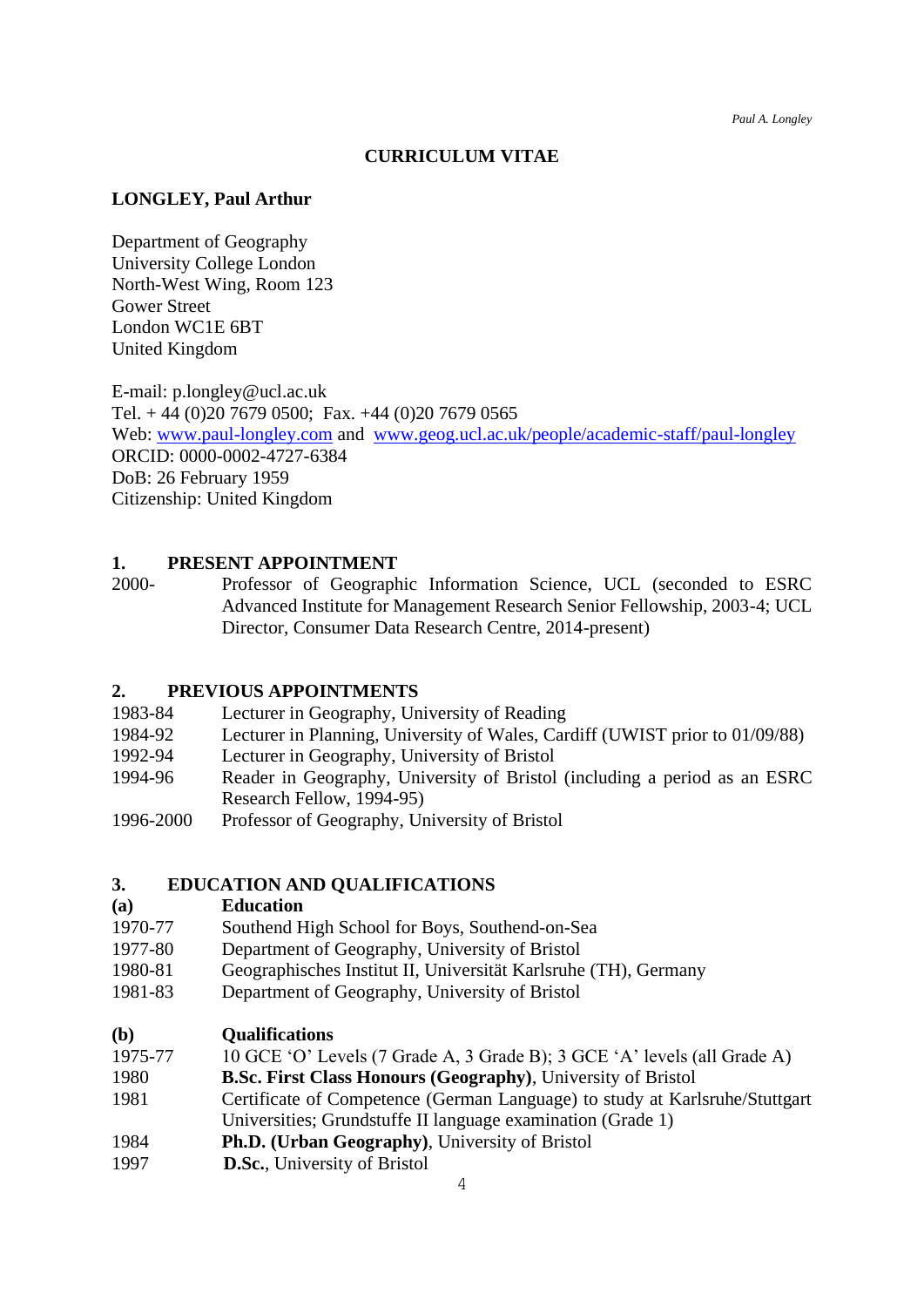# <span id="page-4-0"></span>**4. SPECIAL AWARDS, HONOURS AND DISTINCTIONS**

| 1975-77 | <b>Annual School Prizes</b>                                                      |
|---------|----------------------------------------------------------------------------------|
| 1980    | University of Bristol Miller-Barstow Prize for best undergraduate social science |
|         | dissertation                                                                     |
| 1980    | Walter Scheel Scholarship (value 13,420 DM), funded by the Deutscher             |
|         | Akademischer Austauschdienst (DAAD), spent at Karlsruhe University (TH)          |
| 1981    | Social Science Research Council Studentship (Thesis published by University      |
|         | Microfilms International No. 86-06821)                                           |
| 2002    | Elected Registered Practitioner, the Higher Education Academy (previously        |
|         | the ILTHE)                                                                       |
| 2002    | Elected Academician, Academy of Social Sciences (Academy of Learned              |
|         | Societies for the Social Sciences prior to 2007)                                 |
| 2006    | Finalist 'Research Project of the Year', Times Higher Education Supplement       |
|         | <b>Annual Awards</b>                                                             |
| 2007    | Visiting Professor, Ritsumeikan University, Japan                                |
| 2008-11 | Visiting Professor, University College Dublin                                    |
| 2009    | Visiting Professor, Ritsumeikan University, Japan                                |
| 2009    | UCL Advances, award for best Knowledge Transfer Partnership                      |
| 2009    | Visiting Professor, University of Tokyo, Japan (November-December)               |
| 2011    | Visiting Professor, Ritsumeikan University, Japan                                |
| 2011    | Demographic Users Group Award for services to knowledge exchange between         |
|         | the university and retail sectors                                                |
| 2013    | Visiting Professor, Ritsumeikan University, Japan                                |
| 2013    | <b>Royal Geographical Society Victoria Medal</b>                                 |
| 2017-20 | Visiting Professor, Fuzhou University, China                                     |
| 2018    | Visiting Professor, Shanghai University of Finance and Economics, China.         |
| 2019-23 | Affiliated Profesor, Nanjing Normal University, China (funded by Plan 111)       |
| 2019    | Visiting Professor, Ritsumeikan University, Japan                                |

<span id="page-4-1"></span>**5. RESEARCH AND SCHOLARSHIP**

I am a geographic information scientist and quantitative human geographer with substantive interests in urban geography. My early work focused upon improved understanding of the form and function of cities using discrete choice models and concepts from fractal geometry. In recent years, the availability of new sources and forms of data has enabled me to bring greater analytical focus upon the geotemporal demographics of urban function, at high spatial granularity and at timescales from the diurnal to the inter-generational. Work has included: development of activity-based neighbourhood classifications; analysis of family name geographies and their correspondence with geographic variation in the make up of human DNA; inference of self-assigned ethnicity through naming conventions; and analysis of footfall and movement through retail areas. I have interests in the re-use of consumer data sources to further academic research, and the implications of new Big Data sources more generally for the practice of social science.

It has been my privilege to supervise a very large number of Ph.D. students and junior researchers, many of whom are now established elsewhere in academia or at senior levels in industry/government. Most all of these individuals have been funded by my applications for funding through collaborative studentships, research grants and knowledge exchange partnerships.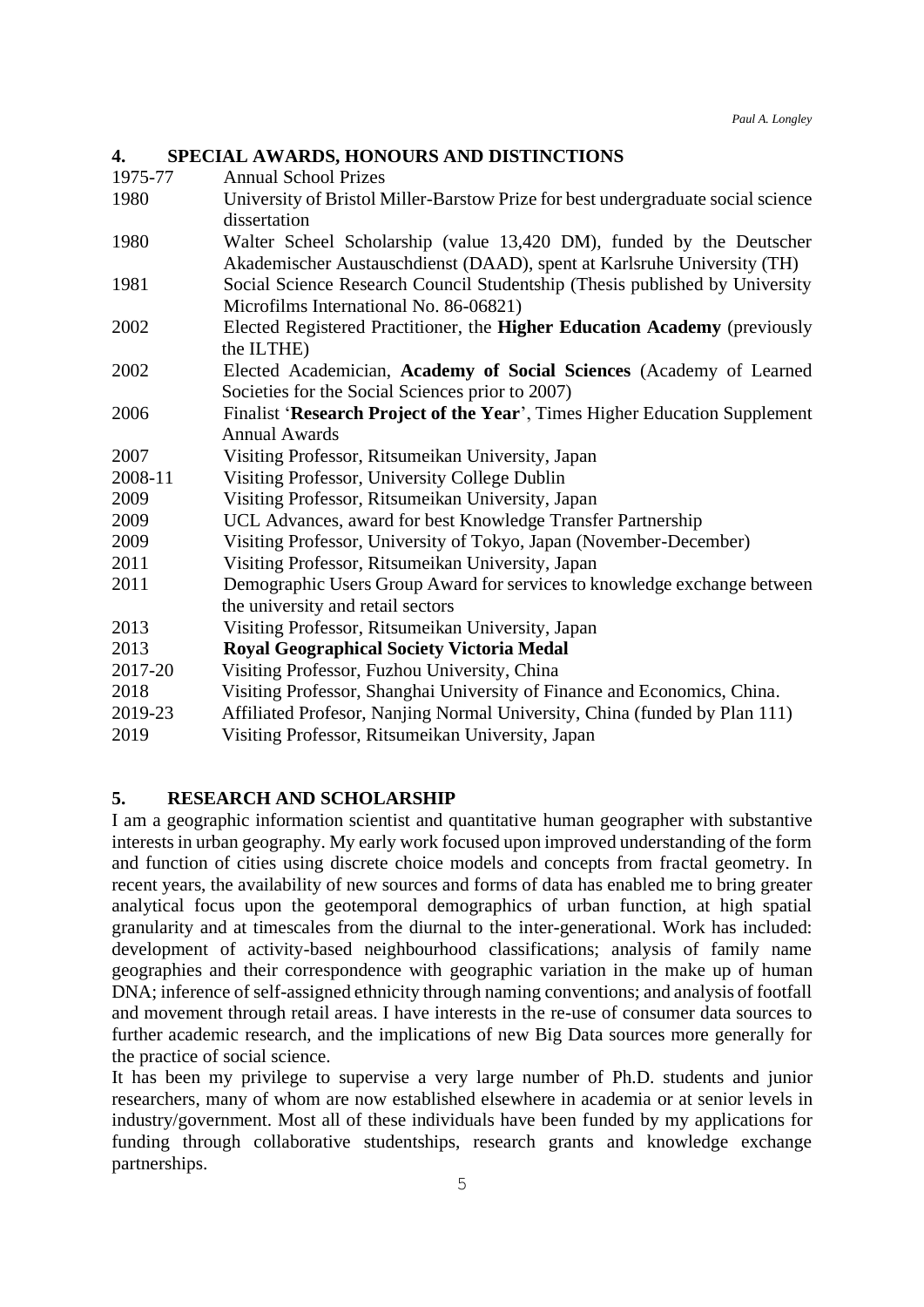# <span id="page-5-0"></span>**6. RESEARCH GRANTS**

This section does not include research council or other external funding for postgraduate students, detailed under 'Postgraduate Supervision' in Section (7). Travel grant funding from the British Council, the British Academy, the European Science Foundation, the (U.S.) National Science Foundation, NATO and a number of other sources is detailed in Section (11) as 'Contributions to Professional Meetings'. British Council and U.S. National Science Foundation and other funding for visiting appointments is detailed in Section (11) as 'Visiting Appointments to Other Universities'.

- 1. 1985 **Economic and Social Research Council**: Survey Link Award (PI).
- **£1,363**
- 2. 1987 **Economic and Social Research Council**: trial phase of the ESRC Wales and South West Regional Research Laboratory (RRL) (co-I, with M. Batty, I. Bracken and N. Wrigley).

#### **£24,500**

3. 1987 **Welsh Development Agency**: Institute of Welsh Affairs 'Project to Revive the South Wales Valleys' (PI).

#### **£8,000**

4. 1987 **Economic and Social Research Council**: participation in the design and implementation of the 1987/88 General Household and Labour Force Surveys.

**£1,200**

5. 1988 **Cardiff Bay Development Corporation**: preparation of a socio-economic profile of Cardiff Bay (co-I with M. Batty and J. Alden).

#### **£4,650**

6. 1988 **Welsh Development Agency/WINtech**: feasibility study of a Centre of Excellence in Geographical Information Systems alongside the Wales and South West Regional Research Laboratory (co-I, with N. Wrigley).

#### **£5,000**

7. 1988 **Welsh Office, Statistics Division**: a project to synthesise income data to enhance the 1986 Welsh House Condition Survey (PI).

#### **£16,000**

8. 1988 **Economic and Social Research Council**: Main Phase of the Wales and South West Regional Research Laboratory (co-I, with M. Batty, I. Bracken and N. Wrigley).

#### **£236,200**

9. 1988 **Cardiff City Council**: design and analysis of the Cardiff House Condition Survey (PI, with R. Smith).

#### **£25,000**

10. 1988 **Economic and Social Research Council**: equipment supplementation for the Wales and South West Regional Research Laboratory (co-I, with M. Batty, I. Bracken and N. Wrigley).

#### **£29,000**

11. 1989 **Cynon Valley Borough Council**: analysis of the Mountain Ash House Condition Survey (PI, with D. Martin).

# **£3,000**

12. 1990 **Cardiff City Council**: staff training in the analysis of large-scale survey data (PI, with D. Martin).

#### **£1,700**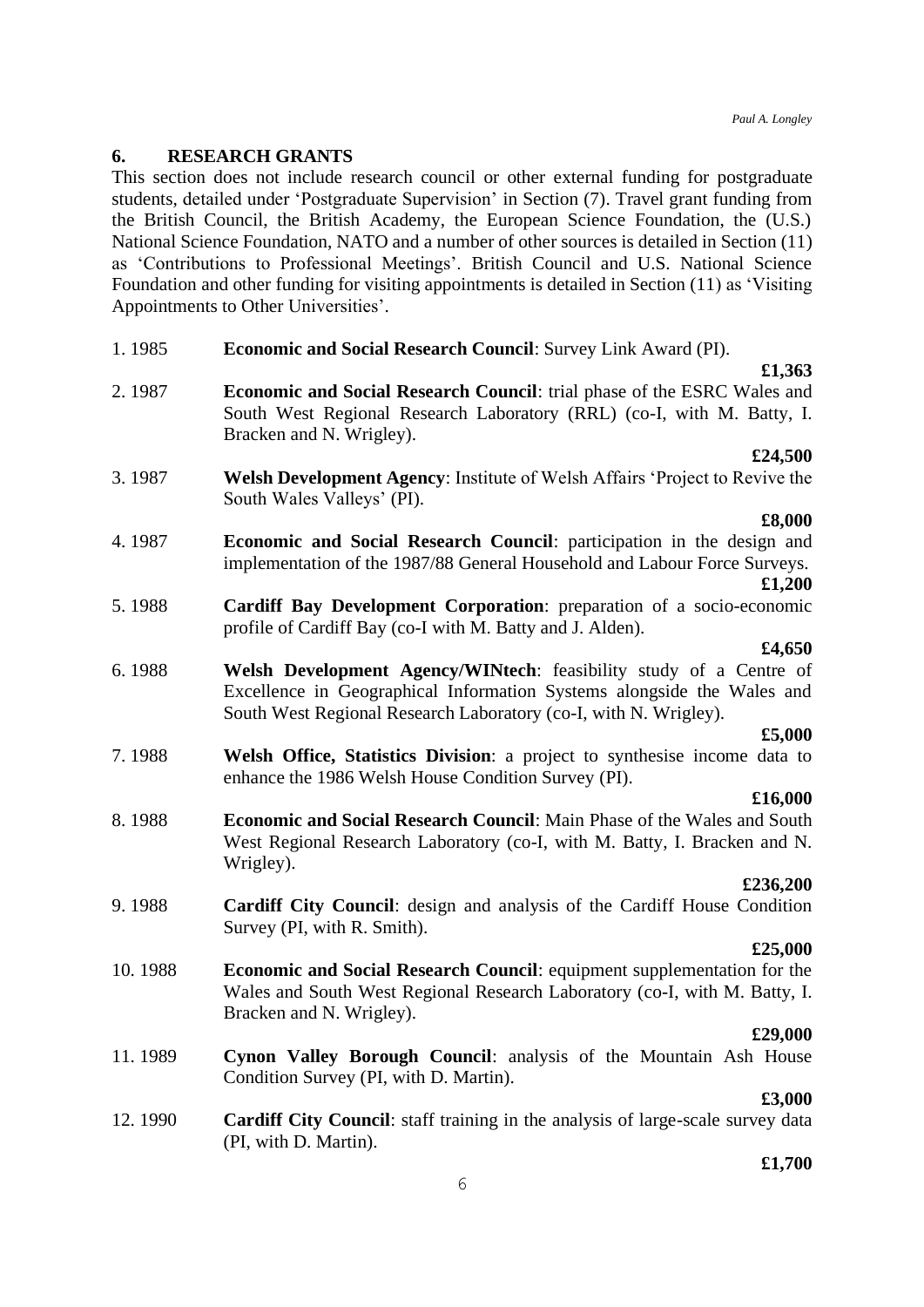13. 1991 **Joseph Rowntree Foundation**, **Department of the Environment** and **Economic and Social Research Council**: a research register for housing (co-I, with P. Williams).

#### **£57,246**

14. 1992 **Welsh Office, Economic and Statistical Services Division**: design and analysis of the 1992/93 Welsh House Condition Survey (PI).

# **£23,000**

15. 1993 **Welsh Office, Economic and Statistical Services Division**: matching 1992/93 Welsh House Condition Survey sample with the Council Tax Valuation List (PI).

# **£5,875**

**£29,600**

16. 1993 **Economic and Social Research Council**: a GIS-based analysis of the geographical implications of the council tax (PI, with D. Martin).

# 17. 1994 **Economic and Social Research Council**: Visiting Fellowship: 'Analysis of disaggregate and discrete-time event property values using multi-level models'. ESRC Analysis of Large and Complex Datasets Programme (PI).

# **£10,980**

- 18. 1998 **Natural Environment Research Council**: Monitoring urban land-use and morphology using remote sensing and GIS (PI, with M. Barnsley, A. Luckman). **£202,172**
- 19. 2001 **Engineering and Physical Sciences Research Council**: Integrated systems for retail company management strategy: a feasibility study of demand-led aspects (co-I, with M. Batty).

#### **£45,697**

20. 2002 **European Commission** (Fifth Framework Programme: Energy, Environment and Sustainable Development): SCATTER (Sprawling Cities And Transport: from Evaluation to Recommendations) (associated researcher, PI M. Batty).

#### **€156,942 (£123,738)**

- 21. 2002 **ESRC/EPSRC/NERC** Transdisciplinary Seminar Series Competition: Realising the potential of urban spatial data infrastructures (PI, with R. Harris) **£17,908**
- 22. 2003 **Economic and Social Research Council**: Digital differentiation: consumption profiles of fracturing digital divides (PI, with M. Batty, R. Webber, A. Tapp: RES-335-25-0020).

# **£88,222**

- 23. 2003 **The Groundwork Trust:** inter-departmental GIS requirements analysis (PI). **£3,000** 24. 2003 **Camden Borough Police:** inter-departmental GIS requirements analysis (PI). **£3,500**
- 25. 2003 **Department of Trade and Industry/UCAS Ltd.**: a Knowledge Transfer Partnership to develop a student placing service to support applications for admission to higher education institutions (PI: TCS4276).

#### **£100,198**

26. 2003 **Camden Borough Police:** sustainable GIS and data sharing infrastructure (PI).

#### **£15,000**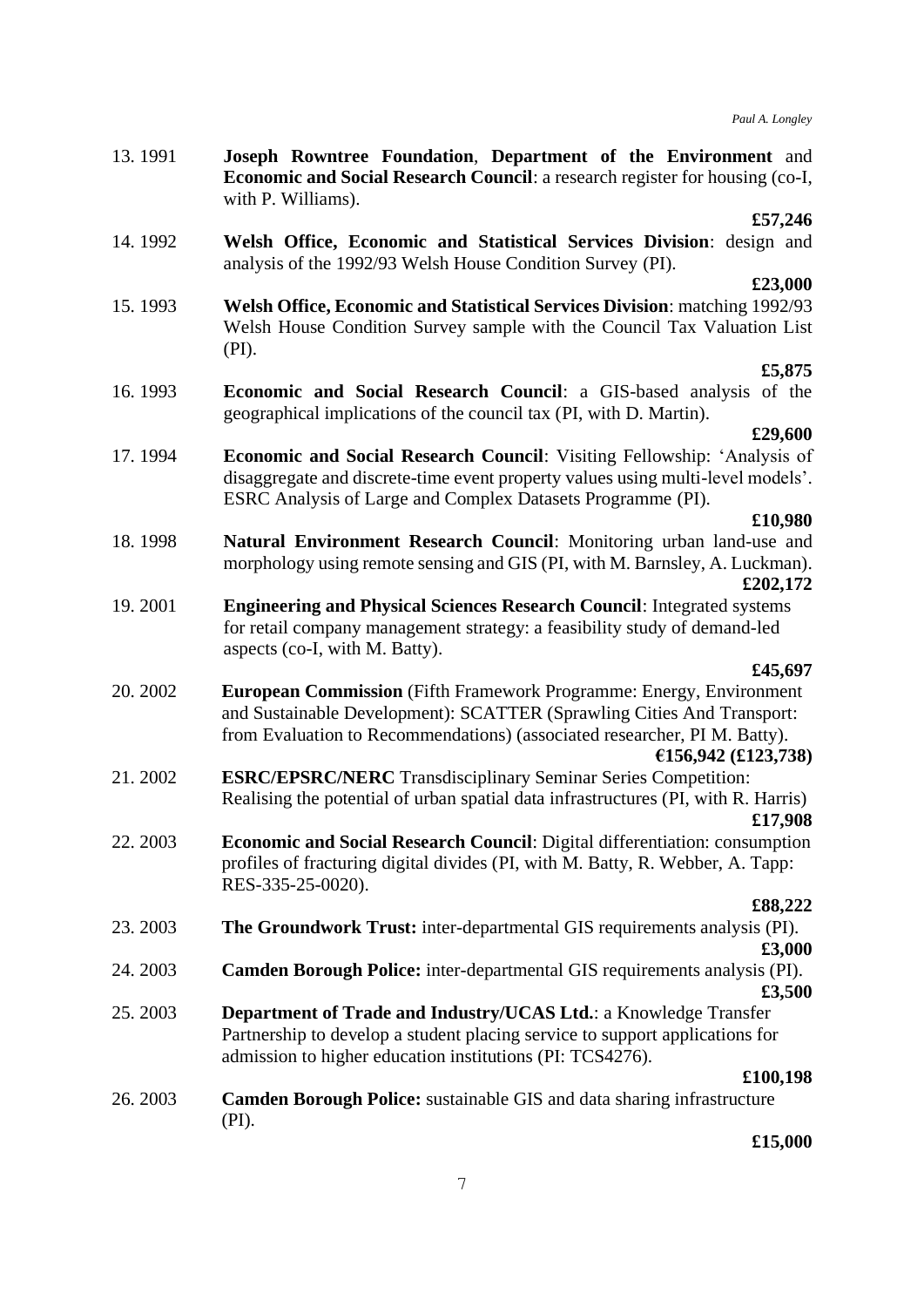*Paul A. Longley*

| 27.2003 | <b>Economic and Social Research Council: Senior Fellowship:</b><br>Geodemographics for managing local services (PI: RES-331-25-0001).                                                                                                              |
|---------|----------------------------------------------------------------------------------------------------------------------------------------------------------------------------------------------------------------------------------------------------|
| 28.2003 | £125,168<br>Economic and Social Research Council: Surnames as a quantitative evidence<br>resource for the social sciences (PI, with R. Webber: RES-000-22-0400).<br>£45,551                                                                        |
| 29.2004 | Economic and Social Research Council/Camden Primary Care Trust: a<br>Knowledge Transfer Partnership to develop and utilise GIS for neighbourhood<br>profiling and assist in targeting public health and health care delivery (PI:<br>KTP000037).   |
| 30.2004 | £331,584<br>Economic and Social Research Council/Southwark Primary Care Trust: a<br>Knowledge Transfer Partnership to develop systems to measure and monitor<br>GP referrals and to target health promotion campaigns (PI: KTP000666).<br>£331,584 |
| 31.2005 | Economic and Social Research Council: GEOVUE: GEOgraphic Virtual<br>Urban Environments (co-I, with M Batty and A Steed: RES-149-25-1023).<br>£420,091                                                                                              |
| 32.2006 | Economic and Social Research Council (Knowledge Transfer Division): co-<br>funding for conference at the Royal Geographical Society, February.<br>£5,000                                                                                           |
| 33.2007 | Cabinet Office/City of London Corporation: Linking social deprivation and<br>digital exclusion in England (PI).                                                                                                                                    |
| 34.2007 | £10,000<br><b>Economic and Social Research Council: Business solutions for web-based</b><br>dissemination of the geography of genealogy (PI: RES-172-25-0019).                                                                                     |
| 35.2007 | £49,950<br><b>Economic and Social Research Council: Business Engagement Award for</b><br>NCeSS (National Centre for E-Social Science) (co-I, with P Halfpenny: RES-<br>185-31-0003)                                                                |
| 36.2007 | £98,700<br><b>Economic and Social Research Council:</b> The Genesis Project: GENerative<br>E-Social Science (co-I, with M Batty, M Birkin, P A Longley, A Heppenstall,<br>A Steed, M C Clarke, J Xu, A G Wilson: RES-149-25-1078).                 |
| 37.2008 | £1,382,477<br><b>Economic and Social Research Council:</b> Census Geographic Information<br>Visualisation (CensusGIV) (co-I, with P Mateos, M Batty: RES-348-25-0015).                                                                             |
| 38.2009 | £81,744<br><b>Economic and Social Research Council/Technology Strategy Board/The</b><br><b>Local Futures Group Ltd.:</b> a Knowledge Transfer Partnership to develop<br>participatory mapping technologies (Lead academic: PI A D Singleton).      |
| 39.2009 | £154,004<br><b>Wellcome Trust:</b> Genetics of the people of the British Isles and their faces<br>(co-I: PI W F Bodmer, other co-Is P J Donnelly, T Spector, J Kittler: COLL -<br>HDRHJGC).                                                        |

**£2,067,797**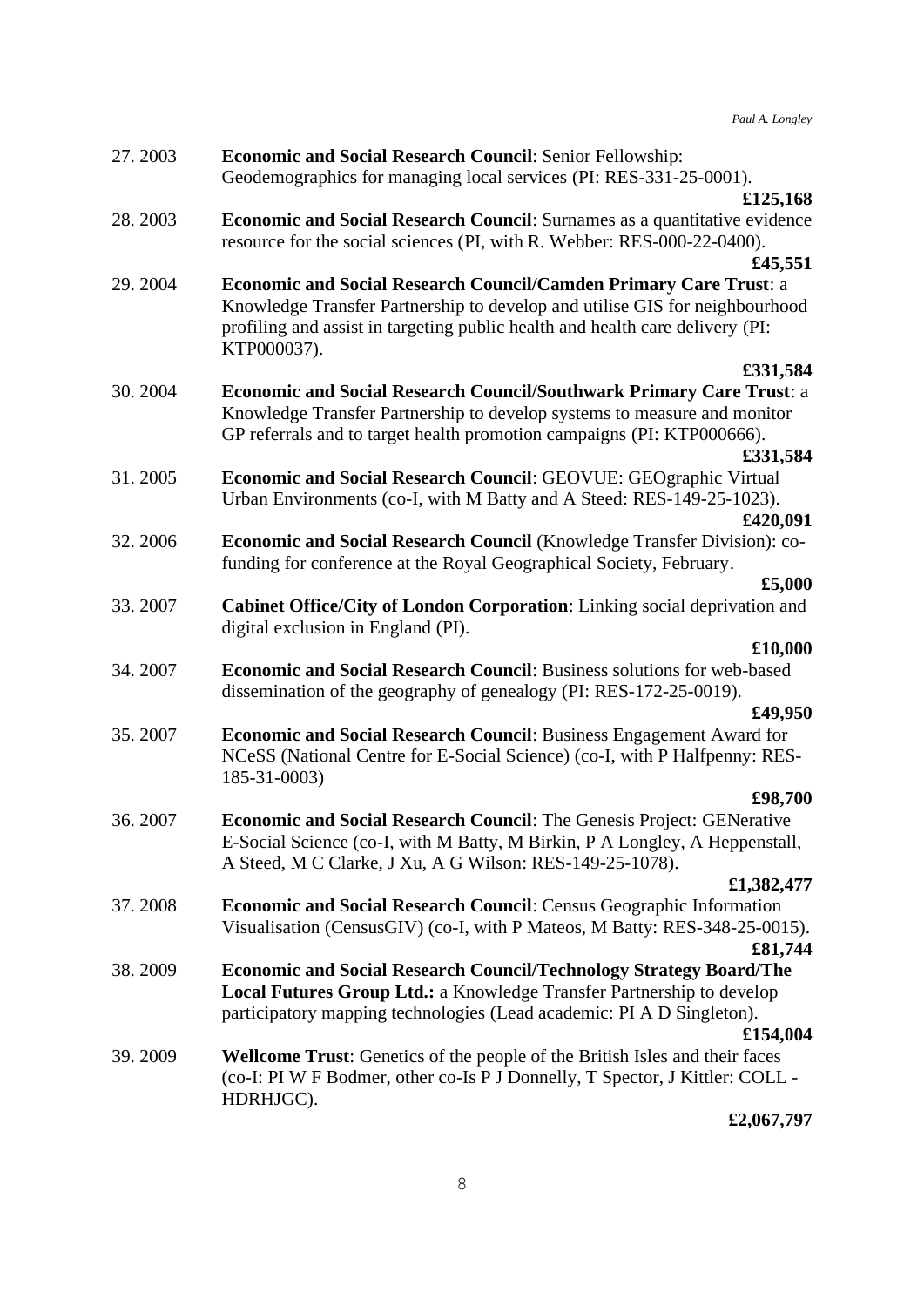| 40.2011 | <b>Engineering and Physical Sciences Research Council:</b> The uncertainty of<br>identity: linking spatiotemporal information between virtual and real worlds<br>(PI: co-Is M Musolesi, R Muttukrishnan: EP/J005266/1).                                |
|---------|--------------------------------------------------------------------------------------------------------------------------------------------------------------------------------------------------------------------------------------------------------|
|         | £1,218,191                                                                                                                                                                                                                                             |
| 41.2012 | Engineering and Physical Sciences Research Council: Crime, policing and<br>citizenship (CPC) - space-time interactions of dynamic networks (co-I: PI T<br>Cheng, other co-Is J Shawe-Taylor, K Bowers: EP/J004197/1).                                  |
|         | £1,400,235                                                                                                                                                                                                                                             |
| 42.2013 | Economic and Social Research Council: Using secondary data to measure,<br>monitor and visualise spatio-temporal uncertainties in geodemographics (co-I:<br>PI A D Singleton, other co-Is P Batey, C Brunsdon, P Williamson, P Brown:<br>ES/K004719/1). |
|         | £145,918                                                                                                                                                                                                                                               |
| 43.2013 | <b>Economic and Social Research Council:</b> The e-resilience of British retail<br>centres. (co-I: PI A Singleton: ES/L003546/1).                                                                                                                      |
|         | £127,991                                                                                                                                                                                                                                               |
| 44.2013 | Economic and Social Research Council: A strategic advisory team for data<br>resources 2014-2016. (co-I: PI P Elias, other co-Is D De Roure, J Hobcraft, K<br>Kiernan: ES/L003414/1).                                                                   |
|         | £721,931                                                                                                                                                                                                                                               |
| 45.2014 | <b>Economic and Social Research Council: Retail Business Datasafe (PI: co-Is</b><br>M Batty, T Cheng, J Cheshire, T Fischer, C Lloyd, S. Mikhaylov, J Reynolds,<br>A Singleton, P Williamson: ES/L011840/1).                                           |
|         | £6,117,615                                                                                                                                                                                                                                             |
| 46.2014 | <b>Economic and Social Research Council:</b> The analysis of names from the<br>2011 Census of Population (PI: co-Is J Cheshire, A D Singleton:<br>ES/L013800/1).                                                                                       |
|         | £136,503                                                                                                                                                                                                                                               |
| 47.2015 | <b>Engineering and Physical Sciences Research Council: UK Regions Digital</b><br>Research Facility (UK RDRF) (co-I: PI A Penn, other co-Is M Batty, P<br>Treleaven, A Wilson: EP/M023583/1)                                                            |
|         | £3,999,936                                                                                                                                                                                                                                             |
| 48.2016 | Economic and Social Research Council: Equipment supplementation for the<br>Consumer Data Research Centre-led SmartStreetSensor industrial<br>collaboration with the Local Data Company                                                                 |
|         | £301,681                                                                                                                                                                                                                                               |
|         |                                                                                                                                                                                                                                                        |
| 49.2017 | <b>Economic and Social Research Council:</b> Inclusive and healthy mobility:<br>Understanding trends in concessionary travel in the West Midlands. (co-I: PI J<br>Kandt: ES/P010741/1)                                                                 |
|         | £126,324                                                                                                                                                                                                                                               |
| 50.2019 | <b>Economic and Social Research Council: Consumer Data Research Centre</b><br>continuation funding (PI: co-Is J Cheshire, J Reynolds, A Singleton:<br>ES/L011840/1).                                                                                   |

**£ 906,223**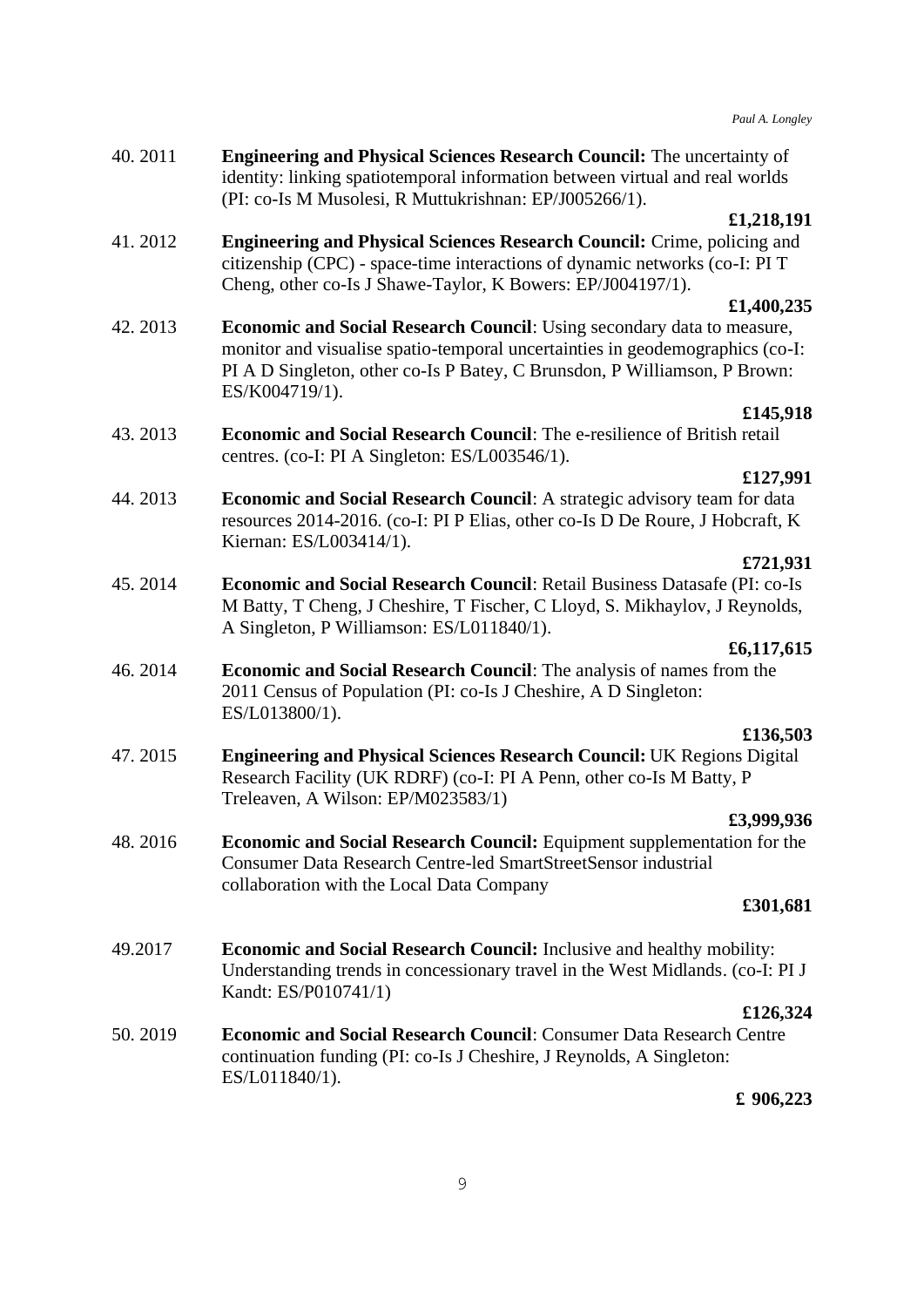*Paul A. Longley*

| 51.2019 | <b>Economic and Social Research Council:</b> Modelling housing career<br>trajectories in Great Britain (Co-I: PI R. Coulter: ES/S016422/1).                                                                                                |
|---------|--------------------------------------------------------------------------------------------------------------------------------------------------------------------------------------------------------------------------------------------|
|         | £231,354                                                                                                                                                                                                                                   |
| 52.2019 | <b>Medical Research Council</b> – UK Prevention Research Partnership. ActEarly:<br>a City Collaboratory approach to early promotion of good health and<br>wellbeing (Co-I: Co-PIs J Wright, A Hayward, Co-I P A Longley and 33<br>others). |
|         | £6,500                                                                                                                                                                                                                                     |
| 53.2020 | Economic and Social Research Council: Consumer Data Research Centre<br>continuation funding (PI: co-Is J Cheshire, J Reynolds, A Singleton:<br>ES/L011840/1).                                                                              |
|         | £1,105,920                                                                                                                                                                                                                                 |
| 54.2020 | <b>Economic and Social Research Council:</b> World Class Labs equipment<br>supplementation to CDRC (ES/L011840/1).                                                                                                                         |
|         | £212,000                                                                                                                                                                                                                                   |
| 55.2020 | <b>Economic and Social Research Council:</b> Local Data Space supplementation<br>to CDRC (ES/L011840/1).                                                                                                                                   |
|         | £118,473                                                                                                                                                                                                                                   |
| 56.2021 | Economic and Social Research Council: World Class Labs equipment<br>supplementation to CDRC (ES/L011840/1).                                                                                                                                |
|         | £182,499                                                                                                                                                                                                                                   |
| 57.2021 | <b>Economic and Social Research Council: Consumer Data Research Centre</b><br>continuation funding (PI: co-Is J Cheshire, J Reynolds, A Singleton:<br>ES/L011840/1).                                                                       |
|         | £1,764,007                                                                                                                                                                                                                                 |

# **Additional Funding for Postgraduate and Undergraduate Teaching**

| 58.2005 | <b>Higher Education Funding Council for England:</b> Splint: Spatial Literacy in<br>Teaching (UCL lead in consortium with Leicester and Nottingham Universities) |
|---------|------------------------------------------------------------------------------------------------------------------------------------------------------------------|
|         | £978,259                                                                                                                                                         |
| 59.2006 | <b>Higher Education Funding Council for England:</b> Splint: Spatial Literacy in<br>Teaching. Supplementary capital grant for UCL.                               |
|         | 0(0.000)                                                                                                                                                         |

#### **£60,000**

60. 2013 **Nuffield Trust/Economic and Social Research Council/Higher Education Funding Council for England**: Quantitative Methods Programme (Co-I: PI/Centre Co-ordinator J vanHeerde-Hudson, other co-Is L Vinicius, G Hart, S Mikhaylov).

**£1,340,000**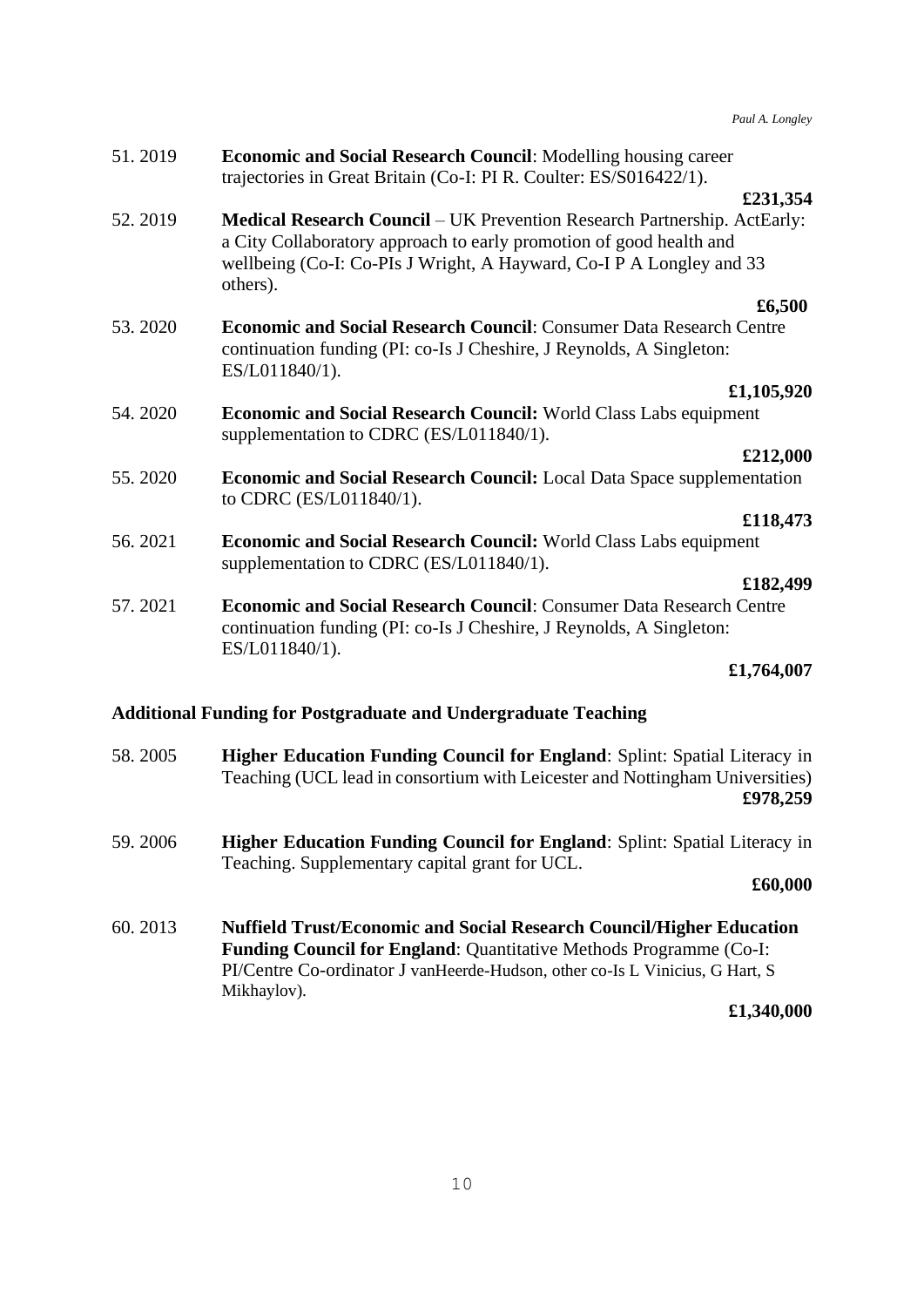# <span id="page-10-0"></span>**7. POSTGRADUATE SUPERVISION**

Under the UK system, a Ph.D. student typically has just two supervisors. This section includes details of career destinations of the Ph.D. students that I have supervised, and some of their contributions to academia and professional practice. To date, 44 students have submitted Ph.D. theses, 4 have been awarded Masters degrees and 7 did not submit theses within the required period.

- 1. 1987-89 Simon Thompson. SERC award, principal supervisor. M.Sc awarded 1990. Subsequently senior manager with GENAMAP GIS and most recently Commercial Business Industry Solutions Manager, ESRI Inc., Redlands, CA.
- 2. 1990-93 Myles Gould. SERC award, principal supervisor. Ph.D. awarded 1996. Currently Senior Lecturer in Geography, University of Leeds.
- 3. 1991-94 Victor Mesev. SERC award, principal supervisor. Ph.D. awarded 1995. Subsequently ESRC Postdoctoral Research Fellow at University of Bristol. Currently Chair, University of Florida, Tallahassee.
- 4. 1993-6 Scott Orford. ESRC award, principal supervisor. Ph.D. awarded 1997. Subsequently Computer Officer, School of Geographical Sciences, University of Bristol, and currently Professor in Spatial Analysis and GIS, Cardiff University.
- 5. 1996-9 Richard Harris. ESRC award, principal supervisor. Ph.D. awarded 1999. Subsequently Research Assistant, University of Bristol. Currently Professor of Quantitative and Social Geography, University of Bristol.
- 6. 1998-9 Emma Roe. ESRC award, principal supervisor until 1999 and remained in Bristol after my move to UCL. Ph.D. awarded 2002. Currently Associate Professor in Human Geography, University of Southampton.
- 7. 1998-2001 William Grey. NERC award, external supervisor. Ph.D. awarded 2002. Subsequently Research Fellow, Department of Geography, Swansea University.
- 8. 2000-3 Carolina Tobon. UCL Teaching Assistantship, principal supervisor. Ph.D. awarded 2003. Subsequently GIS analyst for ESRI (UK) Ltd. and then software developer.
- 9. 2000-3 Paul Torrens. ESRC competition award, second supervisor. Ph.D. awarded 2003. Subsequently Assistant Professor, University of Utah then Associate Professor in Geography, Arizona State University, then Professor, University of Maryland. Currently Professor of Urban Informatics, New York University.
- 10. 2001-3 Mike de Smith. Self-funded, principal supervisor. Ph.D. awarded 2004. Subsequently self-employed consultant.
- 11. 2001-4 Daryl Lloyd. ESRC CASE award, second supervisor. Ph.D. awarded 2005. Subsequently senior research analyst at ODPM and the Cabinet Office.
- 12. 2001-3 Ian Greatbatch. Research grant funded, principal supervisor for part of study period only. M.Sc. awarded 2007. Currently Senior lecturer, School of Geography, Geology and the Environment, Kingston University.
- 13. 2001-4 (Lily) Chao Li. ESRC competition award, principal supervisor. Ph.D. awarded 2005. Subsequently ESRC Postdoctoral Research Fellow, UCL.
- 14. 2001-4 Torsten Schietzelt. ESRC CASE award, second supervisor. No thesis submitted. Subsequently ad hoc lecturer, the Bartlett School, UCL.
- 15. 2001-4 Sarah Smith. Ordnance Survey funded, principal supervisor. Ph.D. awarded 2005. Subsequently research analyst, Ordnance Survey (Great Britain) and then Research Fellow in Civil Engineering and Geosciences, University of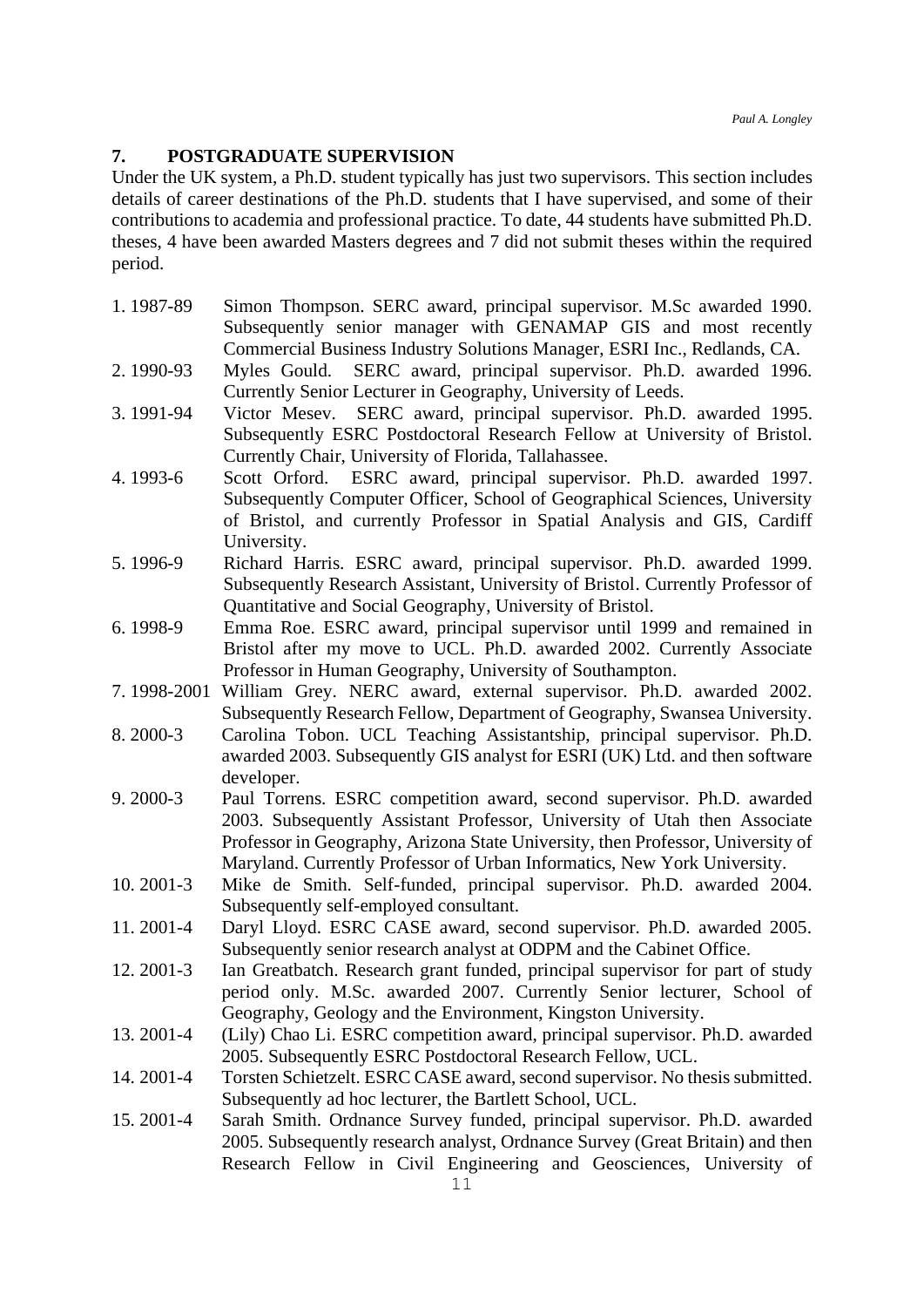Newcastle-upon-Tyne.

- 16. 2001-6 Nancy Chin. Research grant funded (part time), second supervisor. Ph.D. awarded 2006. Subsequently senior civil servant.
- 17. 2001-5 Sinesio Alves Jnr. Brazilian Government Scholarship, second supervisor. No thesis submitted. Subsequently, inter alia, Computer Officer at UCL.
- 18. 2002-5 Tessa Anderson. ESRC CASE award, principal supervisor. Ph.D. awarded 2006. Subsequently Lecturer in Geography, University of Canterbury, New Zealand, then University of Queensland, Hong Kong University and Technical University of Denmark.
- 19. 2002-5 David Ashby. ESRC CASE award, principal supervisor. Ph.D. awarded 2006. Subsequently Business Development Manager, UCL Business Plc. Then Director of Informatics, Dr. Foster (Research) Ltd. Currently Team Leader, NHS England.
- 20. 2002-5 Aidan Slingsby. ESRC CASE award, principal supervisor. Ph.D. awarded 2006. Subsequently Postdoctoral Research Fellow, then Lecturer in Visual and Analytical Computing, (London) City University.
- 21. 2002-5 John Ward. ESRC CASE award, second supervisor. Ph.D. awarded 2007. Subsequently Research Officer and Senior Research Fellow, the Bartlett School, UCL.
- 22. 2002-4 Ozlem Sahbaz. Research grant funded (part time) second supervisor until interdepartmental transfer in 2004. No award.
- 23. 2002-5 Joana Simoes. Portuguese Government scholarship, second supervisor. Ph.D. awarded 2006. Subsequently software developer, Brunel University.
- 24. 2002-7 Alex Singleton. Research grant funded (full/part time), principal supervisor. Ph.D. awarded 2007. Subsequently Research Officer, UCL and currently Professor of Geographic Information Science, University of Liverpool.
- 25. 2003-6 Andrew Crooks. ESRC CASE award, second supervisor. Ph.D. awarded 2007. Subsequently Research Scientist, Greater London Authority and then Assistant and then Associate Professor in Geography, George Mason University.
- 26. 2003-7 Christian Castle. Research grant funded/ESRC CASE award, principal supervisor. Ph.D. awarded 2007. Subsequently transport planning consultant.
- 27. 2004-7 Hanif Rahemtulla. ESRC competition award, principal supervisor. Ph.D. awarded 2008. Subsequently Research Officer, Université Laval. Currently Seonior Research Officer, the World Bank.
- 28. 2004-7 Pablo Mateos. Research grant funded (full time), principal supervisor. Ph.D. awarded 2007. Subsequently ESRC Postdoctoral Research Fellow and then Lecturer in Geography, UCL. Currently Associate Professor, University of Guadalajara.
- 29. 2004-8 Kate Jones. Research grant funded (full time), principal supervisor. Ph.D. awarded 2008. Subsequently Research Associate, UCL, then Lecturer in Geography, Portsmouth University, then Senior Researcher, Université du Luxembourg.
- 30. 2005-14 Miles Davis. ESRC funded, second supervisor. No award.
- 31. 2005-8 Jakob Petersen. Research grant funded, principal supervisor. Ph.D. awarded 2008. Subsequently pharmaco-epidemiologist, National Health Service. Currently Research Data Manager, Institute for Economic and Social Research, University of Essex.
- 32. 2005-9 Catherine Lowe. ESRC competition award, principal supervisor. Ph.D. awarded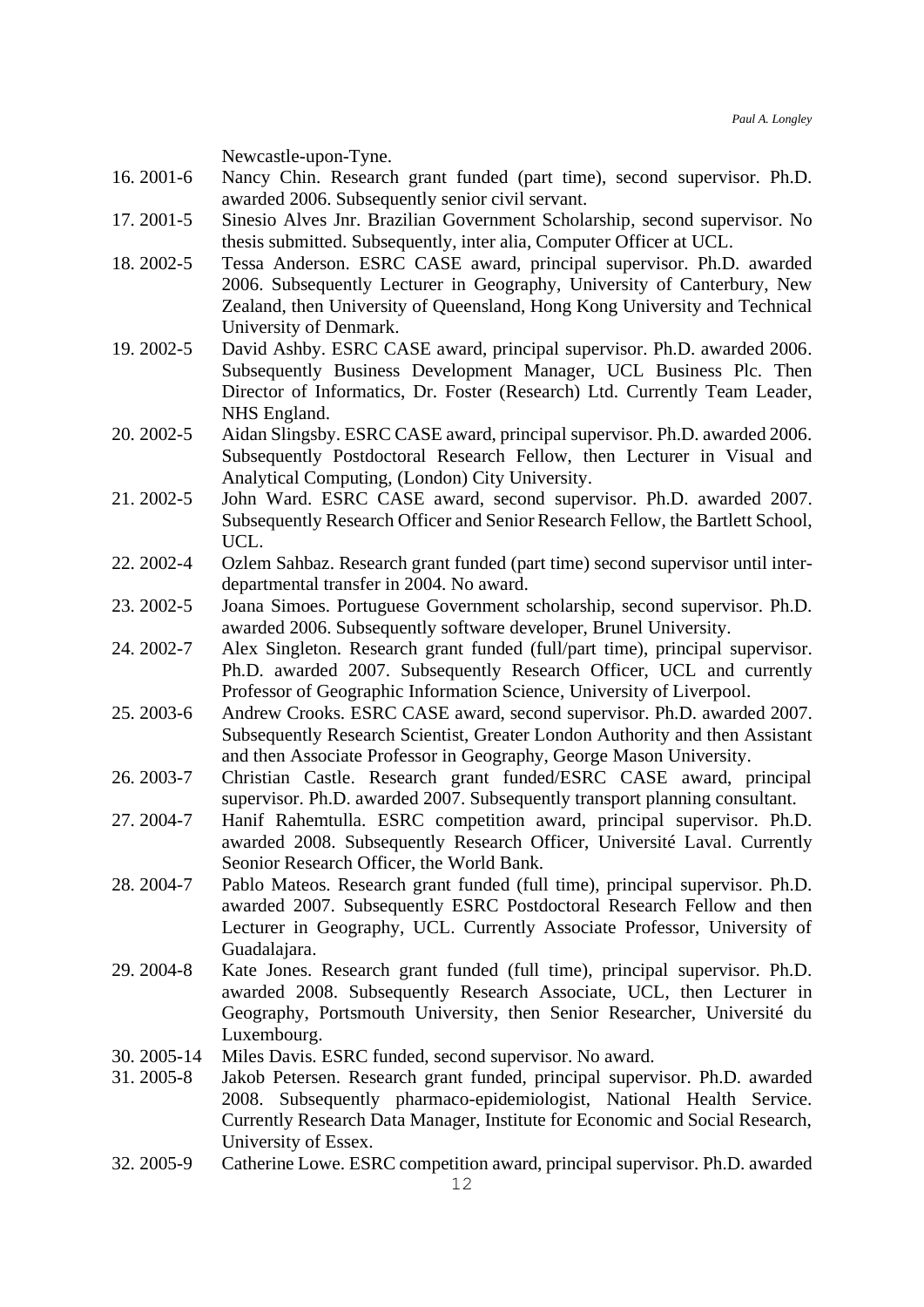2010. Subsequently analyst, Aon Benfield Analytics.

- 33. 2006-8 Dr. Maurizio Gibin. Research grant funded, principal supervisor. (Refocused on research papers 2008, following appointment as Lecturer in Geography, University of London, Birkbeck College). Currently Scientific Officer, Joint Research Centre, European Commission Science Service.
- 34. 2007-14 Amon Boontore. Royal Thai Government Scholarship funded, second supervisor. Ph.D. awarded 2014. Subsequently Lecturer, King Mongkut's Institute of Technology Ladkrabang, Thailand.
- 35. 2007-14 Spencer Chainey. Academic staff part time registration, second supervisor. Ph.D. awarded 2014.
- 36. 2008-11 Muhammad Adnan. Research grant funded, principal supervisor. Ph.D. awarded 2011. Subsequently Research Analyst, LFG Ltd., and part time postdoctoral researcher, UCL, then Postdoctoral Research Fellow, UC, then Data Scientist for Shell Plc, then Senior Retail Analyst at Marks and Spencer Plc. Currently Senior Data Scientist, Roads and Transport Authority, Dubai, UAE.
- 37. 2008-11 James Cheshire. ESRC CASE award, principal supervisor. Ph.D. awarded 2011. Lecturer, then Senior Lecturer, in Spatial Analysis, UCL. Subsequently Professor of Geographic Information and Cartography, UCL.
- 38. 2008-11 Daniel Lewis. ESRC CASE award, principal supervisor. Ph.D. awarded 2012. Subsequently postdoctoral research fellow, QMW and LSHTM London
- 39. 2008-12 Paul Richards. ESRC CASE award, principal supervisor. Ph.D. awarded 2013. Subsequently Lecturer in GIS, Kingston University. Currently Statistical Analyst, UK Office for National Statistics.
- 40. 2009-10 Nahid Mohajeri. Self-funded, principal supervisor. Transferred to new supervisor to pursue refocused research interests. Ph.D. awarded 2013.
- 41. 2010-14 Christopher Gale. UCL Impact Award, principal supervisor. Ph.D. awarded 2014. Subsequently Postdoctoral Researcher, UCL, then Senior Research Assistant, Southampton University. Currently Head of Geospatial Analysis and Capability, Office for National Statistics.
- 42. 2011-14 Kallum Dhillon. ESRC DTC Award, second supervisor. Ph.D. awarded 2015. Subsequently research analyst, Ministry of Defence.
- 43. 2011-18 Melanie Bosredon. Research grant funded, second supervisor. No award.
- 44. 2012-15 Jens Kandt. ESRC DTC Award, principal supervisor. Ph.D. awarded 2015. Subsequently postdoctoral researcher, and then lecturer, UCL.
- 45. 2012-13 Matthew Pratt. ESRC DTC/collaborative award, principal supervisor. (Withdrew 2013 for employment related to research topic)
- 46. 2012-17 Alistair Leak, Defence Science and Technology Laboratory funded (4 year) award, principal supervisor. Ph.D. awarded 2017. Subsequently postdoctoral researcher, UCL.
- 47. 2013-18 Kira Kempinska, EPSRC DTC award, second supervisor. Ph.D. awarded 2019. Subsequently lecturer, UCL.
- 48. 2013-14 Adrian Manning, part-time, principal supervisor. Withdrew for family reasons.
- 49. 2014-18 Guy Lansley. Academic staff part time registration, principal supervisor. Ph.D. awarded 2018. Subsequently postdoctoral researcher and senior analyst at Barclays Plc Data and Analytics Centre of Excellence.
- 50. 2014-15 Syed Uddin, ESRC funded, principal supervisor. M.Res. awarded 2015.
- 51. 2015-16 Chrysanthi Kollia, ESRC and industry funded, principal supervisor. M.Res awarded 2016.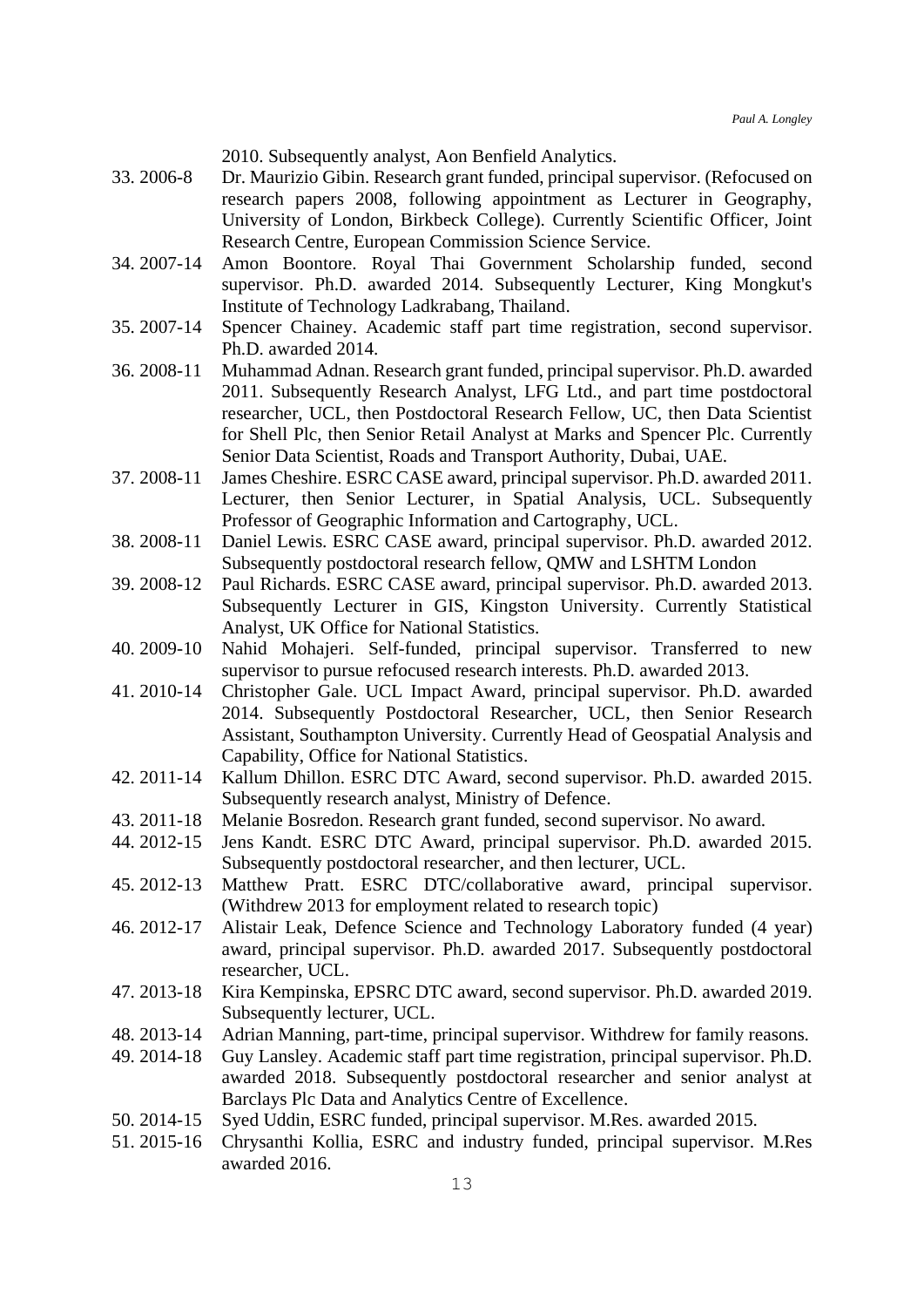- 52. 2015-18 Anastasia Ushakova, ESRC and industry funded, principal supervisor. Ph.D. awarded 2018. Subsequenly lecturer at Edinburgh and then Lancaster University.
- 53. 2015-19 Tim Rains, research grant/industry funded, principal supervisor. Ph.D. awarded 2019. Currently senior store location analyst, J. Sainsbury Plc.
- 54. 2016-19 Balamurugan Soundararaj, ESRC and industry funded, second supervisor. Ph.D. awarded 2019. Subsequently postdoctoral researcher at the University of New South Wales.
- 55. 2016-19 Karlo Lugomer, ESRC and industry funded, principal supervisor. Ph.D. awarded 2019. Subsequently retail industry consultant.
- 56. 2017-20 Ffion Carney, ESRC and industry funded, principal supervisor. Ph.D. awarded 2020. Subsequently postdoctoral researcher, UCL.
- 57. 2017-21 Markus Löning, ESRC and industry funded, principal supervisor. Ph.D. awarded 2021. Subsequently business analyst.
- 58. 2017- Terje Trasberg, ESRC and industry funded, principal supervisor. (Intending Ph.D.)
- 59. 2018- Alfred Long, ESRC and industry funded, principal supervisor. (Intending Ph.D.)
- 60. 2018- James Todd, ESRC and industry funded, second supervisor. (Intending Ph.D.)
- 61. 2019- Jakub Wyszomiersk, ESRC and industry funded, principal supervisor. (Intending Ph.D.)
- 62. 2019- Byeonghwa Jeong, principal supervisor. (Intending Ph.D.)
- 63. 2019- Abigail Hill, ESRC and industry funded, second supervisor. (Intending Ph.D.)
- 64. 2019- Jason Tang, ESRC and industry funded, second supervisor. (Intending Ph.D.)
- 65. 2020- Nikki Tanu, ESRC and industry funded, principal supervisor. (Intending Ph.D.)
- 66. 2020- Louise Sieg, ESRC and industry funded, second supervisor. (Intending Ph.D.)
- 67. 2021- Shunya Kimura, ESRC and charity funded, principal supervisor. (Intending Ph.D.)
- 68. 2022- Mikaella Mavrogeni, ESRC and industry funded, principal supervisor. (Intending Ph.D.)

#### <span id="page-13-0"></span>**8. PUBLICATIONS**

The names of postgraduate student and research assistant/officer co-authors appear in *italics* for c. 3 years post thesis submission or cessation of employment through my research grant awards.

#### <span id="page-13-1"></span>**(a) Authored Books**

copies in its first edition.

- 1. 1994 **Fractal Cities: a Geometry of Form and Function.** London and San Diego, Academic Press, pp. 394-416 (M Batty, P A Longley). This major book presents an approach to measuring and simulating the form and function of towns and cities, using ideas from fractal geometry, urban modelling and computer graphics.
- 2. 2001 **Geographic Information Systems and Science**. Chichester, Wiley, pp. 454- 472 (P A Longley, M F Goodchild, D J Maguire, D W Rhind). This research-led textbook was conceived as a 'student companion' to the two volume GIS research compendium that I edited with the co-authors. It became the fastest selling title in the history of the subject, selling more than 25,000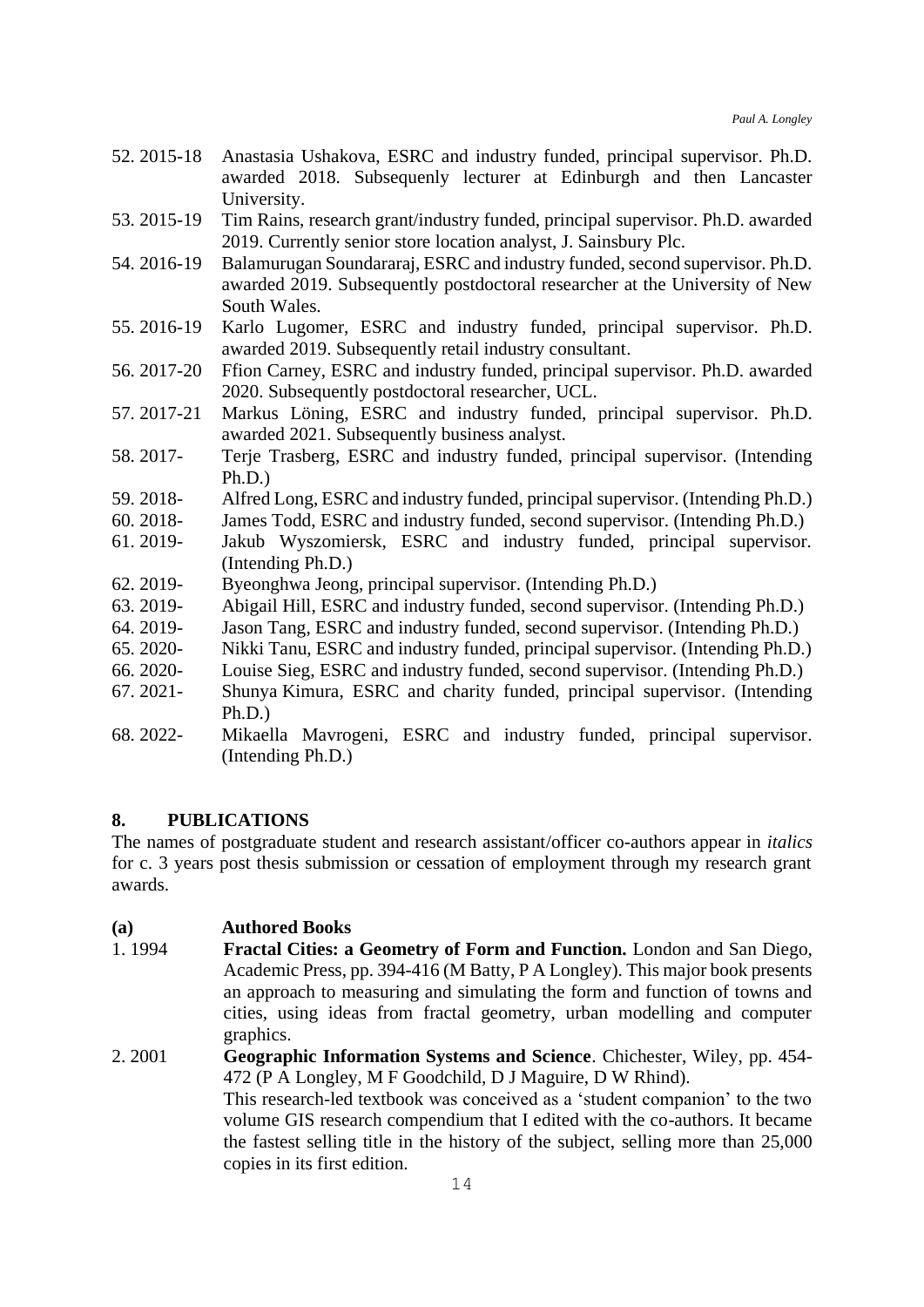| 3.2005  | Geographic Information Systems and Science (second edition). Chichester,                                                                                  |
|---------|-----------------------------------------------------------------------------------------------------------------------------------------------------------|
|         | Wiley, pp. 517-534 (P A Longley, M F Goodchild, D J Maguire, D W Rhind).                                                                                  |
|         | Translated into Polish (2006), Mandarin (2007) and Korean (2009).                                                                                         |
| 4.2007  | Geospatial analysis: a Comprehensive Guide to Principles, Techniques and                                                                                  |
|         | Software Tools. Leicester, Troubador, pp. 394-407 (M J de Smith, M F                                                                                      |
|         | Goodchild, P A Longley). This is a hard copy version of an important technical                                                                            |
|         | website, www.spatialanalysisonline.com, which was associated with the Spatial                                                                             |
|         | Literacy in Teaching (Splint) Centre of Excellence in Teaching and Learning at                                                                            |
|         | UCL.                                                                                                                                                      |
| 5.2008  | Geospatial analysis: a Comprehensive Guide to Principles, Techniques and                                                                                  |
|         | <b>Software Tools (second edition).</b> Leicester, Troubador, pp. 491-512 (M J de                                                                         |
|         | Smith, MF Goodchild, P A Longley, with contributions by C Castle, A Crooks).                                                                              |
|         | Translated into Mandarin (2009).                                                                                                                          |
| 6.2009  | Geospatial analysis: a Comprehensive Guide to Principles, Techniques and                                                                                  |
|         | <b>Software Tools (third edition).</b> Leicester, Troubador, pp. 560-582 (M J de                                                                          |
|         | Smith, MF Goodchild, P A Longley, with contributions by C Castle, A Crooks).                                                                              |
| 7.2011  | Geographic Information Systems and Science (third edition). Hoboken, NJ,                                                                                  |
|         | Wiley, pp. 539-558 (P A Longley, M F Goodchild, D J Maguire, D W Rhind).                                                                                  |
|         | Translated into Portuguese (2013) and Czech (2014).                                                                                                       |
| 8.2013  | Geospatial analysis: a Comprehensive Guide to Principles, Techniques and                                                                                  |
|         | Software Tools (fourth edition). Leicester, Troubador, pp. 760 (M J de Smith,                                                                             |
|         | M F Goodchild, P A Longley, with contributions by C Castle, A Crooks).                                                                                    |
| 9.2015  | Geospatial analysis: a Comprehensive Guide to Principles, Techniques and                                                                                  |
|         | Software Tools (fifth edition). 748 pp. Leicester, Troubador (M J de Smith, M                                                                             |
|         | F Goodchild, P A Longley, with contributions by C Castle, A Crooks).                                                                                      |
| 10.2015 | Geographic Information Science and Systems (fourth edition). Hoboken,                                                                                     |
|         | NJ, Wiley, pp. 477-493 (P A Longley, M F Goodchild, D J Maguire, D W                                                                                      |
|         | Rhind). As of February 2017, the four English language editions of this book                                                                              |
|         | have sold c. 100,000 copies worldwide.                                                                                                                    |
| 11.2018 | Geospatial analysis: a Comprehensive Guide to Principles, Techniques and                                                                                  |
|         | Software Tools (sixth edition). Leicester, Troubador, pp. 618 (M J de Smith,                                                                              |
|         | M F Goodchild, P A Longley, with contributions by associates C Castle, A                                                                                  |
|         | Crooks, <i>G Lansley</i> ).                                                                                                                               |
|         |                                                                                                                                                           |
| (b)     | <b>Edited Works</b>                                                                                                                                       |
| 1.1995  | GIS for Business and Service Planning. Cambridge, Pearson Professional, pp.                                                                               |
|         | 316 - 332 (P Longley, G Clarke).                                                                                                                          |
| 2.1996  | Spatial Analysis: Modelling in a GIS Environment. Cambridge, Pearson                                                                                      |
|         | Professional, pp. 392-400 (P Longley, M Batty).                                                                                                           |
| 3.1998  | Geocomputation: a Primer. Chichester, Wiley, pp. 278-290 (P A Longley, S                                                                                  |
|         | M Brooks, R McDonnell, W. Macmillan).                                                                                                                     |
| 4.1999  | <b>Geographical Information Systems: Principles, Techniques, Management</b>                                                                               |
|         | and Applications (Second Edition). New York, Wiley, pp. 1101-1194 (P A                                                                                    |
|         | Longley, M F Goodchild, D J Maguire, D W Rhind). (The editors were also<br>responsible for writing the 13 linking sections in this major reference work.) |
|         | Translated into Mandarin (2004).                                                                                                                          |
| 5 2001  | <b>Remote Sensing and Urban Analysis.</b> London, Taylor and Francis pp. 268-                                                                             |
|         |                                                                                                                                                           |

<span id="page-14-0"></span>5. 2001 **Remote Sensing and Urban Analysis.** London, Taylor and Francis, pp. 268- 294 (J-P Donnay, M J Barnsley, P A Longley).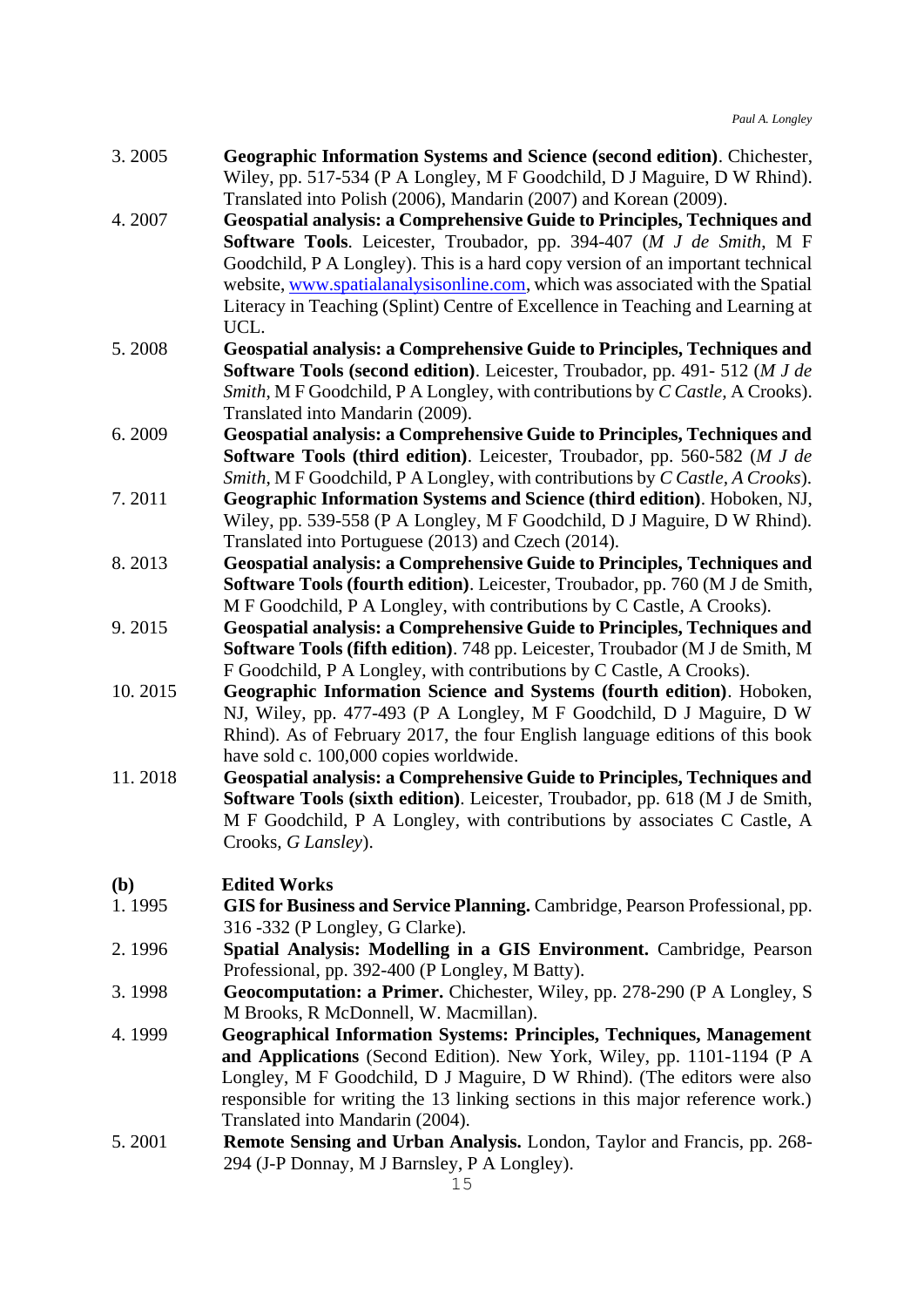- 6. 2003 **Advanced Spatial Analysis**. Redlands CA, ESRI Press, pp. 464-472 (P A Longley, M Batty).
- 7. 2005 **Geographical Information Systems: Principles, Techniques, Management and Applications** (Abridged Edition). Hoboken, Wiley, pp. 358-403 (P A Longley, M F Goodchild, D J Maguire, D W Rhind).
- 8. 2012 **Environment and Planning Volume B: Planning and Design**. London, Sage, pp. 512-538 (M Batty and P A Longley).
- 9. 2012 **Environment and Planning Volume E: Foundations**. London, Sage, pp. 539- 554 (S Elden, N Thrift, T J Barnes, J Peck, M Batty, P A Longley, R J Bennett).
- 10. 2013 **Geoinformatics for City Transformations**. (Proceedings, GIS Ostrava 2013, Tenth International Symposium), VSB, Technical University of Ostrava, pp. 298 (I Ivan, P Longley, J Horak, Fritsch, J Cheshire, T Inspektor).
- 11. 2014 **Spatial Analysis and Geocomputation**, Section 7 of **Handbook of Regional Science** (M M Fischer, P Nijkamp, eds.). Berlin, Springer (Section 7, pp. 1104- 1273, Editor P A Longley).
- 12. 2018 **Consumer Data Research**. London, UCL Press, pp. 191 (P A Longley, J A Cheshire and A D Singleton).
- 13. 2021 **Spatial Analysis and Geocomputation**, Section 9 (pp. 1595-1810 of **Handbook of Regional Science (second edition)** (M M Fischer, P Nijkamp, eds.). Berlin, Springer (Section 9, Editors P A Longley and M M Fischer).

#### <span id="page-15-0"></span>**(c) Editorships and Editorial Board Memberships of Journals**

- 1. 1990-2011 **Co-editor** (1/4) of **Environment and Planning B** with responsibility for reviews.
- 2. 1995-8 Technical Editor and Editorial Board member, **GIS Europe**.
- 3. 1997-2007 **Editor-in-Chief** (1/1), **Computers, Environment and Urban Systems**.
- 4. 1998-2019 Editorial Board member, **Journal of Geographical Systems**.
- 5. 1999-2013 Editorial Board member, **Papers in Regional Science**.
- 6. 1999-2001 Editorial Board member, **GeoEurope**.
- 7. 2000-3 Editorial Board member, **Networks and Spatial Economics**.
- 8. 2000-10 Editorial Board member, **URISA Journal**.
- 9. 2003-10 Series Editor, **Mastering GIS: Technology, Applications and Management**  book series, John Wiley & Sons Limited.
- 10. 2007-13 Editorial Board member, **Applied Geography.**
- 11. 2007- Editorial Board member, **Computers, Environment and Urban Systems.**
- 12. 2009-12 Editorial Board member, **International Regional Science Review.**
- 13. 2011- Editorial Board member, **Journal of Geospatial Information Science.**
- 14. 2011-13 Co-editor (1/3), **Environment and Planning B.**
- 15. 2014- Editorial Board member, **Environment and Planning B.**
- 16. 2020- Editorial Board Member, **Annals of GIS.**
- 17. 2021- Editorial Board Member, **International Journal of Urban Informatics.**

#### <span id="page-15-1"></span>**(d) Short Works**

1. 1983 Nominale und Ordinale Datenanalyse: ein Experiment über die Innerstädtische Bevorzugung von Wohnstandorten. **Karlsruher Manuskripte zur Mathematischen und Theoretischen Wirtschafts-und Socialgeographie.** Heft 63. Universität Karlsruhe, pp. 30. (written in German by the author).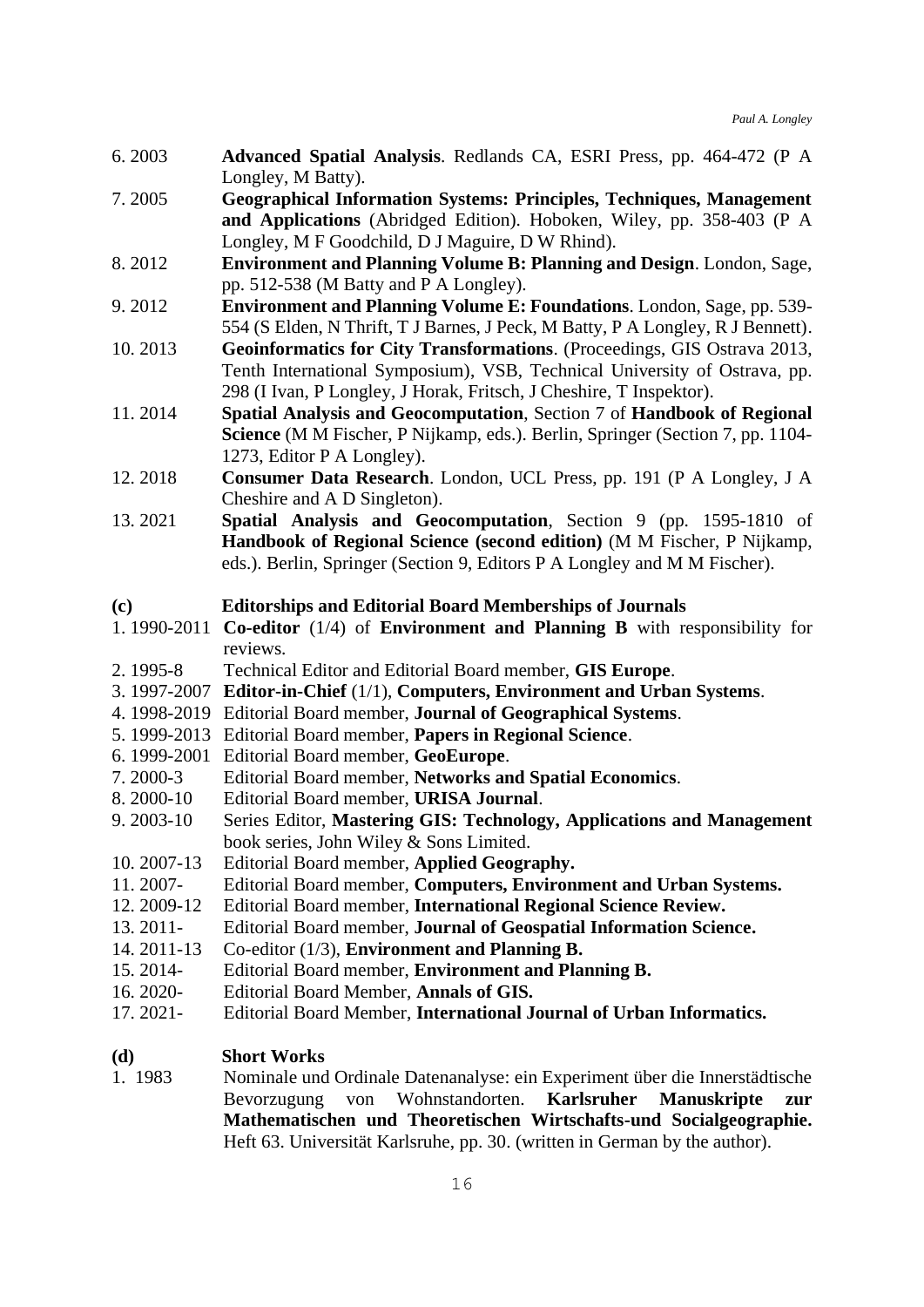<span id="page-16-0"></span>

| <b>(e)</b> | <b>Refereed Publications: Academic Journals</b>                                                                                               |
|------------|-----------------------------------------------------------------------------------------------------------------------------------------------|
| 1. 1983    | A discrete choice formulation of housing choice and mobility decisions: the                                                                   |
|            | British case. Modeling and Simulation, 14: 733-737.                                                                                           |
| 2. 1984    | Scaling residential preferences: a methodological note. Tijdschrift voor                                                                      |
|            | Economische en Sociale Geografie, 75: 292-299 (P Longley, N Wrigley).                                                                         |
| 3. 1984    | Comparing discrete choice models: some housing market examples. In D                                                                          |
|            | Pitfield (ed.) London Papers in Regional Science, vol. 14(6): 163-180.                                                                        |
| 4. 1984    | Diagnostic testing of housing choice models. Modelling and Simulation, 15:                                                                    |
| 5. 1986    | 215-219 (P Longley, N Wrigley, R Dunn).<br>The fractal simulation of urban structure. Environment and Planning A, 18:                         |
|            | 1143-1179 (M Batty, P Longley).                                                                                                               |
| 6. 1987    | Graphical procedures for identifying functional form in binary discrete choice                                                                |
|            | models - a case study of revealed tenure choice. Regional Science and Urban                                                                   |
|            | Economics, 17: 151-171 (R Dunn, P Longley, N Wrigley).                                                                                        |
| 7.1987     | Fractal-based description of urban form. Environment and Planning B, 14:                                                                      |
|            | 123-134 (M Batty, P Longley).                                                                                                                 |
| 8.1987     | Using fractal geometry to measure maps and simulate cities. Computer                                                                          |
|            | Education, 56: 15-19 (P Longley, M Batty).                                                                                                    |
| 9.1987     | Urban shapes as fractals. Area, 19: 215-221 (M Batty, P Longley). Reprinted                                                                   |
|            | in A Reggiani, K Button, P Nijkamp (2006: eds.) Classics in Planning:                                                                         |
|            | Planning Models. Cheltenham, Elgar.                                                                                                           |
| 10.1988    | Graphical assessment of housing market models. Urban Studies, 25: 21-33                                                                       |
|            | (P Longley, R Dunn).                                                                                                                          |
| 11.1988    | The morphology of urban land use. Environment and Planning B, 15: 461-488                                                                     |
|            | (M Batty, P Longley).                                                                                                                         |
| 12.1988    | Research and teaching functions in undergraduate project work. The Journal                                                                    |
| 13.1988    | of Geography in Higher Education, 12: 187-194 (L Moore, P Longley).<br>An economic and social profile of the Cardiff Bay area. Cambria, 61-87 |
|            | (J Alden, M Batty, S Batty, P Longley).                                                                                                       |
| 14.1989    | Fractal measurement and line generalisation. Computers and Geosciences, 15:                                                                   |
|            | 167-183 (P Longley, M Batty).                                                                                                                 |
| 15.1989    | On the fractal measurement of geographical boundaries. Geographical                                                                           |
|            | Analysis, 21: 47-67 (P Longley, M Batty).                                                                                                     |
| 16.1989    | Urban growth and form: scaling fractal geometry and diffusion-limited                                                                         |
|            | aggregation. Environment and Planning A, 21: 1447-1472 (M Batty, P                                                                            |
|            | Longley, S Fotheringham).                                                                                                                     |
| 17.1989    | Microanalysis and simulation of housing careers: subsidy and accumulation in                                                                  |
|            | the UK housing market. Papers of the Regional Science Association, 66: 105-                                                                   |
|            | 122 (M Clarke, P Longley, H Williams).                                                                                                        |
| 18.1989    | Diffusion-limited aggregation and the fractal nature of urban growth. Papers of                                                               |
|            | the Regional Science Association, 67: 55-69 (S Fotheringham, M Batty, P                                                                       |
|            | Longley).                                                                                                                                     |
| 19.1991    | Housing careers asset accumulation and subsidies to owner occupiers: a                                                                        |
|            | microsimulation. Housing Studies, 6: 57-69 (P Longley, M Clarke, H                                                                            |
| 20.1991    | Williams).<br>The size shape and dimension of urban settlements. <b>Transactions, Institute of</b>                                            |
|            | British Geographers, New Series, 16: 75-94 (P Longley, M Batty, J                                                                             |

Shepherd). Reissued as part of special 'virtual issue' on Geographical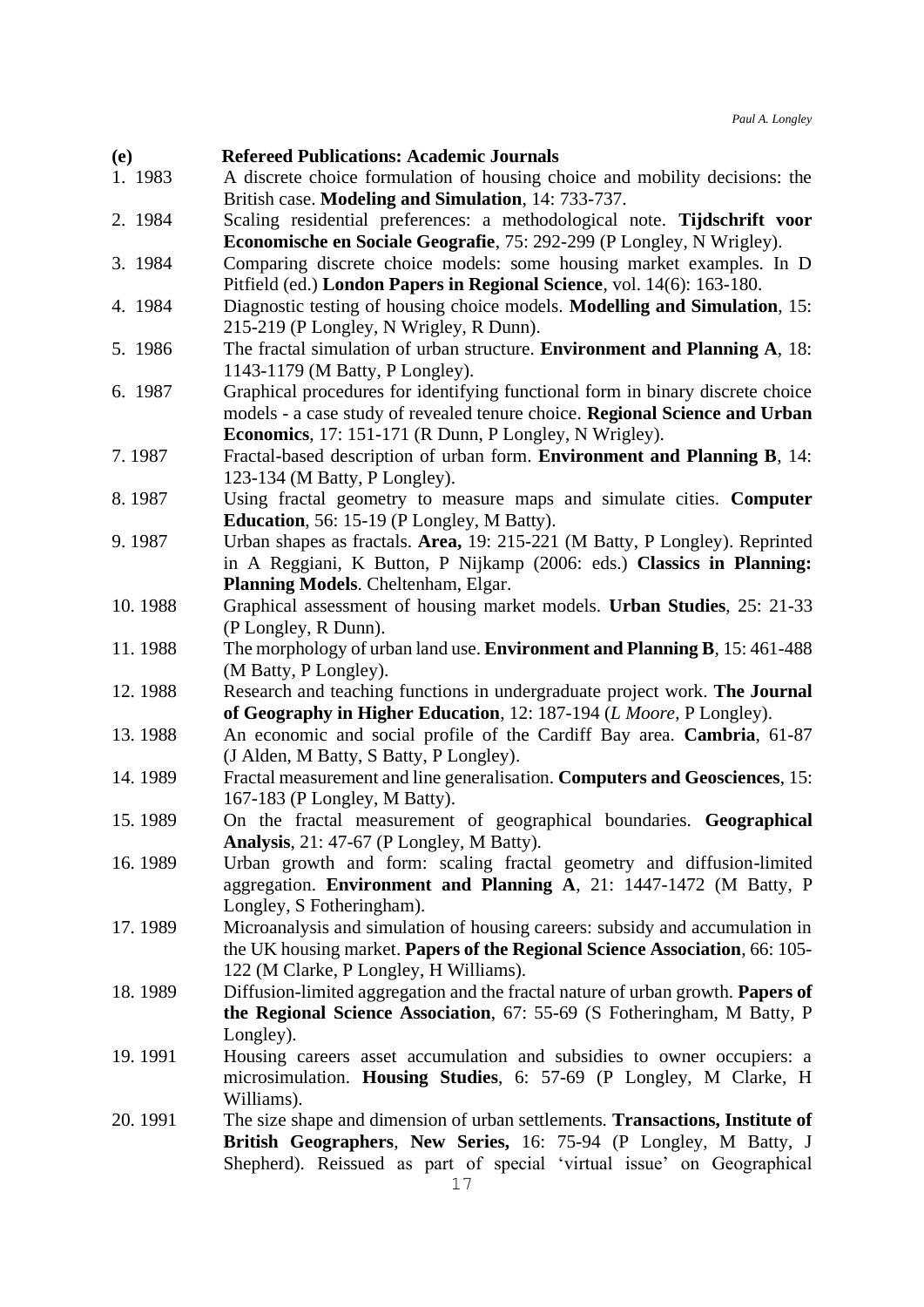|         | Information Science in 2012.                                                             |
|---------|------------------------------------------------------------------------------------------|
| 21.1992 | Do green belts change the shape of urban areas? A preliminary analysis of the            |
|         | settlement geography of South East England. Regional Studies, 26: 437-452                |
|         | (P Longley, M Batty, J Shepherd, G Sadler).                                              |
| 22.1992 | The geographical incidence of local government revenues: an intra-urban case             |
|         | study. Environment and Planning C, 10: 253-265 (D Martin, P Longley, G                   |
|         | Higgs).                                                                                  |
| 23.1993 | Models of trading behaviour and accumulation in stratified housing markets.              |
|         | <b>Environment and Planning B, 20: 67-81 (P Longley, H Williams).</b>                    |
| 24.1993 | geographical implications of changing local taxation regimes.<br>The                     |
|         | Transactions, Institute of British Geographers, New Series, 18: 86-101                   |
|         | (P Longley, D Martin, G Higgs).                                                          |
| 25.1993 | A GIS-based appraisal of council tax valuations. The Journal of Property                 |
|         | Valuation and Investment, 11: 375-383 (P Longley, G Higgs, D Martin).                    |
| 26.1994 | The predictive use of GIS to model property valuations. International Journal            |
|         | of Geographical Information Systems, 8: 217-235 (P Longley, G Higgs, D                   |
|         | Martin).                                                                                 |
| 27.1994 | The use of GIS in the analysis of diverse urban databases. Computers,                    |
|         | <b>Environment and Urban Systems</b> , 18: 55-66 (D Martin, P Longley, <i>G Higgs</i> ). |
| 28.1995 | Morphology from imagery: detecting and measuring the density of urban land               |
|         | use Environment and Planning A, 27: 759-780 (T V Mesev, P Longley, M                     |
|         | Batty, Y Xie).                                                                           |
| 29.1996 | The rates revisited? A geographical reassignment of property valuations and              |
|         | local tax burdens under the council tax. Environment and Planning C, 14:                 |
|         | 101-120 (P Longley, G Higgs, D Martin).                                                  |
| 30.1997 | The use of diverse RS-GIS sources to measure and model urban morphology.                 |
|         | Geographical Systems, 4: 5-18 (P Longley, <i>V Mesev</i> ).                              |
| 31.1997 | Beyond analogue models: space filling and density measurement of an urban                |
|         | settlement. Papers in Regional Science, 76: 409-427 (P Longley, V Mesev).                |
| 32.1997 | The fractal city. Architectural Design Profile, 129: 74-83 (M Batty, P                   |
|         | Longley).                                                                                |
| 33.1999 | Towards a new digital data infrastructure for urban analysis and modelling.              |
|         | <b>Environment and Planning B</b> , 26: 855-878 (P A Longley, R J Harris).               |
| 34.2000 | The academic success of GIS in geography: problems and prospects. Journal                |
|         | of Geographical Systems, 2: 37-42.                                                       |
| 35.2000 | GIS and spatial analysis in the new millennium. Annals of the Association of             |
|         | American Geographers, 90: 157-165.                                                       |
| 36.2000 | On the measurement and generalisation of urban form. Environment and                     |
|         | <b>Planning A, 32: 473-488 (P A Longley, TV Mesev).</b>                                  |
| 37.2000 | New data and approaches for urban analysis: models of residential densities.             |
|         | <b>Transactions in GIS, 4: 217-234 (R J Harris, P A Longley).</b>                        |
| 38.2002 | Will developments in urban remote sensing and GIS lead to 'better' urban                 |
|         | geography? Progress in Human Geography, 26: 231-239.                                     |
| 39.2002 | Measurement of density gradients and space-filling in urban systems. Papers              |
|         | in Regional Science, $81: 1-28$ (P A Longley, TV Mesev).                                 |
| 40.2002 | Creating small area measures of urban deprivation. Environment and                       |

**Planning A**, 34: 1073-1093 (*R J Harris*, P A Longley).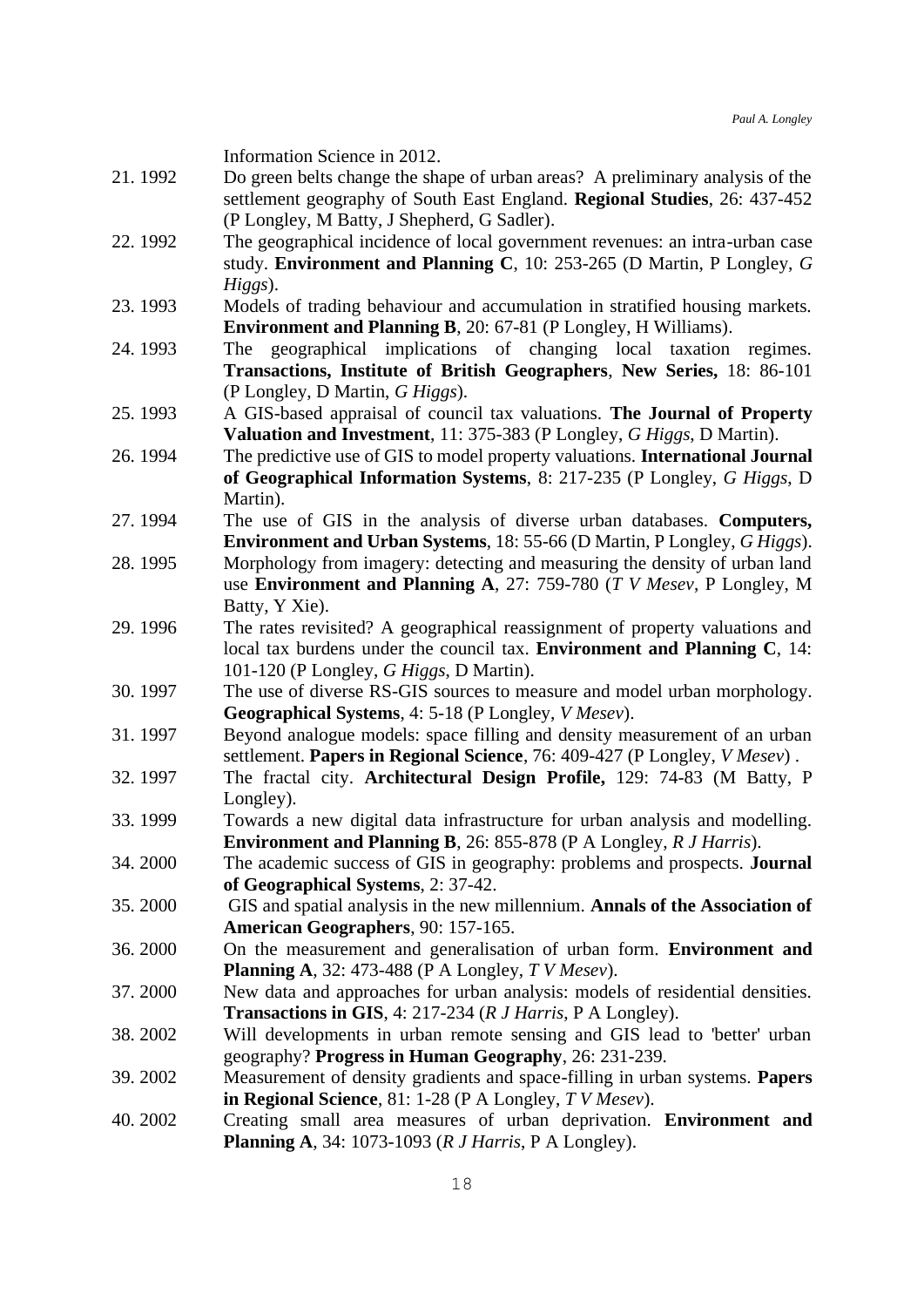| 41.2003 | Developments in socio-economic data infrastructures. Progress in Human<br>Geography, 27: 114-121.                                                          |
|---------|------------------------------------------------------------------------------------------------------------------------------------------------------------|
| 42.2004 | Spatial dependence and heterogeneity in patterns of hardship: an intra-urban                                                                               |
|         | analysis. Annals of the Association of American Geographers, 94: 503-519<br>(P A Longley, C Tobón).                                                        |
| 43.2004 | On modelling and representation. Progress in Human Geography, 28: 108-                                                                                     |
|         | 116.                                                                                                                                                       |
| 44.2005 | Geocomputation, geodemographics and resource allocation for local policing.                                                                                |
|         | Transactions in GIS, 9: 53-72 (D I Ashby, P A Longley).                                                                                                    |
| 45.2005 | The emergence of geoportals and their role in spatial data infrastructures.                                                                                |
|         | Computers, Environment and Urban Systems, 29: 3-14 (D J Maguire, P A<br>Longley).                                                                          |
| 46.2005 | Geographic information portals – a UK perspective. Computers, Environment                                                                                  |
|         | and Urban Systems, 29: 49-69 (P Beaumont, P A Longley, D J Maguire).                                                                                       |
| 47.2005 | A renaissance of geodemographics for public service delivery. Progress in                                                                                  |
|         | Human Geography, 29: 57-63.                                                                                                                                |
| 48.2005 | Quantifying interpolation errors in urban airborne laser scanning models.                                                                                  |
|         | Geographical Analysis, 37: 200-224 (S L Smith, D Holland, P A Longley).                                                                                    |
| 49.2005 | Assessing the usefulness of store card data in direct sales of financial services.                                                                         |
|         | <b>Journal of Retailing and Consumer Services</b> , 12: 407-417 (S J Berry, P A<br>Longley).                                                               |
| 50.2006 | A test environment for location-based services applications. Transactions in                                                                               |
|         | GIS, 10: 43-61 $(C Li, P A Longley)$ .                                                                                                                     |
| 51.2006 | The quantitative analysis of family names: historic migration and the present                                                                              |
|         | day neighbourhood structure of Middlesbrough, United Kingdom. Annals of                                                                                    |
|         | the Association of American Geographers, 96: 31-48 (P A Longley, R                                                                                         |
|         | Webber, D Lloyd).                                                                                                                                          |
| 52.2006 | Geodemographic classifications, the digital divide and understanding customer                                                                              |
|         | take-up of new technologies. BT Technology Journal, 24: 67-74 (P A Longley,                                                                                |
|         | $D$ <i>I Ashby</i> , R Webber, $C$ <i>Li</i> ).                                                                                                            |
| 53.2006 | Police reform and the new public management paradigm: matching technology<br>to the rhetoric. Environment and Planning C, 24: 159-175 ( $D$ I Ashby, B     |
|         | Irving, P A Longley).                                                                                                                                      |
| 54.2008 | The UK geography of the E-Society: a national classification. <b>Environment</b>                                                                           |
|         | and Planning A, 40: 360-382 (P A Longley, R Webber, C Li).                                                                                                 |
| 55.2008 | An exploratory cartographic visualisation of London through the Google Maps                                                                                |
|         | API, Applied Spatial Analysis and Planning, 1: 85-97 (M Gibin, A Singleton,                                                                                |
|         | R Milton, P Mateos, P A Longley).                                                                                                                          |
| 56.2008 | A mobile spatial messaging service for a grassroots environmental network,                                                                                 |
|         | Journal of Location Based Services, 2: 122-152 (H A Rahemtulla, M Haklay,                                                                                  |
|         | P A Longley.                                                                                                                                               |
| 57.2009 | Geodemographics, visualization, and social networks in applied geography.                                                                                  |
| 58.2009 | Applied Geography, 29: 289-298 (A D Singleton, P A Longley).                                                                                               |
|         | Teenage pregnancy - new tools to support local health campaigns. Health and<br>Place, 15: 300-307 (J Petersen, P Atkinson, S Petrie, M Gibin, D Ashby, P A |
|         | Longley).                                                                                                                                                  |
| 59.2009 | Linking social deprivation and digital exclusion in England. Urban Studies,                                                                                |
|         | 46: 1275-1298 (P A Longley, A D Singleton).                                                                                                                |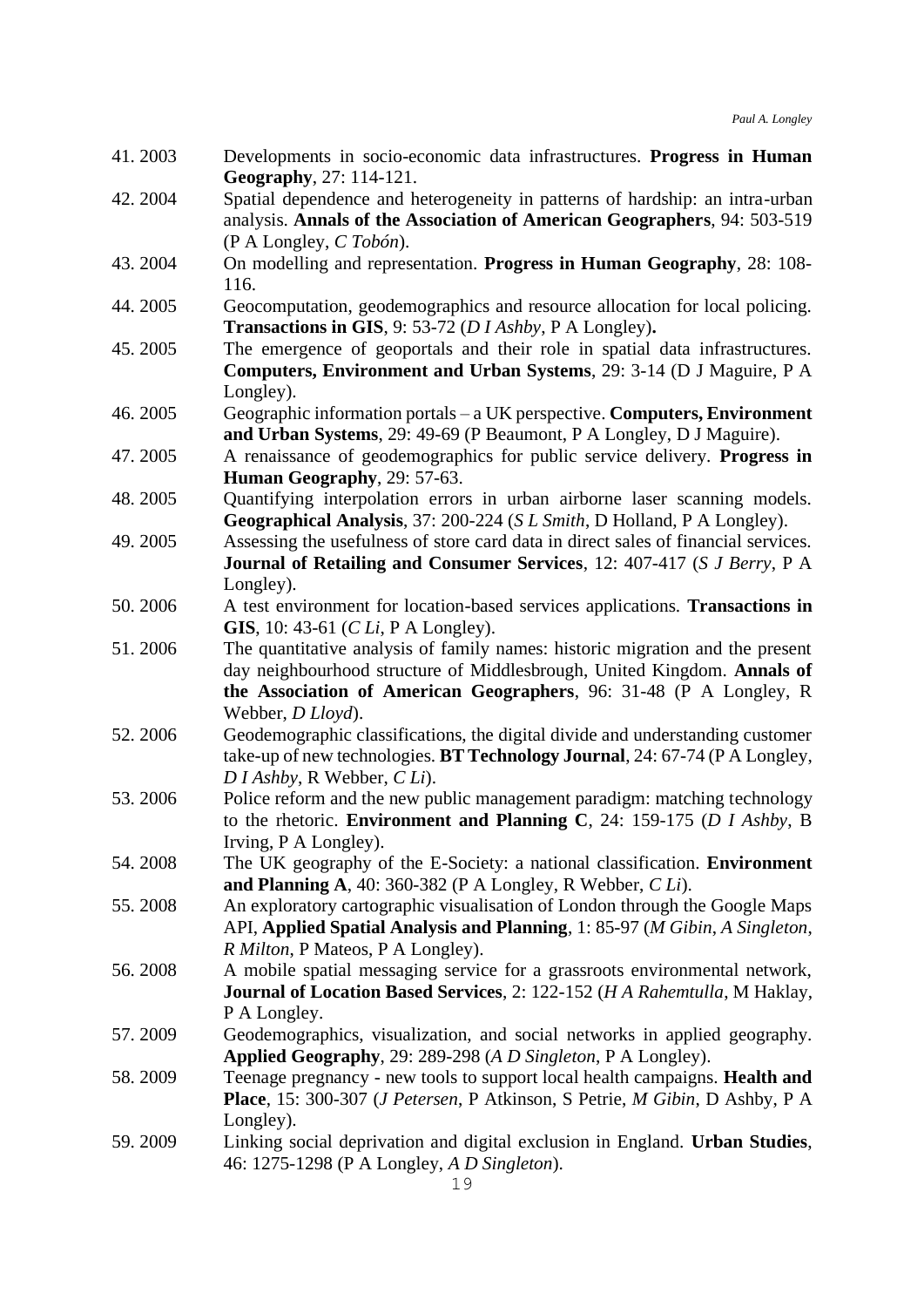- 60. 2009 Classification through consultation: public views of the geography of the E-Society. **International Journal of Geographical Information Science**, 23: 737-763 (P A Longley, *A Singleton*).
- 61. 2009 Creating open source geodemographics refining a national classification of Census Output Areas for applications in higher education. **Papers in Regional Science**, 88: 643-666 (*A Singleton*, P A Longley).
- 62. 2009 Uncertainty in the analysis of ethnicity classifications: issues of extent and aggregation of ethnic groups. **Journal of Ethnic and Migration Studies**, 35: 1437-1460 (*P Mateos*, *A D Singleton*, P A Longley).
- 63. 2010 Lost in translation. Cross-cultural experiences in teaching geo-genealogy**. Journal of Geography in Higher Education**, 34: 21-38 (P A Longley, A D Singleton, K Yano, T Nakaya).
- 64. 2010 Grid-enabling geographically weighted regression: a case study of participation in higher education in England. **Transactions in GIS**, 14: 43-61 (R Harris, D Grose, A D Singleton, C Brunsdon, P A Longley).
- 65. 2010 The surname regions of Great Britain. **Journal of Maps**, v2010: 401-409 (*J A Cheshire*, P A Longley, A D Singleton). DOI: 10.4113/jom.2010.1103
- 66. 2010 Towards real-time geodemographics: clustering algorithm performance for large multidimensional spatial databases. **Transactions in GIS**, 14: 283-297 (*M Adnan*, P A Longley, A D Singleton, C Brunsdon).
- 67. 2011 Predicting participation in higher education: a comparative evaluation of the performance of geodemographic classifications. **Journal of the Royal Statistical Society A**, 174: 17–30 (C Brunsdon, P A Longley, A D Singleton, *D Ashby*).
- 68. 2011 Geodemographics as a tool for targeting neighbourhoods in public health campaigns. **Journal of Geographical Systems**, 13: 173-192 (*J Petersen*, *M Gibin*, P A Longley, P Mateos, P Atkinson, *D I Ashby*).
- 69. 2011 Names-based classification of accident and emergency department users. **Health and Place,** 17: 1162-1169 (*J Petersen*, P Longley, *M Gibin*, P Mateos, P Atkinson).
- 70. 2011 Estimating secondary school catchment areas and the spatial equity of access. **Computers, Environment and Urban Systems**, 35: 241-249 (A D Singleton, P A Longley, R Allen, *O O'Brien*).
- 71. 2011 City shape and the fractality of street patterns. **Quaestiones Geographicae**, 31 (2): 29-37 (*N Mohajeri*, P A Longley, M Batty). DOI: 10.2478/v10117-012- 0016-6
- 72. 2011 Creating a regional geography of Britain through the spatial analysis of surnames. **Geoforum**, 42: 506-516 (P A Longley, *J A Cheshire*, P Mateos).
- 73. 2011 Ethnicity and population structure in personal naming networks. **PLoS ONE (Public Library of Science)**, 6(9) e22943, 1-12 (P Mateos, P A Longley, D O'Sullivan).
- 74. 2011 Spatial concentrations of surnames in Great Britain. **Procedia - [Social and](http://www.sciencedirect.com/science/journal/18770428)  [Behavioral Sciences](http://www.sciencedirect.com/science/journal/18770428)**, 21: 279-286 (*J A Cheshire*, P A Longley).
- 75. 2011 Delineating Europe's cultural regions: population structure and surname clustering. **Human Biology**, 81: 573-598. (*J A Cheshire,* P Mateos, P A Longley)DOI: 10.1353/hub.2011.0038
- 76. 2012 People of the British Isles: preliminary analysis of genotypes and surnames in a UK control population. **European Journal of Human Genetics**, 20: 203-210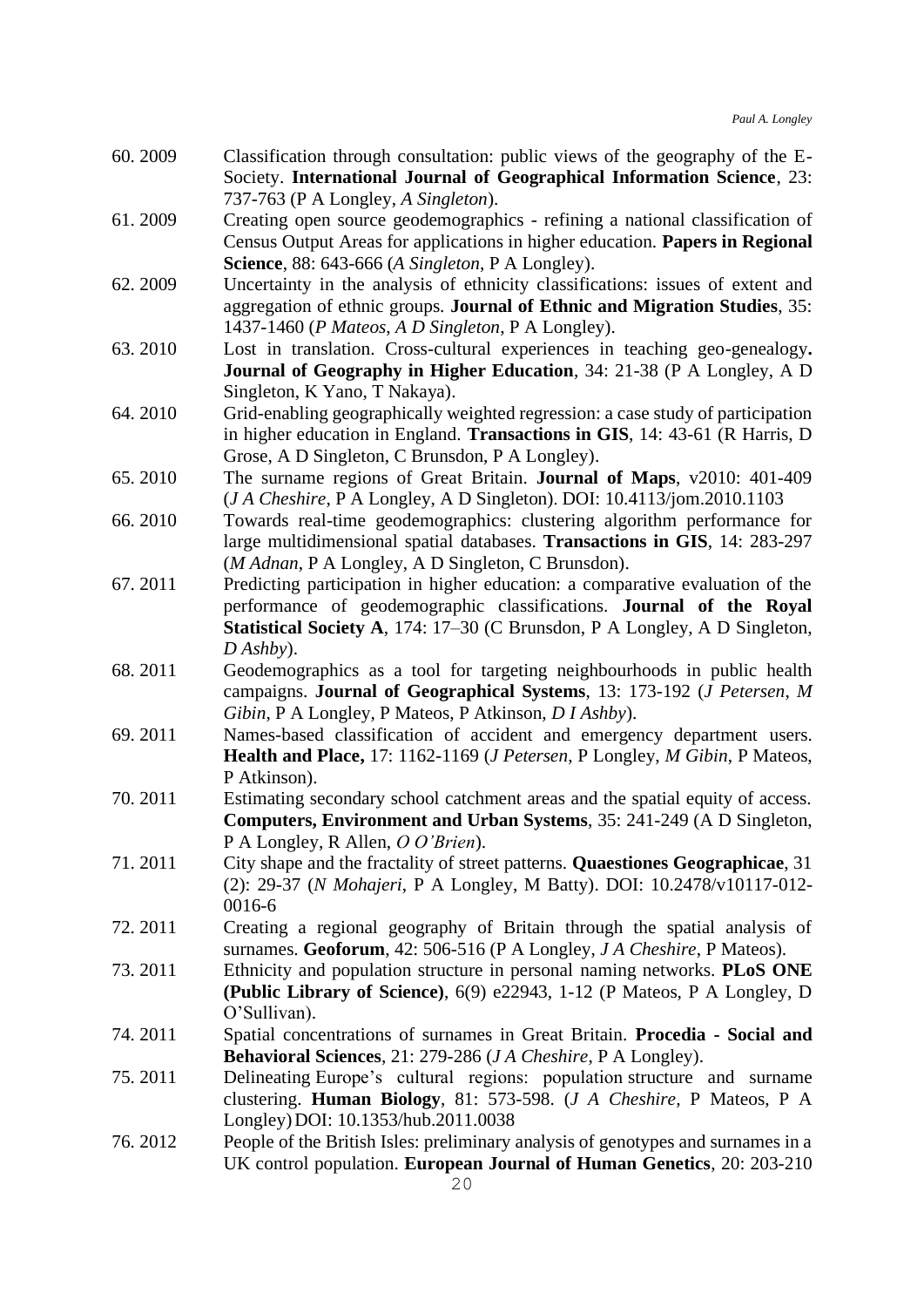(B Winney, W Bodmer and 29 others).

- 77. 2012 Identifying spatial concentrations of surnames. **International Journal of Geographic Information Science** 26: 309-325 (*J A Cheshire*, P A Longley). DOI: 10.1080/13658816.2011.591291
- 78. 2012 Patterns of patient registration with primary healthcare in the UK National Health Service. **Annals of the Association of American Geographers**, 102: 1135-1145 (*D J Lewis*, P A Longley). DOI: 10.1080/00045608.2012.657500
- 79. 2012 The family name as socio-cultural feature and genetic metaphor: from concepts to methods. **Human Biology**, 84(2): 169-214 (P Darlu, G Bloothooft, A Boattini, L Brouwer, M Brouwer, G Brunet, P Chareille, J A Cheshire, R Coates, P A Longley, K Dräger, B Desjardins, P Hanks, K Mandemakers, P Mateos, D Pettener, A Useli, F Manni).
- 80. 2012 Geodemographics and the practices of geographic information science. **International Journal of Geographic Information Science**, 26: 2227-2237. DOI: 10.1080/13658816.2012.719623
- 81. 2013 Temporal uncertainty in a small area open geodemographic classification. **Transactions in GIS**, 17: 563-588 (*C Gale*, P A Longley). DOI 2-s2.0- 84878007456
- 82. 2013 OACoder: postcode coding tool. **Journal of Open Research Software**, 1(2) (*M Adnan*, A D Singleton, P A Longley). DOI: 10.5334/511ba2c94d661
- 83. 2013 Geographical connections: Royal Geographical Society (with IBG) Medals and Awards ceremony 2013. **The Geographical Journal**, 197(3): 283–290 (J Rees, M Palin, K Richards, K Jones, P Longley, S Page). DOI: 10.1111/geoj.12049
- 84. 2013 Exploring geo-genealogy using Internet surname search histories. **Journal of Maps**, 9(4): 281-286 (Y Zhang, *M Adnan*, R Maciejewski, P A Longley). DOI: 10.1080/17445647.2013.824391
- 85. 2014 Japanese surname regions. **Papers in Regional Science**, 93: 539-555 (J A Cheshire, P A Longley, K Yano, T Nakaya). DOI:10.1111/pirs.12002
- 86. 2014 A geocomputational analysis of Twitter activity around different world cities. **Geo-spatial Information Science**, 17(3): 145-152 (*M Adnan*, *A Leak*, P A Longley). DOI: 10.1080/10095020.2014.941316
- 87. 2015 The geotemporal demographics of Twitter usage. **Environment and Planning A**, 45: 465-484 (+iv supplementary material) (P A Longley, *M Adnan*, *G Lansley*). DOI: 10.1068/a130122p
- 88. 2015 The internal structure of Greater London: a comparison of national and regional geodemographic models. **Geo: Geography and Environment**, 2(1): 69–87 (A D Singleton, P A Longley). DOI: 10.1002/geo2.7
- 89. 2016 Geo-temporal Twitter demographics. **International Journal of Geographical Information Science**, 30(2): 369-389 (P A Longley, *M Adnan*). DOI:10.1080/13658816.2015.1089441
- 90. 2016 Measuring the spatial vulnerability of retail centres to online consumption through a framework of e-resilience. **Geoforum**, 69: 5-18 (A D Singleton, *L Dolega*, D Riddlesden, P A Longley). DOI:10.1016/j.geoforum.2015.11.013
- 91. 2016 The stability of geodemographic cluster assignments over an inter-censal period. **Journal of Geographical Systems**, 18: 97-123 (A D Singleton, *M Pavlis*, P A Longley). DOI: 10.1007/s10109-016-0226-x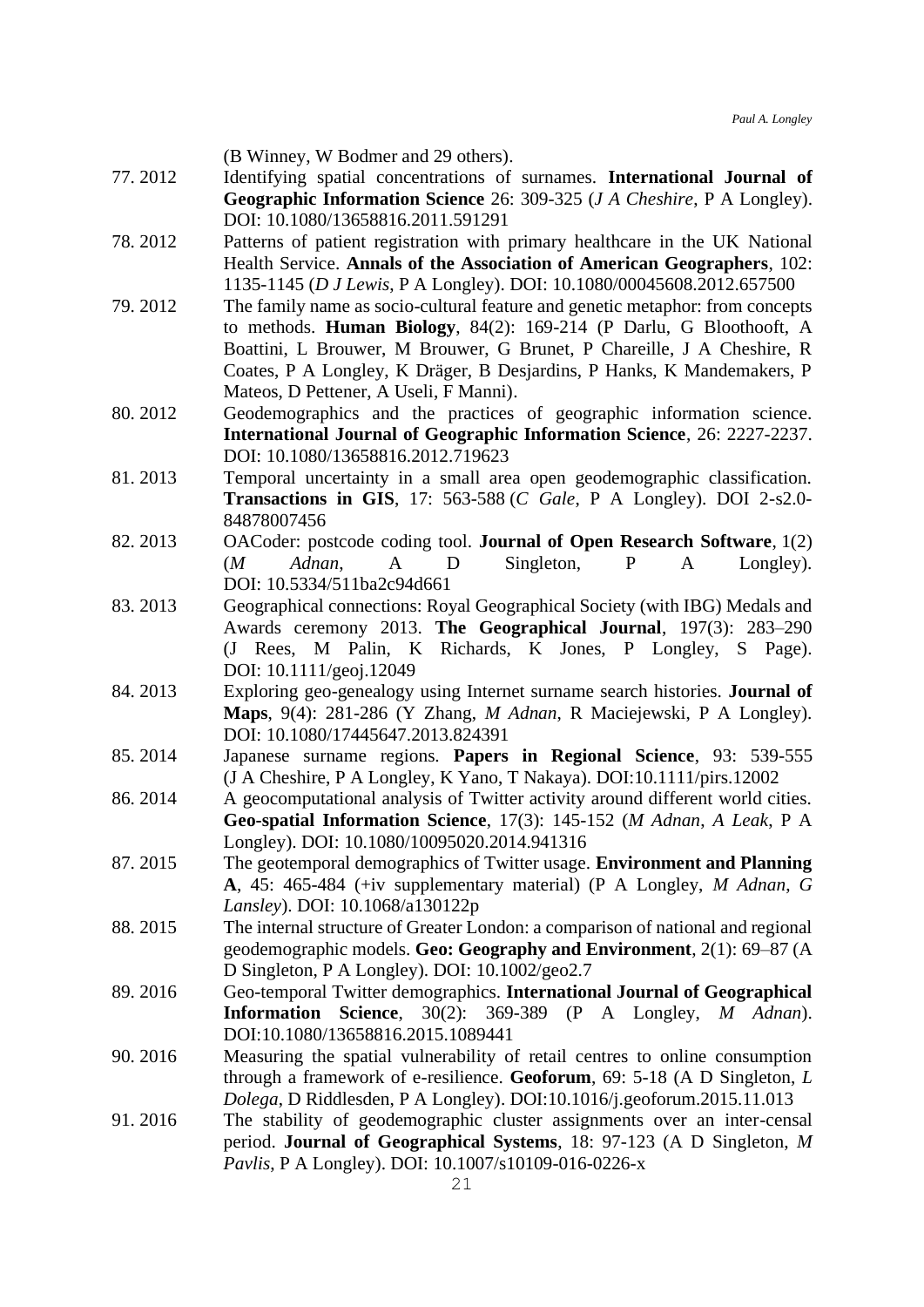- 92. 2016 Deriving age and gender from forenames for consumer analytics. **Journal of Retailing and Consumer Services**, 30: 271-278 (*G Lansley*, P A Longley). DOI: 10.1016/j.jretconser.2016.02.007
- 93. 2016 The geography of Twitter topics in London. **Computers, Environment and Urban Systems**, 58: 85-96 (*G Lansley*, P A Longley) DOI:10.1016/j.compenvurbsys.2016.04.002
- 94. 2016 Creating the 2011 Area Classification for Output Areas (2011 OAC). **Journal of Spatial Information Science**, 21: 1-27 (*C G Gale*, A D Singleton, A G Bates, P A Longley). DOI:10.5311/JOSIS.2016.12.232
- 95. 2016 Regional surnames and genetic structure in Great Britain. **Transactions, Institute of British Geographers**, 41: 554-569 (*J Kandt*, J A Cheshire, P A Longley). DOI: 10.1111/tran.12131
- 96. 2016 A classification of multidimensional Open Data of urban morphology. **Built Environment**, 42: 382-395 (*A Alexiou*, A D Singleton, P A Longley). DOI: 10.2148/benv.42.3.382
- 97. 2017 More bark than bytes? Reflections on 21+ years of geocomputation. **Environment and Planning B (Urban Analytics and City Science)**, 44: 598- 617 (R Harris, D O'Sullivan, DM Gahegan, M Charlton, L Comber, P Longley, A Singleton). DOI:10.1177/2399808317710132
- 98. 2017 Interactional regions in cities: making sense of flows across networked systems. **International Journal of Geographic Information Science**, 32(7): 1348- 1367,

(*K Kempinska*, J Shawe-Taylor, P A Longley). DOI: 10.1080/13658816.2017.1418878

- 99. 2018 Ethnicity estimation using family naming practices. **PLoS ONE (Public Library of Science),** 13(8): e0201774. (*J Kandt*, P A Longley). DOI: 10.1371/journal.pone.0201774
- 100. 2019 Estimating real-time highstreet footfall from wi-fi probe requests. **International Journal of Geographic Information Science**, (*B Soundararaj*, J Cheshire, P A Longley). DOI: 10.1080/13658816.2019.1587616
- 101. 2019 Creating a linked consumer register for granular demographic analysis. **Journal of the Royal Statistical Society: Series A (Statistics in Society)**, (*G Lansley*, *W Li* and P A Longley). DOI:10.1111/rssa.12476
- 102. 2019 Data infrastructure requirements for new geodemographic classifications:The example of London's workplace zones. **Applied Geography**, (A D Singleton, P A Longley). DOI: 10.1016/j.apgeog.2019.102038
- 103. 2019 Geo-referencing and mapping 1901 Census addresses for England and Wales. **International Journal of Geo-Information**, (*T Lan*, P A Longley). DOI: 10.3390/ijgi8080320
- 104. 2019 Geographic scales of residential segregation in English cities. **Urban Geography**, (*T Lan*, J Kandt, P A Longley). DOI: 10.1080/02723638.2019.1645554
- 105. 2019 Data-driven urban management: mapping the landscape. **Journal of Urban Management**, 9(2): 140-150. (Z Engin, *J T van Dijk*, *T Lan*, P A Longley, P Treleaven, M Batty, A Penn). DOI: 10.1016/j.jum.2019.12.001
- 106. 2020 Family name origins and inter-generational demographic change in Great Britain. **Annals of the American Association of Geographers**, 110(6): 1726- 1742 (J Kandt, *J van Dijk*, P A Longley).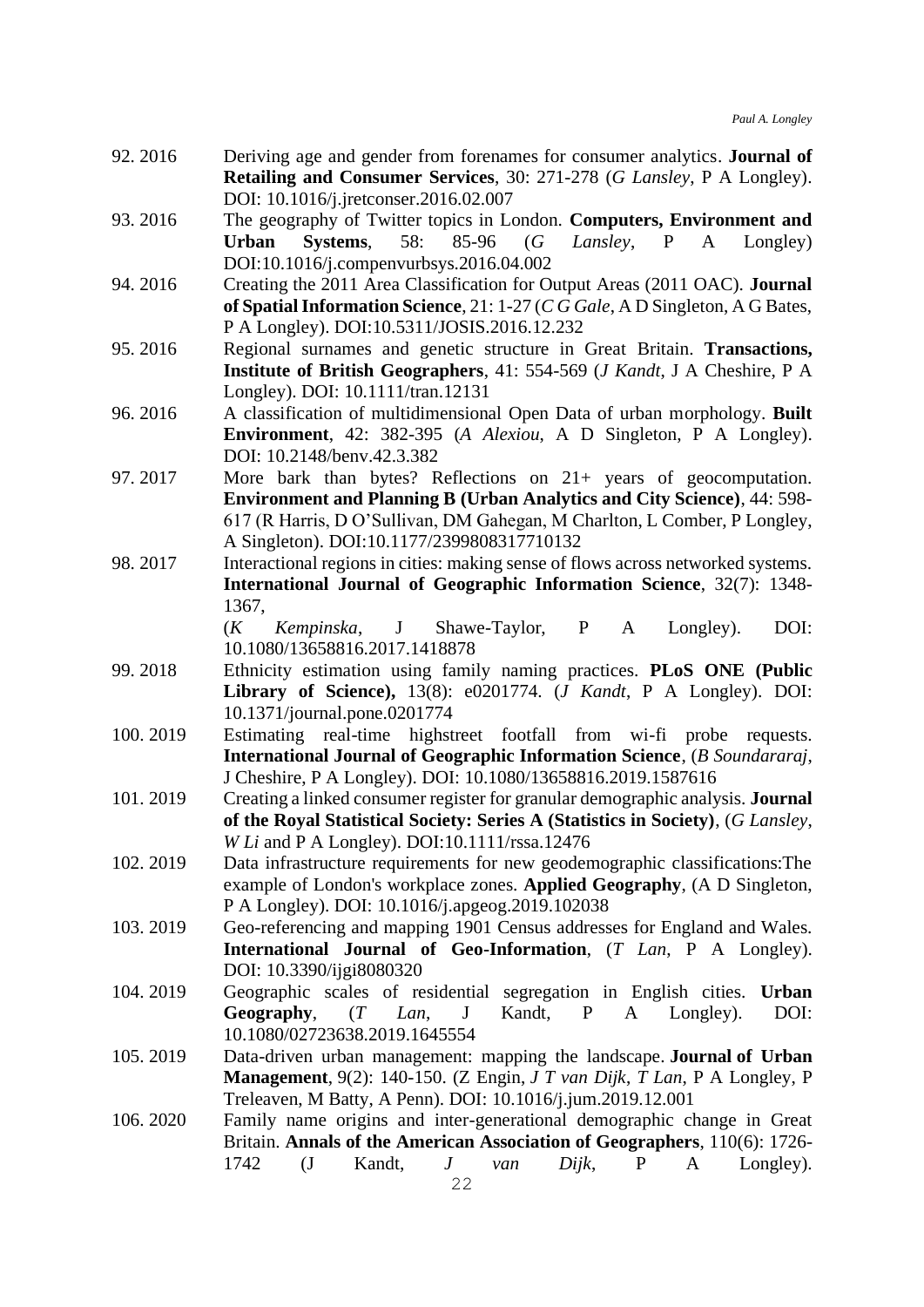DOI: 10.1080/24694452.2020.1717328

- 107. 2020 Interactive display of surnames distributions in historic and contemporary Great Britain. **Journal of Maps**, (*J van Dijk*, P A Longley). DOI: 10.1080/17445647.2020.1746418
- 108. 2020 Measuring the changing pattern of ethnic segregation in England and Wales with consumer registers. **Environment and Planning B**, (*T Lan*, J Kandt, P A Longley). DOI: 10.1177/2399808320919774
- 109. 2021 Urban morphology and residential differentiation across Great Britain, 1881- 1901. **Annals of the American Association of Geographers**, pp. 1-20 (+ supplementary materials). (*T Lan*, P A Longley). DOI: 10.1080/24694452.2020.1859982
- 110. 2021 Names-based ethnicity enhancement of hospital admissions in England, 1999- 2013. **International Journal of Medical Informatics**, (*J Petersen*, J Kandt, P Longley). DOI: 10.1016/j.ijmedinf.2021.104437
- 111. 2021 Ethnic inequalities in hospital admissions in England: an observational study. **BMC Public Health**, 21: 862 (*J Petersen*, J Kandt, P Longley). DOI: 10.1186/s12889-021-10923-5
- 112. 2021 Using linked consumer registers to estimate residential moves in the United Kingdom. **Journal of the Royal Statistical Society Series A (Statistics in Society)**, (*J van Dijk, G Lansley*, P A Longley). DOI: 10.1111/rssa.12713
- 113. 2021 Family names, city size distributions and residential differentiation in Great Britain, 1881-1901. **Urban Studies**, (*T Lian, J T van Dijk*, P A Longley). DOI: 10.1177/0042098021102572
- 114. 2021 Interactive web mapping of geodemographics through user-specified regionalisations. **Journal of Maps**, (*T Lian,* P A Longley). DOI: 10.1080/17445647.2021.1912667
- 115. 2021 Ethnic variation in outcome of people hospitalised during the first Covid-19 epidemic wave in Wales (UK): An analysis of national surveillance data using Onomap, a name-based ethnicity classification tool. **BMJ Open**, (D Rh Thomas, O Orife, A Plimmer, C Williams, G Karani, M R Evans, P A Longley, J Janiec, R Saltus, A G Shankar). DOI: 10.1101/2020.06.22.20136036
- 116. 2021 The geography of inter-generational social mobility in Britain. **Nature Communications**, 12: 6050 (P A Longley, *J van Dijk, T Liam*). DOI: 10.1038/s41467-021-26185-z
- 117. 2021 The provenance of loyalty card data for urban and retail analytics. **Journal of Retailing and Consumer Services**, 63 (*T Rains*, P A Longley). DOI: 10.1016/j.jretconser.2021.102650
- 118. 2021 Ethnic disparities in preventable hospitalisation in England an analysis of 916,375 emergency admissions. **Journal of Epidemiology and Community Health**, 76(1) (*J Petersen*, J Kandt, P A Longley). DOI: 10.1136/jech-2020- 216005
- 119. 2022 British surname origins, population structure and health outcomes– an observational study of hospital admissions. **Scientific Reports**, 12: 2156 (*J Petersen,* J Kandt, P A Longley). DOI: 10.1038/s41598-022-05651-8
- 120. 2022 An individual level method for improved estimation of ethnic characteristics. **International Regional Science Review**, in press (*T Lian*, P A Longley).
- 121. 2022 From data to narratives: scrutinising the spatial dimensions of social and cultural phenomena through lenses of interactive Web mapping. **Journal**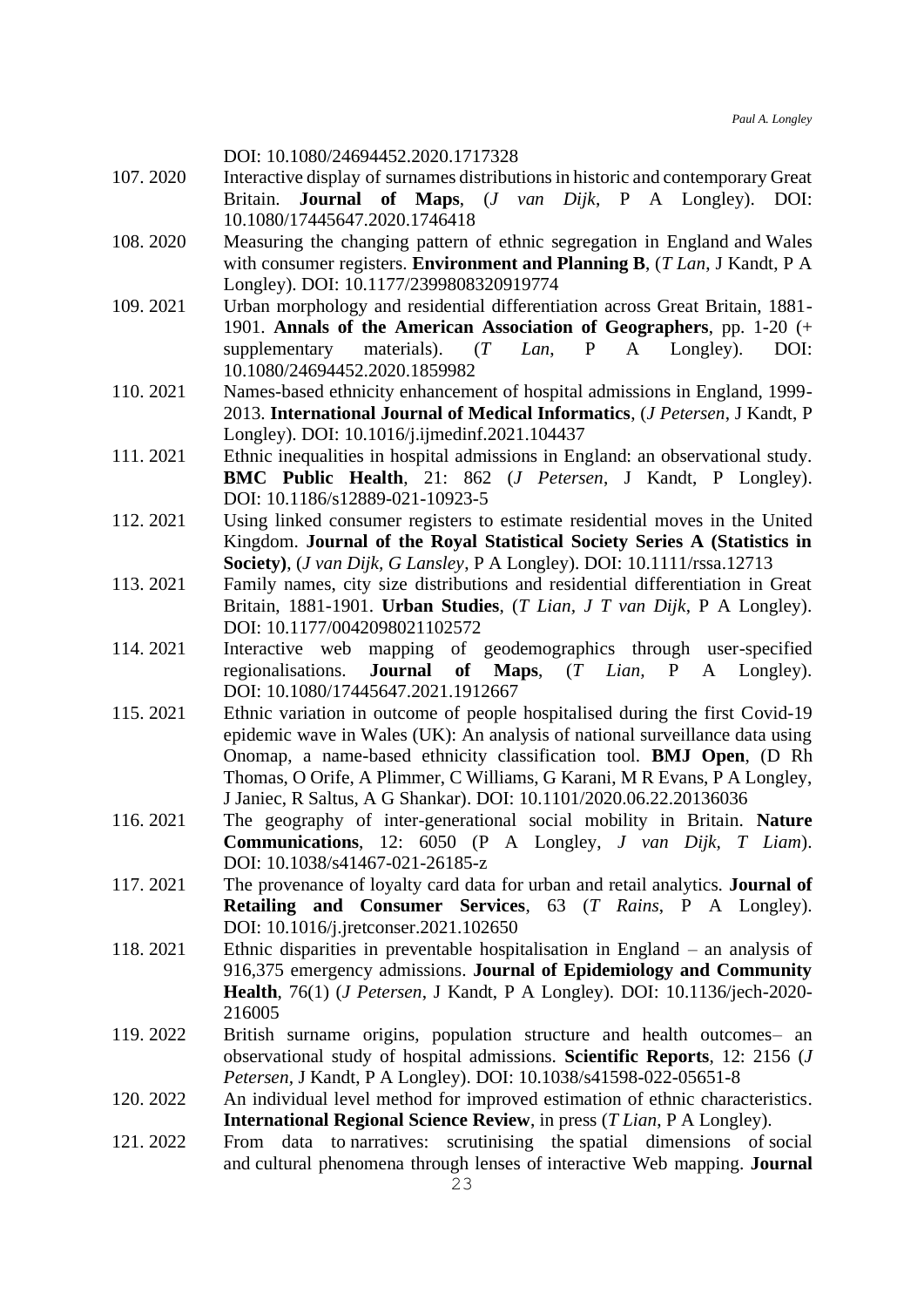**of Geovisualization and Spatial Analysis** 6:22 (*T Lan*, *O O'Brien*, J Cheshire, A Singleton, P Longley). DOI: 10.1007/s41651-022-00117-x

<span id="page-23-0"></span>

|                | A Singleton, P Longley). DOI: 10.1007/s41651-022-00117-x                                                                                                                                                                                                                                                   |
|----------------|------------------------------------------------------------------------------------------------------------------------------------------------------------------------------------------------------------------------------------------------------------------------------------------------------------|
| (f)<br>1. 1984 | <b>Refereed Publications: Contributions to Edited Collections</b><br>Discrete choice modelling in urban analysis. In D T Herbert, R J Johnston (eds.)<br>Geography and the Urban Environment: Progress in Research and                                                                                     |
| 2. 1984        | Applications. Chichester, Wiley, vol. 6, pp. 45-94 (N Wrigley, P Longley).<br>Discrete choice modelling and complex spatial choice: an overview. In G<br>Bahrenberg, M M Fischer, P Nijkamp (eds.) Recent Developments in Spatial<br>Data Analysis: Methodology, Measurement, Models. Aldershot, Gower, pp |
|                | 375-391.                                                                                                                                                                                                                                                                                                   |
| 3.1988         | Some recent developments in the specification estimation and testing of discrete<br>choice models. In RG Golledge, H Timmermans (eds.) Behavioural Modelling<br>in Geography and Planning. London, Croom Helm, pp. 96-123 (N Wrigley, P<br>Longley, R Dunn).                                               |
| 4. 1989        | Measuring and simulating the structure and form of cartographic lines. In J<br>Hauer, H Timmermans, N Wrigley (eds.) Urban Dynamics and Spatial<br>Choice Behaviour. Dordrecht, Kluwer, pp. 269-292 (P Longley, M Batty).                                                                                  |
| 5.1991         | The geometry of urban form and the fractal nature of urban growth. In D Pumain<br>(ed.) Spatial Analysis and Population Dynamics. Montrouge, John Libbey,<br>pp. 175-86 (P Longley, S Fotheringham, M Batty).                                                                                              |
| 6.1992         | A street-based geographical information system for local government revenue<br>monitoring. In J Cadoux-Hudson, D I Heywood (eds.) Geographic<br>Information 1992/3: The Yearbook of the Association for Geographic<br><b>Information.</b> London, Taylor and Francis and the AGI, pp. 491-500 (G Higgs,    |
| 7.1993         | D Martin, P Longley).<br>The council tax for Great Britain: a GIS-based sensitivity analysis of capital<br>valuations. In S Fotheringham, P Rogerson (eds.) Spatial Analysis and GIS.<br>New York, Taylor and Francis, pp. 261-276 (P Longley, <i>G Higgs</i> , D Martin).                                 |
| 8.1993         | Fractal geometry and urban morphology. In NS Lam, L DeCola (eds.) Fractals<br>in Geography. New Jersey, Prentice-Hall, pp. 228-246 (M Batty, S<br>Fotheringham, P Longley).                                                                                                                                |
| 9.1993         | Speculations on fractal geometry in spatial dynamics. In P Nijkamp, A Reggiani<br>(eds.) Nonlinear Evolution of Spatial Economic Systems. Berlin, Springer,<br>pp. 203-222 (P Longley, M Batty).                                                                                                           |
| 10.1994        | GIS and monitoring local taxation: progress and prospects. In D Bond, G<br>Robinson (eds.) The Regional Research Laboratories Network 1994.<br>University of Ulster, pp. 22-27 (P Longley, <i>G Higgs</i> , D Martin).                                                                                     |
| 11.1995        | Applied geographical information systems: developments and prospects. In P<br>Longley, G Clarke (eds.) GIS for Business and Service Planning. Cambridge,<br>Pearson Professional, pp. 3-9 (P Longley, G Clarke).                                                                                           |
| 12.1995        | Data sources and their geographical integration. In P Longley, G Clarke (eds.)<br>GIS for Business and Service Planning. Cambridge, Pearson Professional, pp.<br>15-32 (D Martin, P Longley).                                                                                                              |
| 13.1995        | Spreading the word: location and space in business administration. In P<br>Longley, G Clarke (eds.) GIS for Business and Service Planning. Cambridge,<br>Pearson Professional, pp. 271-283 (G Clarke, P Longley, I Masser).                                                                                |

14. 1995 Fractal measurement of a classified image: the case of Bristol England. In M M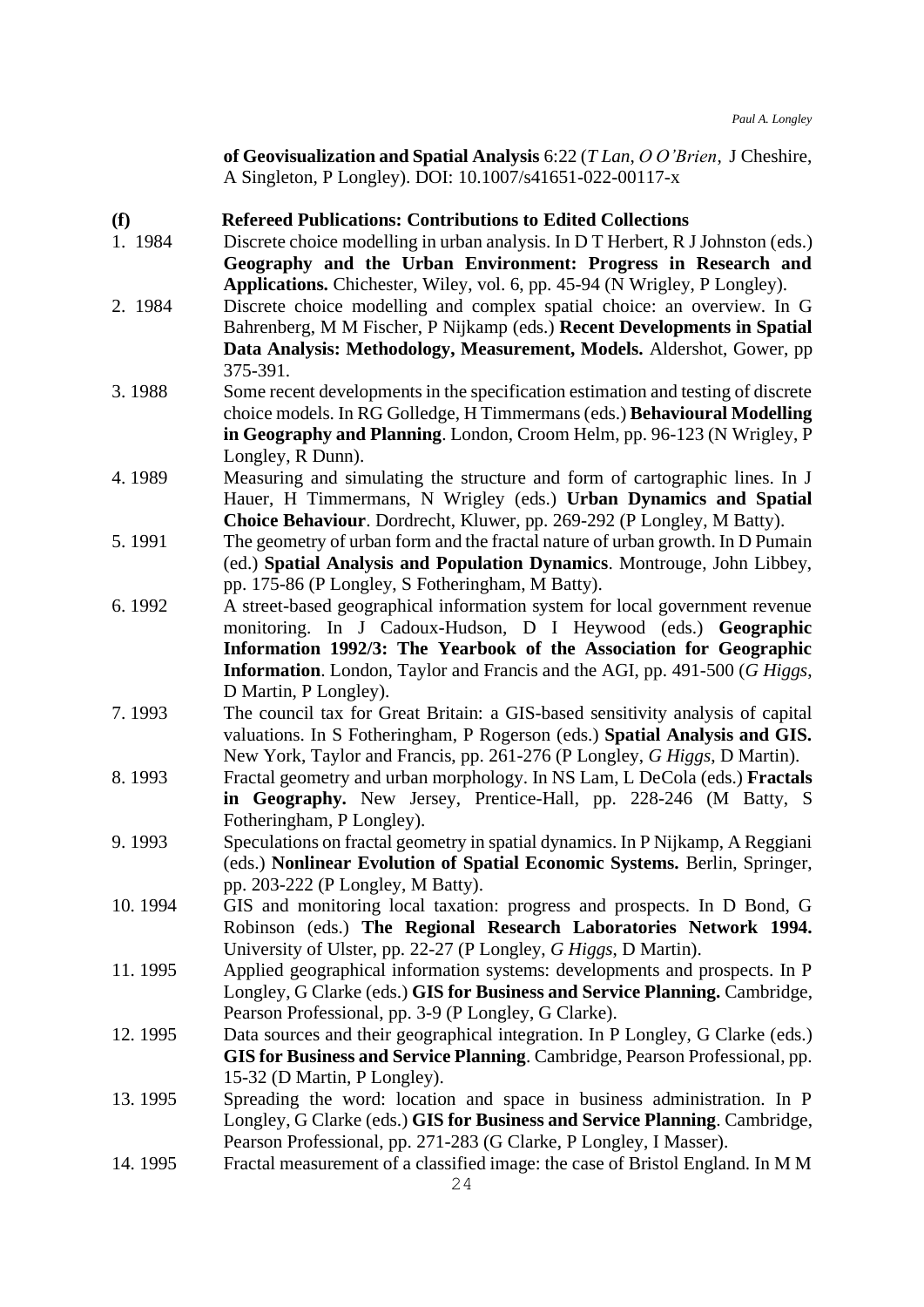Fischer, S T Tamás, B László (eds.) **Recent Developments in Spatial Information Modelling and Processing**. Budapest, Geomarket Co., pp. 107- 122 (T *V Mesev*, P A Longley, M Batty, Y Xie).

- 15. 1996 Analysis, modelling, forecasting and GIS technology. In P Longley, M Batty (eds.) **Spatial Analysis: Modelling in a GIS Environment.** Cambridge, Pearson Professional, pp. 1-15 (P Longley, M Batty).
- 16. 1996 RS-GIS: spatial distributions from remote imagery. In P Longley, M Batty (eds.) **Spatial Analysis: Modelling in a GIS Environment**. Cambridge, Pearson Professional, pp. 123-148 (*V Mesev*, P Longley, M Batty).
- 17. 1996 Analytical GIS: the future. In P Longley, M Batty (eds.) **Spatial Analysis: Modelling in a GIS Environment**. Cambridge, Pearson Professional, pp. 345- 352 (M Batty, P Longley).
- 18. 1996 Fractal models of urban structure. In E Besussi, A Cecchini (eds.) **Artificial Worlds and Urban Studies**. Venice, DAEST, pp. 207-216 (P Longley, M Batty).
- 19. 1998 Remote sensing and regional density gradients. In S Carver (ed.) **Innovations in GIS 5: Integrated Information**. London, Taylor and Francis, pp. 226-237 (*V Mesev*, P Longley).
- 20. 1998 Foundations. In P A Longley, S M Brooks, W Macmillan, R McDonnell (eds.) **Geocomputation: a Primer**. Chichester, Wiley, pp. 3-15.
- 21. 1999 Introduction. In P A Longley M F Goodchild D J Maguire D W Rhind (eds.) **Geographical Information Systems: Principles, Techniques, Management and Applications**. New York, Wiley, pp. 1-20 (P A Longley, M F Goodchild, D J Maguire, D W Rhind: plus co-authored introductions to the Parts of the book pp. 23-7; 175-6; 235-7; 307-8; 371-2; 425-6; 477-9; 583-6; 587-8; 653; 707-8; 745-6; 791-5; 797-9; and 909-911).
- 22. 1999 The future of GIS and spatial analysis. In P A Longley, M F Goodchild, D J Maguire, D W Rhind (eds.) **Geographical Information Systems: Principles, Techniques, Management and Applications** New York, Wiley, pp. 567-580 (M F Goodchild, P A Longley).
- 23. 1999 Epilogue: seeking out the future. In P A Longley, M F Goodchild, D J Maguire, D W Rhind (eds.) **Geographical Information Systems: Principles, Techniques, Management and Applications**. New York, Wiley, pp. 1009- 1021 (P A Longley, M F Goodchild, D J Maguire, D W Rhind).
- 24. 1999 The role of classified imagery in urban spatial analysis. In P Atkinson, N Tate (eds.) **Advances in Remote Sensing and GIS Analysis.** Chichester, Wiley, pp. 185-206 (*V Mesev*, P A Longley).
- 25. 1999 Computer simulation and modelling of urban structure and development. In M Pacione (ed.) **Applied Geography: Principles and Practice**. London, Routledge, pp. 605-619.
- 26. 1999 Modern geographic information systems and model linking. In A Stein, F. W. T. Penning de Vries (eds.) **Data and Models in Action: Methodological Issues in Production Ecology** (Current Issues in Production Ecology Vol. 5). Dordrecht, Kluwer, pp. 103-118 (P A Longley, M Goodchild).
- 27. 2000 Geocomputation. Entry in R J Johnston, D Gregory, G Pratt, M Watts (eds.) **Dictionary of Human Geography (Fourth Edition)**. Oxford, Blackwell, pp. 296-297.
- 28. 2000 Fractal analysis of digital spatial data. Chapter 12 in S Openshaw, R Abrahart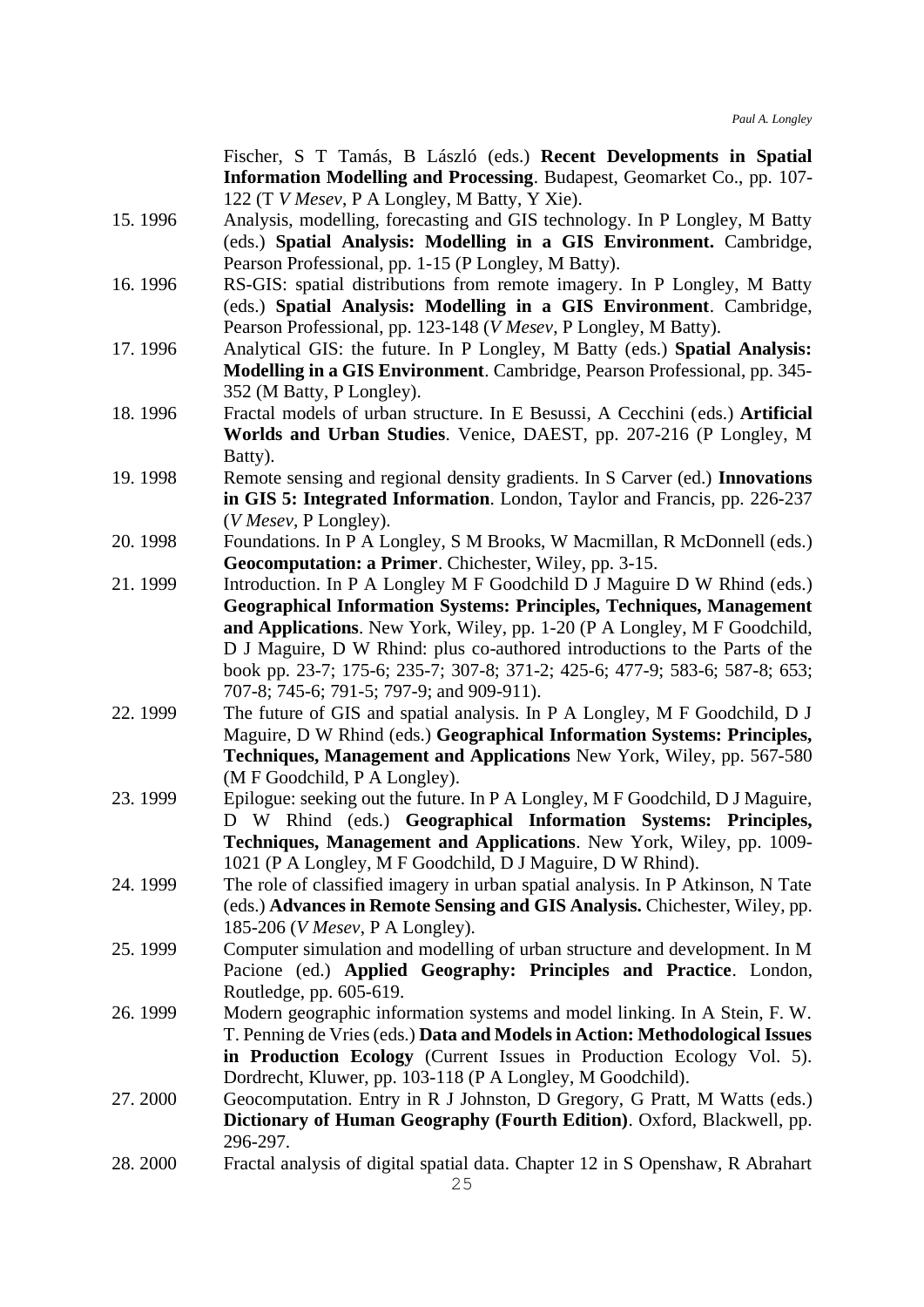(eds.) **GeoComputation**. London, Taylor and Francis, pp. 293-312. 29. 2001 Remote sensing and urban analysis. Chapter 1 in J-P Donnay, M Barnsley, P A Longley (eds.) **Remote Sensing and Urban Analysis**. London, Taylor and Francis, pp. 3-18 (J-P Donnay, M Barnsley, P A Longley). 30. 2001 Modified maximum-likelihood classification algorithms and their application to urban remote sensing. Chapter 5 in J-P Donnay, M Barnsley, P A Longley (eds.) **Remote Sensing and Urban Analysis**. London, Taylor and Francis, pp. 71-94 (*V Mesev*, B Gorte, P A Longley). 31. 2001 Measuring urban morphology using remotely-sensed imagery. Chapter 9 in J-P Donnay, M Barnsley, P A Longley (eds.) **Remote Sensing and Urban Analysis**. London, Taylor and Francis, pp. 163-183 (P A Longley, *V Mesev*). 32. 2001 Remote sensing and urban analysis: a research agenda. Chapter 13 in J-P Donnay, M Barnsley, P A Longley (eds.) **Remote Sensing and Urban Analysis**. London, Taylor and Francis, pp. 245-258 (P A Longley, M Barnsley, J-P Donnay). 33. 2001 Measuring the 'urban': measuring and modelling in a regional settlement hierarchy. In Tate N J, Atkinson P M (eds.) **Modelling Scale in Geographical Information Science**. Chichester, Wiley, pp. 53-67 (*V Mesev*, P A Longley). 34. 2001 Data-rich models of the urban environment: RS, GIS and 'lifestyles'. In P Halls (ed.) **Innovations in GIS 8: Spatial Information and the Environment**. London, Taylor and Francis, pp. 53-76 (*R J Harris*, P A Longley). 35. 2001 Geographic information systems. In M K Tolba (ed.: T. Munn, editor in chief) **Encyclopedia of Global Environmental Change: Volume 4, Responding to Global Environmental Change**. Chichester, Wiley, pp. 222-226. 36. 2003 Geographic information systems. In J Feather and P Sturges (eds.) **International Encyclopedia of Information and Library Science (2 nd Edition)**. London, Routledge, pp. 207-209. 37. 2003 Advanced spatial analysis: extending GIS. In P A Longley and M Batty (eds.) **Advanced Spatial Analysis**. Redlands CA, ESRI Press, pp. 1-17 (P A Longley, M Batty). 38. 2003 Strategies for integrated retail management using GIS. In P A Longley and M Batty (eds.) **Advanced Spatial Analysis**. Redlands CA, ESRI Press, pp. 211- 231 (P A Longley, C Boulton, *I Greatbatch*, M Batty). 39. 2003 Geodemographic analysis of similarity and proximity: their roles in the understanding of the geography of need. In P A Longley and M Batty (eds.) **Advanced Spatial Analysis**. Redlands CA, ESRI Press, pp. 233-266 (R Webber, P A Longley). 40. 2003 Researching the future of GIScience. In P A Longley and M Batty (eds.) **Advanced Spatial Analysis**. Redlands CA, ESRI Press, pp. 427-435 (M Batty, P A Longley). 41. 2004 The impact and penetration of location-based services. In H Karimi and A Hammad (eds.) **Telegeoinformatics: Location-Based Computing and Services**. Boca Raton, CRC Press, pp. 349-366 (N Shiode, *C Li*, M Batty, P A Longley, D J Maguire). 42. 2004 Targeting clusters of deprivation within cities. In G Clarke and J Stillwell (eds.) **Applied GIS and Spatial Analysis**. Chichester, John Wiley, pp. 89-110 (*R Harris*, P A Longley). 43. 2004 Geographical information systems. In A Kuper and J Kuper (eds.) **The Social**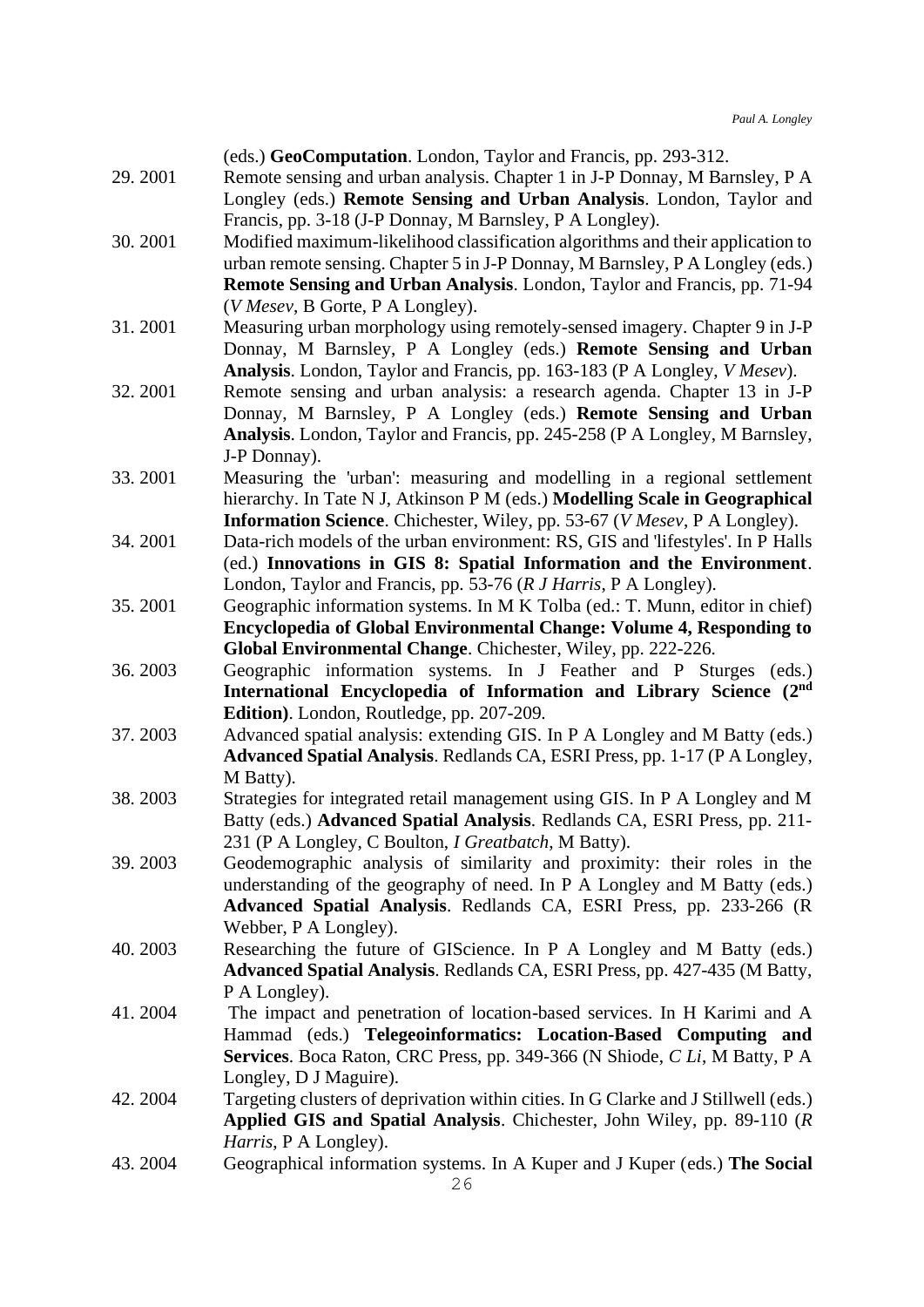**Science Encyclopedia (third edition)**. London, Routledge, pp. 416-417.

- 44. 2004 The potential of remote sensing and geographical information systems. In J A Matthews and D T Herbert (eds.) **Common Heritage, Shared Future: Perspectives on the Unity of Geography**. London, Routledge, pp. 62-80 (P A Longley, M J Barnsley).
- 45. 2005 Urban studies. In K Kempf-Leonard (ed.) **Encyclopaedia of Social Measurement**. Elsevier, San Diego, pp. 921-926.
- 46. 2005 GeoDynamics: an introduction. In P Atkinson, G Foody, S Darby, F Wu (eds.) **GeoDynamics**. Boca Raton, CRC Press, pp. 21-24.
- 47. 2005 New developments in geographical information systems: principles, techniques, management and applications. In P A Longley, M F Goodchild, D J Maguire, D W Rhind (eds.) **Geographical Information Systems: Principles, Techniques, Management and Applications (Abridged Edition)**. New York, Wiley, pp. 9-32 (P A Longley, M F Goodchild, D J Maguire, D W Rhind).
- 48. 2005 A GIS-based spatial decision support system for emergency services: London's King's Cross St. Pancras Underground Station. In van Oosterom P, Zlatanova S, Fendel E M (eds.) **Geo-Information for Disaster Management**. Berlin, Springer, pp. 867-881 (*C J E Castle*, P A Longley).
- 49. 2006 Fractal. Geographic information systems. 2 entries in B Warf, D Dydia, L Knopp, D Sui, D Wilson, A J Cravey (eds.) **Encyclopedia of Human Geography**. Thousand Oaks, CA., Sage, pp. 171-2; 189-193.
- 50. 2007 A new framework for feature-based digital mapping in three-dimensional space. In Lovett A, Appleton K (eds.) **Innovations in GIS 12**. Boca Raton, FL, CRC Press, pp. 29-57 (*A D Slingsby*, P A Longley, C Parker).
- 51. 2008 Fractals. In Kemp K K (ed.) **International Encyclopedia of Geographic Information Science**, Los Angeles, Sage, pp. 147-149.
- 52. 2008 Geographic information systems (GIS). In Kemp K K (ed.) **International Encyclopedia of Geographic Information Science**, Los Angeles, Sage, pp. 190-194.
- 53. 2008 From crime analysis to homeland security: a role for neighbourhood profiling? Chapter 4 in Sui D (ed.) **Geospatial Technologies and Homeland Security: Research Frontiers and Challenges**. Berlin, Springer, pp. 65-81 (*D I Ashby,* S Chainey, P A Longley).
- 54. 2008 Building evacuation in emergencies: a review and interpretation of software for simulating pedestrian egress. Chapter 10 in Sui D (ed.) **Geospatial Technologies and Homeland Security: Research Frontiers and Challenges**. Berlin, Springer, pp. 209-228 (*C J E Castle,* P A Longley).
- 55. 2008 The use of geodemographics to improve public service delivery. Chapter 9 in Hartley J, Donaldson C, Skelcher C, Wallace M (eds.) **Managing to Improve Public Services.** Cambridge, Cambridge University Press, pp. 176-194 (P A Longley, M F Goodchild).
- 56. 2009 Geographical information science. In M. Madden (ed.) **The Manual of GIS**. Bethesda MD, ASPRS (The Imaging and Geospatial Information Society): Chapter 4, pp. 19-24 (P A Longley, M F Goodchild, D J Maguire, D W Rhind).
- 57. 2009 Spatial analysis and modelling. In M. Madden (ed.) **The Manual of GIS**. Bethesda MD, ASPRS (The Imaging and Geospatial Information Society): Chapter 30, pp, 587-590.
- 58. 2010 'Spatial analysis' and 'Michael Batty'. In Warf B. (ed.) **Encyclopaedia of**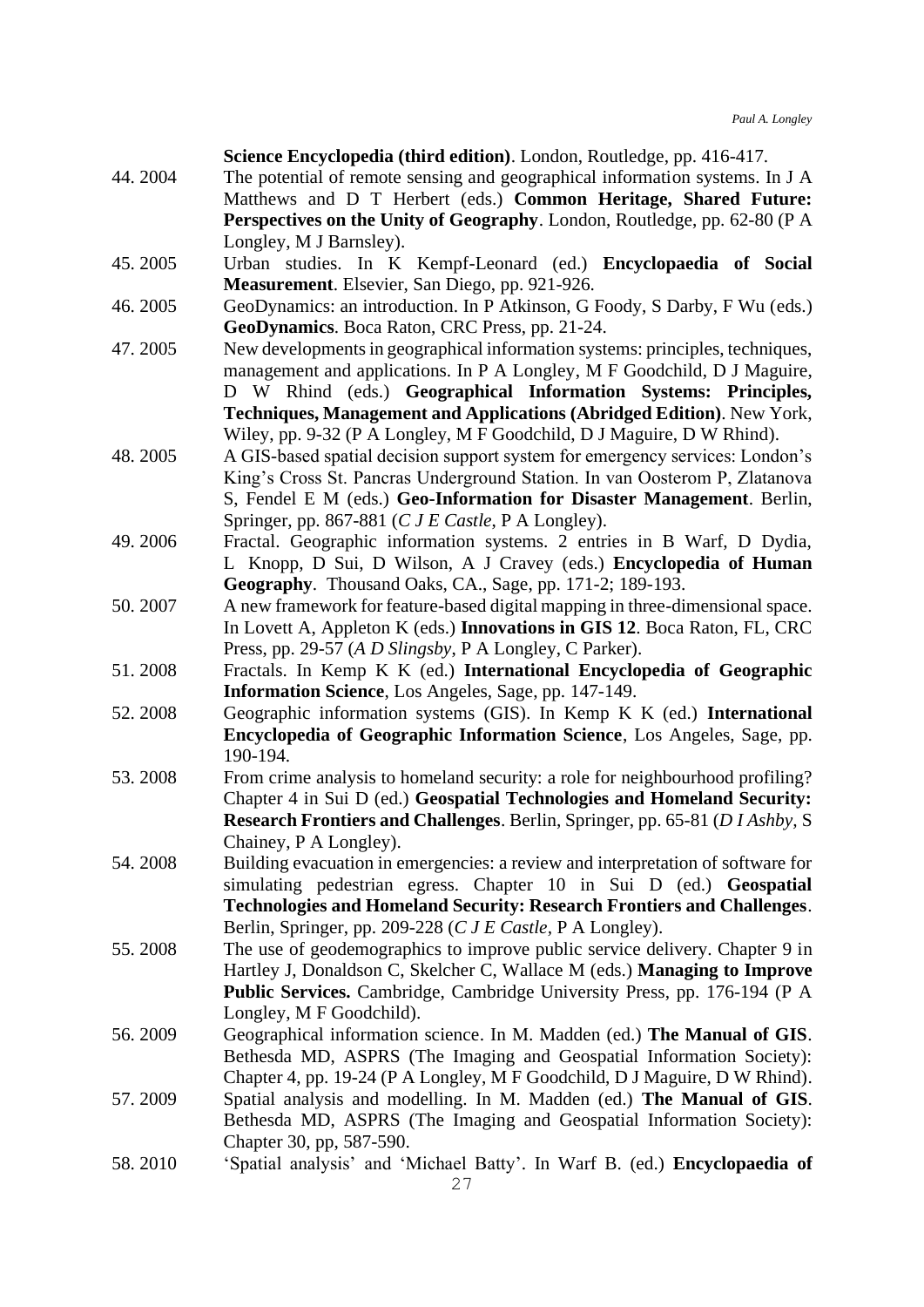**Geography**. Thousand Oaks, CA, Sage, vol. 5, pp. 2603-2607 and vol 1, pp. 187 respectively.

- 59. 2010 The structure and form of urban settlements. In T Rashed, C Jürgens (eds.) **Remote sensing of urban and suburban areas (Remote Sensing and Digital Image Processing 10)**. Berlin, Springer, pp. 13-31 (E Besussi, *N Chin*, M Batty, P A Longley).
- 60. 2012 Introduction: 'Environment and Planning B' perspectives on the development of an idea. In Batty M and Longley P A(eds.) **Environment and Planning Volume B: Planning and Design**. London, Sage, pp. 7-26 (M Batty, P A Longley).
- 61. 2012 Introduction: foundations. In Elden S, Thrift N, Barnes T J, Peck J, Batty M, Longley P A, Bennett R J (eds.) **Environment and Planning Volume E: Foundations**. London, Sage, pp. 7-15 (S Elden, N Thrift, T J Barnes, J Peck, M Batty, P A Longley, R J Bennett).
- 62. 2014 The practice of geographic information science. Chapter 56 in Fischer M M, Nijkamp P (eds.) **Handbook of Regional Science Volume 3**. Heidelberg: Springer, pp. 1107-1122 (M F Goodchild, P A Longley).
- 63. 2014 Modelling spatial morphologies: fractal patterns from cellular automata. Chapter 2 in Abrahart R J, See L M (eds.) **GeoComputation (Second Edition)**. Baton Rouge, FL, CRC Press, pp. 23-48 (M Batty, P A Longley).
- 64. 2014 Parallel computing in Geography. Chapter 3 in Abrahart R J and See L (eds.) **GeoComputation (Second Edition)**, Boca Raton, FL: CRC Press, pp. 49-67 (M Adnan, P A Longley, A D Singleton, I Turton).
- 65. 2015 Epilogue. In M Helbich, J J Arsanjani, and M Leitner (eds.) **Computational Approaches for Urban Environments**. Heidelberg, Springer, pp. 389-392.
- 66. 2015 Analysis using geographic information systems. Chapter 5 in Karlsson C, Andersson M, Norman T (eds.) **Handbook of Research Methods and Applications in Economic Geography**. Cheltenham, Elgar, pp. 119-134.
- 67. 2017 The Modifiable Areal Unit Problem. In Richardson D et al (eds.) **The International Encyclopedia of Geography: People, the Earth, Environment, and Technology.** Hoboken NJ: Wiley.
- 68. 2017 Geodemographic profiling. In Richardson D et al (eds.) **The International Encyclopedia of Geography: People, the Earth, Environment, and Technology.** Hoboken NJ: Wiley.
- 69. 2017 Creating a new open geodemographic classification of the UK using 2011 Census data. Chapter 17 in Stillwell, J. (Eds.), **The Routledge Handbook of Census Resources, Methods and Applications***.* London, Routledge, pp. 213- 229 (*C Gale*, A D Singleton, P A Longley).
- 70. 2017 Opportunities for retail data and their geographic integration in social science. Chapter 2 in Schintlet L and Chen Z (eds.) **Big Data for Regional Science**. London, Routledge, pp. 11-21 (*G Lansley*, P A Longley).
- 71. 2018 Geographical information Systems. Ch. 17 in A Kent and P Vujakovic (eds.) **The Routledge Handbook of Mapping and Geography**. London: Routledge, pp. 251-258 (P A Longley, J A Cheshire).
- 72. 2018 Consumer Data Research An Overview. Introduction in Longley P, Cheshire J, and Singleton A (eds.) **Consumer Data Research**. London, UCL Press, pp. 8-11 (P Longley, J Cheshire, A Singleton).
- 73. 2018 Given and Family Names as Global Spatial Data Infrastructure. Ch. 4 in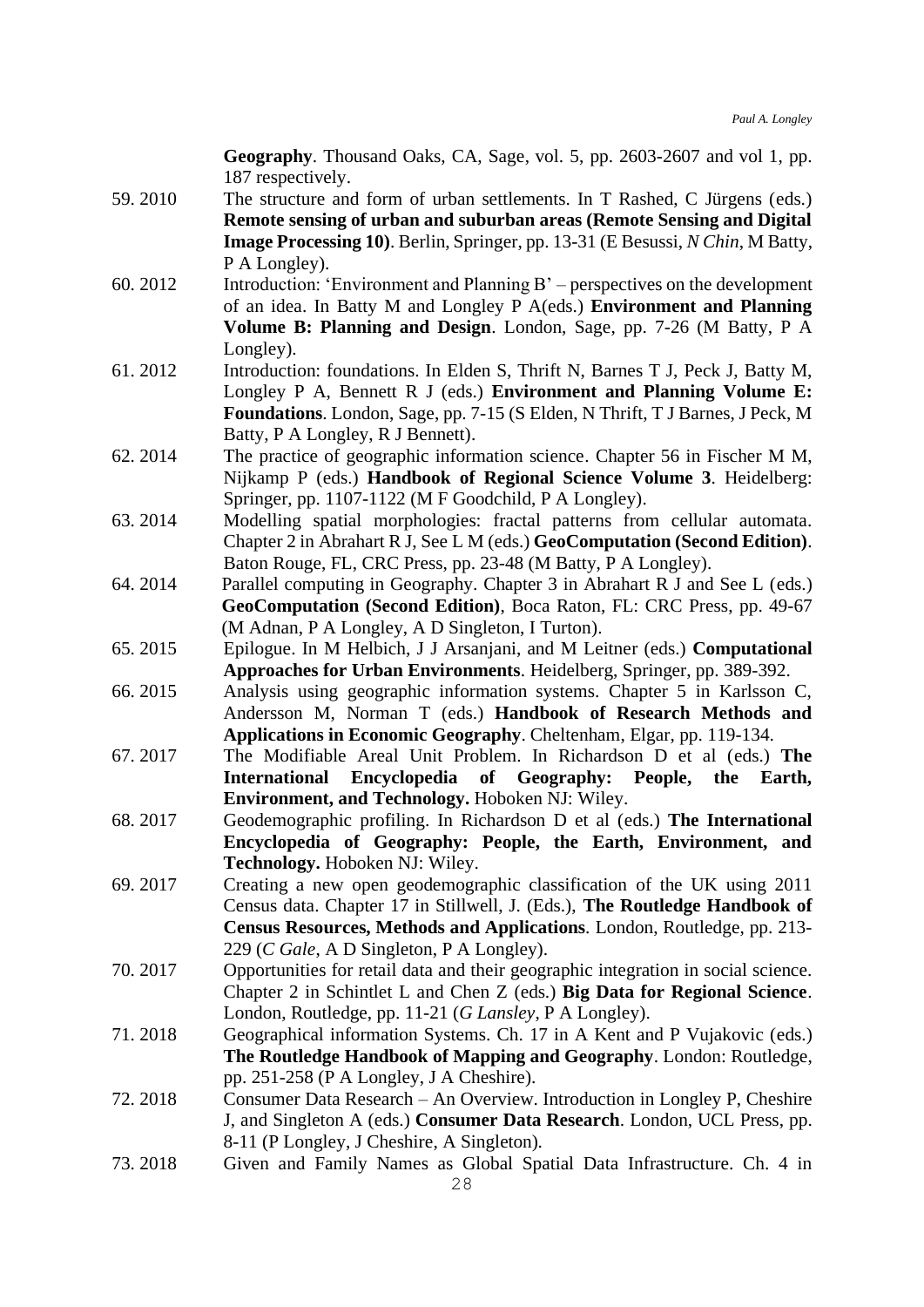|          | Longley P, Cheshire J, and Singleton A (eds.) Consumer Data Research.           |
|----------|---------------------------------------------------------------------------------|
|          | London, UCL Press, pp. 53-67 ( $O O'$ Brien and P Longley).                     |
| 74. 2018 | Ethnicity and Residential Segregation. Ch. 5 in Longley P, Cheshire J, and      |
|          | Singleton A (eds.) Consumer Data Research. London, UCL Press, pp. 71-83         |
|          | ( <i>T Lan</i> , <i>J Kandt</i> , <i>P Longley</i> ).                           |
| 75.2018  | Researching Consumer Data. Epilogue in Longley P, Cheshire J, and Singleton     |
|          | A (eds.) Consumer Data Research. London, UCL Press, pp. 190-191 (P              |
|          | Longley, J Cheshire, A Singleton).                                              |
| 76.2019  | CyberGIS for Analyzing Urban Data. Ch. 3 in Wang S, Goodchild M (eds.)          |
|          | CyberGIS for Geospatial Discovery and Innovation. Springer, Dordrecht,          |
|          | pp. 33-52 (J Cheshire, M Batty, J Reades, P Longley, E Manley, R Milton).       |
| 77.2020  | Geographic Information Science. In Kobayash A (ed) <b>Encyclopedia of Human</b> |
|          | <b>Geography</b> (P A Longley, M F Goodchild). In press.                        |
| 78.2021  | Geographic information science. In Fischer M M, Nijkamp P (eds.) Handbook       |
|          | of Regional Science, Volume 3, Second Edition. Heidelberg, Springer, pp.        |
|          | 1597-1614 (M F Goodchild, P A Longley). DOI:10.1007/978-3-662-60723-            |
|          | $7\_61$                                                                         |
| 79.2021  | Using linked consumer and administrative data to model demographic changes      |
|          | in London's city fringe. In Birkin M, Clarke G, Corcoran J, Stimson R (eds.),   |
|          | Big Data Applications in Geography and Planning: an Essential                   |
|          | <b>Companion.</b> Cheltenham, Elgar: 43-51 ( <i>J van Dijk</i> , P Longley).    |

A detailed and extensive list of editorials and commentaries in academic journals, professional journal papers, papers in conference proceedings, technical reports, working papers, official reports and reviews of academic books is available upon request.

# <span id="page-28-0"></span>**9. TEACHING AND LEARNING**

#### <span id="page-28-1"></span>**(a) Postgraduate teaching support, Bristol 1981-83**

- 1. Statistical methods/geographical techniques (demonstrator: B.SocSci./B.Sc.1), 1981-3.
- 2. Computer programming (demonstrator: B.SocSci/B.Sc.2), 1981-3.
- 3. Statistics (demonstrator, occasional lecturing: B.SocSci./B.Sc.2), 1981-3.
- <span id="page-28-2"></span>**(b) Part-time lecturing, Bristol Polytechnic, 1981**
- 4. Urban and Industrial Geography (B.A.2/B.A.3), October-December 1981.

#### <span id="page-28-3"></span>**(c) Teaching and learning in Reading, 1983-84**

- 5. British Uneven Development (B.A.2/B.Sc.2), 1983-4.
- 6. Transport (B.A.3/B.Sc.3/M.Sc/M.Phil.), 1983-4.
- 7. Undergraduate field course (B.A.1/B.Sc.1), 1984.

# <span id="page-28-4"></span>**(d) Teaching and learning in Cardiff, 1984-92**

- 8. Planning Methods (B.Sc.2), 1984-8.
- 9. Analytical Methods Project (B.Sc.2), 1984-5.
- 10. Computing Practicals (B.Sc.2), 1984-5.
- 11. Research Methods (B.Sc.2/M.Sc.1), 1985-92.
- 12. Undergraduate field course (B.Sc.3), 1985-8.
- 13. Statistical Modelling (B.Sc.2), 1988-92.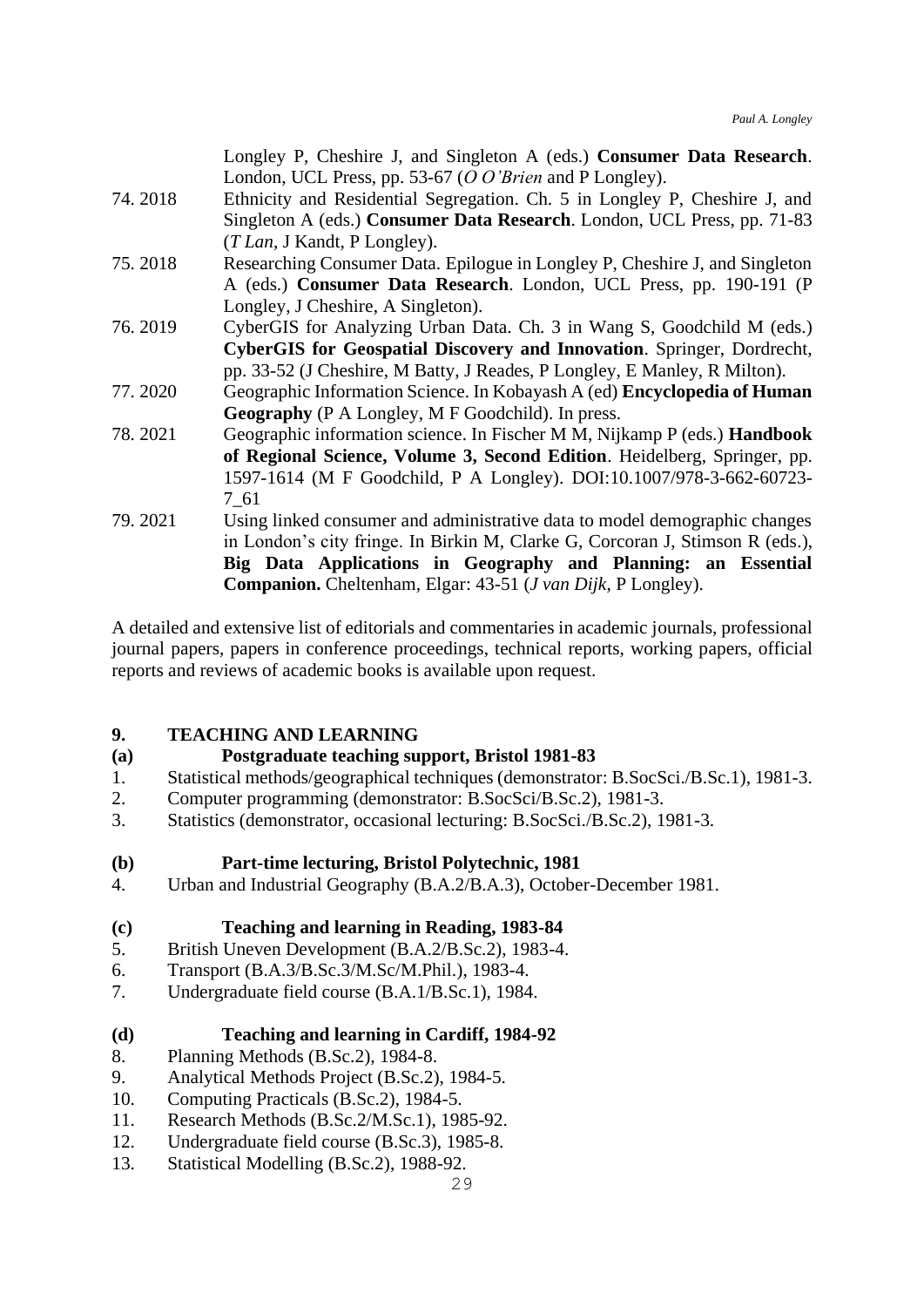- 14. Housing Research (Postgraduate Diploma in Housing), 1988-92.
- 15. Undergraduate field course (B.Sc.2), 1988-91.
- 16. Housing Markets, Processes and Problems (Dip.2/M.Sc.2), 1989-92.
- 17. Geographical Information Systems (Dip.2/M.Sc.2), 1991-92.

# <span id="page-29-0"></span>**(e) ESRC Postgraduate research training courses, 1983-86**

18. Computer Packages for Categorical Data Analysis (Year 1 Ph.D. research), 1982-6 (SSRC/ESRC course on 'Data Collection and Analysis for Geographical Research', Bristol).

# <span id="page-29-1"></span>**(f) Teaching under British Council-funded link arrangements**

19. Computer modelling: Institut Teknologi MARA, Malaysia, under **British Council-funded link arrangement**, March-April 1987 and February-March 1989.

# <span id="page-29-2"></span>**(g) Teaching and learning in Bristol, 1992-2000**

- 20. Spatial Development in Contemporary Britain (Year 1AC undergraduate, 10x 1 hour lectures, 90 students), 1992-2000.
- 21. Geographical Information Systems (Year 2A/B/C/D/JG undergraduate: 10x 1 hour lectures, 80 students and 30x 2 hour laboratory practicals, 27 students each), 1992- 2000.
- 22. Research Design and Analysis (Year 2C undergraduate, 12x 1 hour lectures, c.30 students), 1992-2000.
- 23. Geographical Information Systems (Year 3A/B/C undergraduate, 8x 1 hour lectures, 70 students), 1992-4.
- 24. Spatial Analysis and Quantitative Methods (M.Sc Society and Space, 2x 2.5 hour sessions, 15 students), 1992-4.
- 25. Census Analysis (Year 1A undergraduate, 3x 3 hour practicals, 70 students), 1994-1999
- 26. Mallorca Field Trip (Year 2A/B undergraduate, one week), 1994-6.
- 27. Locational Analysis: Modelling in a GIS Environment (Year 3AC undergraduate (3C only 1995-6), 10x 1 hour lectures, c.60 students (c. 30 1995-6)), 1995-2000.
- 28. Locational Analysis and GIS (Year 4AC M.Sci.), 4x3 hour sessions, 8 students, 1998- 99.
- 29. Environmental Issues (Year 1 option, 3x 1 hour lectures, 25 students), 1998-99.
- 30. Abergavenny Field Trip (Year 1 undergraduate, one week: coordinator), 1999.

# <span id="page-29-3"></span>**(h) Teaching and learning in UCL, 2000-**

- 31. Introduction to GIS (M.Sc. Geographic Information Science) 2x 3 hour sessions, 30 students, 2000.
- 32. Spatial Data Analysis (M.Sc. Geographic Information Science), 1x 2 hour session, 30 students, 2000-1.
- 33. South Devon Field Trip (Year 1 undergraduate), one week, 80 students, 2000-1.
- 34. Social Science Methodologies (M.Sc/Ph.D. training), 3x 3 hour sessions, 2000.
- 35. Introduction to GIS (M.Sc. Geographic Information Science), 7x 3 hour sessions, 30 students (reduced to 5 sessions from 2007 onwards as 'Principles of GIScience'), 2001- 13.
- 36. Spatial Data Acquisition (M.Sc. Geographic Information Science), 2x 3 hour sessions, 30 students, 2001-3.
- 37. Geographic Information Systems and Science/ Geographic Information Science and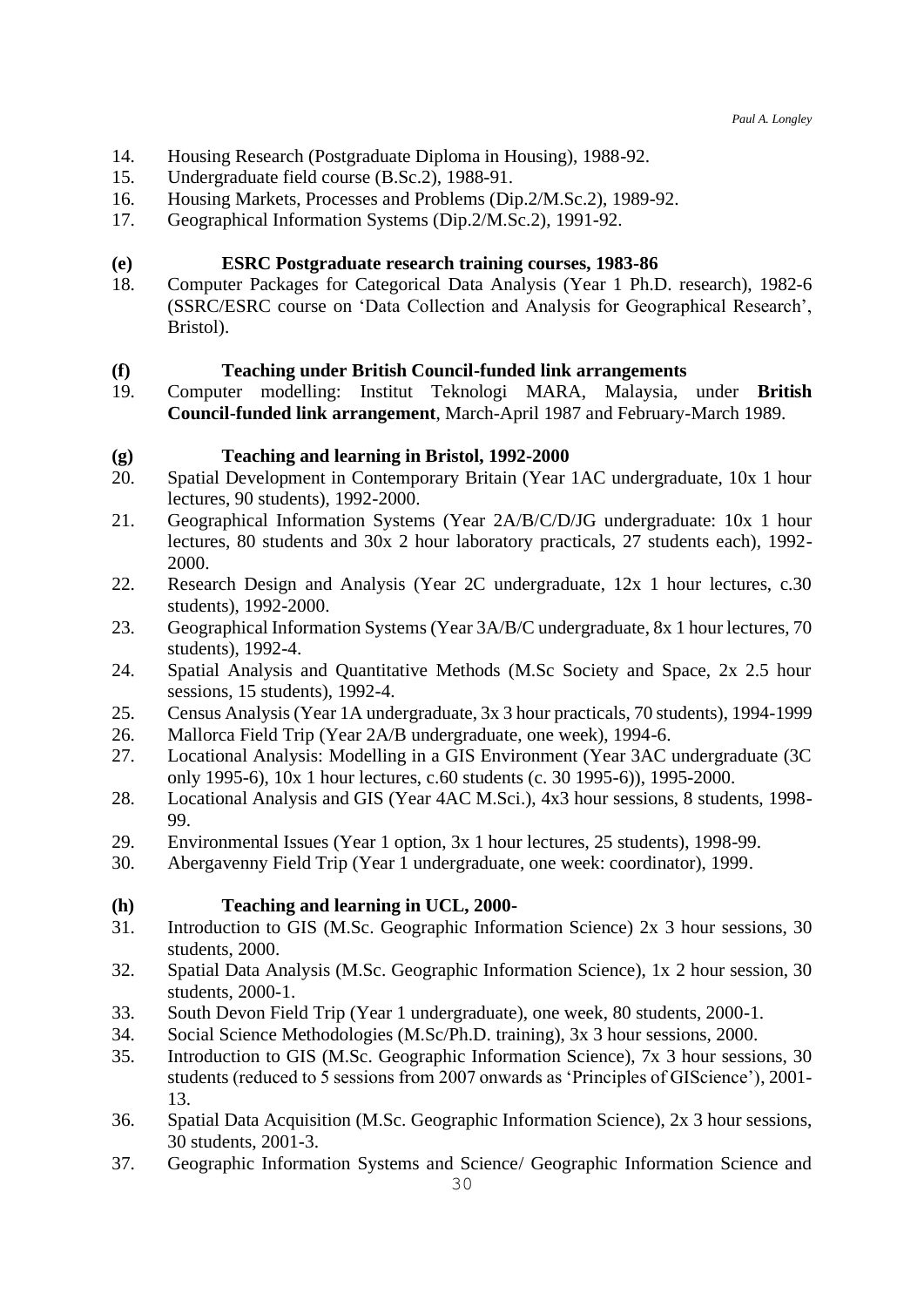Geodemographics (Year 2 undergraduate), 12x 2 hour sessions, 24 students, 2001-13

- 38. Ideas in Geography (Year 1 undergraduate), 2x 1 hour session, 80+ students, 2002-4, 2x 1 hour sessions 2005-18.
- 39. Research methods (ESRC 1+3 research training course), 4x 3 hour sessions, 40 students, 2001-2**;** 2005-10.
- 40. **Site Director, Centre of Excellence in Teaching and Learning (CETL)**. The focus of this Centre was upon **Spatial Literacy in Teaching**, and I had responsibilities for interdisciplinary outreach and continuing professional development.
- 41. **Co-applicant** and Advisory Board member, Nuffield/ESRC/HEFCE Quantitative Methods programme. This major UK initiative is developed to strengthen teaching of quantitative methods in UK social science. 2013-2017.

#### <span id="page-30-0"></span>**(i) Co-authorship of online learning resources**

- 42. **Co-author, 'Turning data into information', six module course on the ESRI Virtual Campus** (with M F Goodchild, D J Maguire, D W Rhind and ESRI Inc.) 2006.
- 43. Co-author, 'Turning data into information with ArcGIS 9.0', updated six module course on the ESRI Virtual Campus (with M F Goodchild, D J Maguire, D W Rhind and ESRI Inc.). 2007. (Subsequently upgraded to ArcGIS 10 release.)
- 44. **Co-author, 'Geospatial analysis: a comprehensive guide to principles, techniques and software tools'.** This extensive teaching and learning resource is available at [www.spatialanalysisonline.com.](http://www.spatialanalysisonline.com/) The website and associated print book is central to the U.S. GIScience and Technology Body of Knowledge (with M J de Smith and M F Goodchild). 2007 with updates through 2018.

#### <span id="page-30-1"></span>**(j) Teaching and learning in visiting professor or similar roles**

- 45. Intensive course, **GIS and geodemographic data infrastructures**, Ritsumeikan University, May 2007. Similar courses taught in 2009, 2011 and 2013.
- 46. Seminar, Urban Institute Ireland, University College Dublin, September 2008.
- 47. Summer School on Big Data Analytics in the Social Sciences, Fuzhou University, China, 2015, 2018.
- 48. Summer School on Consumer Data Research, Shanghai University of Finance and Economics, 2018.
- 49. Geospatial Summer School on GIScience and Urban Environment, University of Olomouc, Czech Republic, 24-30 June 2019.

I have had extensive tutorial and pastoral responsibilities in all of my lecturing jobs. These responsibilities have also entailed supervision of research projects and dissertations at the undergraduate and postgraduate levels and, at Cardiff, supervision of sandwich students during their office placements. I have been excused teaching duties under the terms of research fellowships and grants held at various points in my career, although I have usually maintained presence in teaching programmes on a voluntary basis.

# <span id="page-30-2"></span>**10. CONTRIBUTIONS TO UNIVERSITY ADMINISTRATION**

# <span id="page-30-3"></span>**(a) Reading, 1983-84**

- 1. 1983-84 Convenor, Development Module
- 2. 1983-84 Member, Staff-Student Panel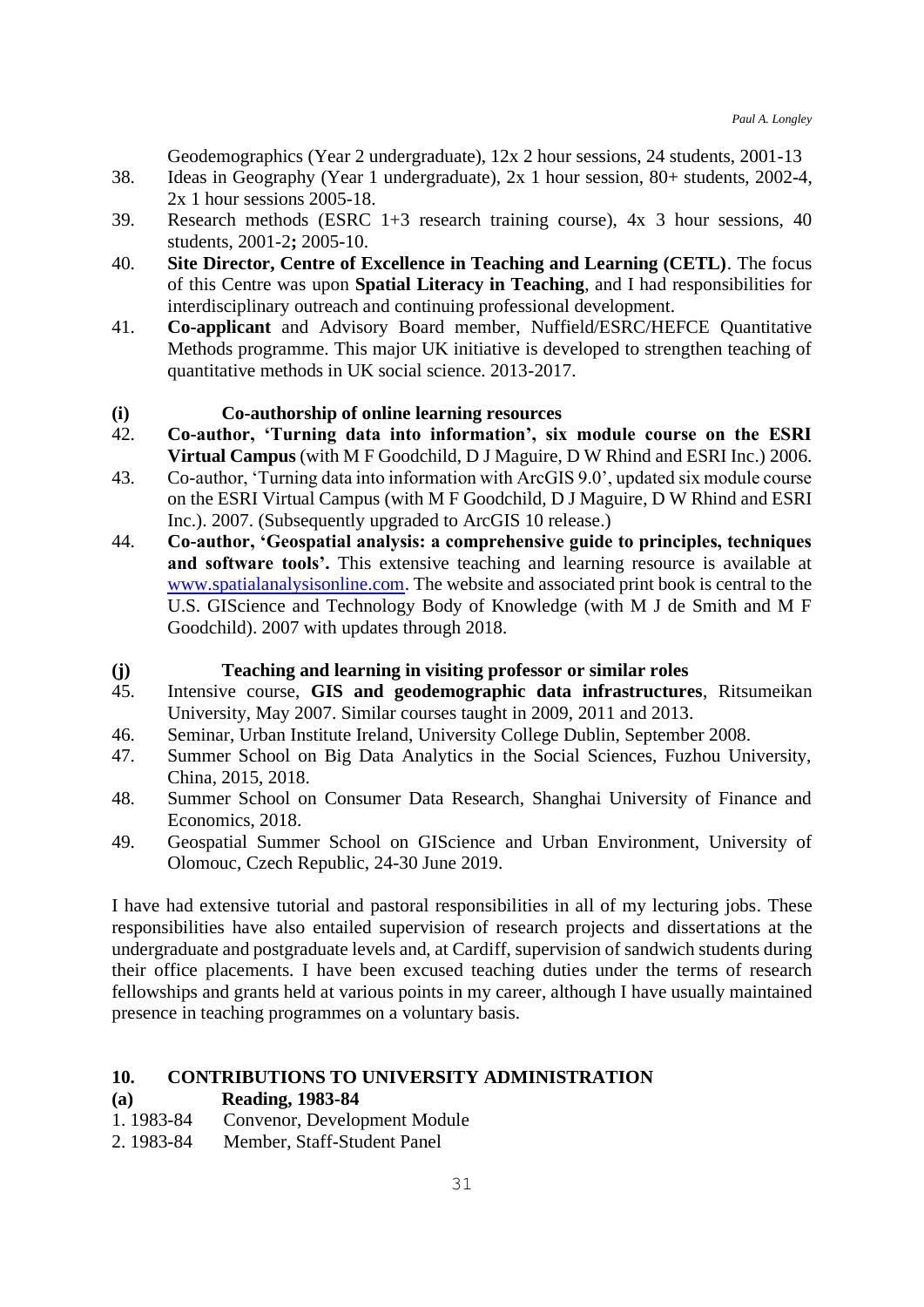#### <span id="page-31-0"></span>**(b) Cardiff, 1984-92**

- 3. 1984-87 Research Seminar Series Co-ordinator
- 4. 1985-87 Departmental Computer Officer
- 5. 1984-88 Member, Staff-Student Panel
- 6. 1985-86 Course Convenor, M.Sc Information Technology and Planning
- 7. 1987-90 Member, Departmental Research Committee (Cardiff)
- 8. 1988-91 Executive Director, Wales and South West Regional Research Laboratory see Section (8) for details of this major ESRC-funded initiative.
- 9. 1987-92 Undergraduate Admissions Officer
- 10. 1987-90 Organiser of at least one (week-long duration) field visit per year

#### <span id="page-31-1"></span>**(c) Bristol, 1992-2000**

- 11. 1992-7 Year 1 Coordinator, B.SocSci/B.Sc. Geography
- 12. 1992-9 Member, Departmental Teaching Committee (apart from 1998)<br>13. 1992-9 Member, Departmental Library Committee
- Member, Departmental Library Committee
- 14. 1993-7 Social Science Faculty Information Officer.
- 15. 1993-4 Course director, M.Sc Society and Space
- 16. 1996-9 School Alumni Officer
- 17. 1998-2000 University Alumni Foundation Committee
- 18. 1998 Social Science Undergraduate Admissions Officer
- 19. 1999-2000Course Director, M.Sci
- 20. 1999-2000 Lay member/observer Project Review Panel
- 21. 1999-2000 Elected Professorial Staff Representative (Faculty of Science), Senate

# <span id="page-31-2"></span>**(d) University College London, 2000-present**

- 22. 2000-10 **Deputy Director**, Centre for Advanced Spatial Analysis
- 23. 2000-1 Department Undergraduate Admissions Sub-Committee
- 24. 2001-2 Department Computer Users' Committee
- 25. 2003-5 **Director, UCL Chorley Institute**. This major interdisciplinary initiative was selected from strong internal competition for Strategic Research Investment Fund investment.
- 26. 2005-9 **Site Director, Centre of Excellence in Teaching and Learning (CETL)**. This was a major (c. £4.5m) HEFCE-funded centre with a focus upon 'Spatial Literacy in Teaching', and was a three way collaboration between the universities at Leicester, Nottingham and UCL. I wrote the UCL part of the bid: the spend allocated specifically to UCL was just over £1 million and I assumed strategic and day-to-day management of the Centre under a 20% FEC buyout.
- 27. 2007 Member, Social and Historical Sciences Faculty Teaching Committee
- 28. 2007 Convenor, week long course on 'GIS and geodemographic data infrastructures' whilst Visiting Professor, Ritsumeikan University, Japan
- 29. 2012-4 Member, Faculty Enterprise Board, UCL
- 30. 2012-3 Member, Faculty ESRC Doctoral Training Centre Committee, with special responsibility for co-funding initiatives
- 31. 2011-6 Member, Departmental Research Strategy Committee
- 32. 2013- **Director, UCL Consumer Data Research Centre**. This is a major (£6.1m) research centre, funded under Phase 2 of the ESRC Big Data Initiative. The grant application was led by me, and is in partnership with the Universities of Oxford and Liverpool.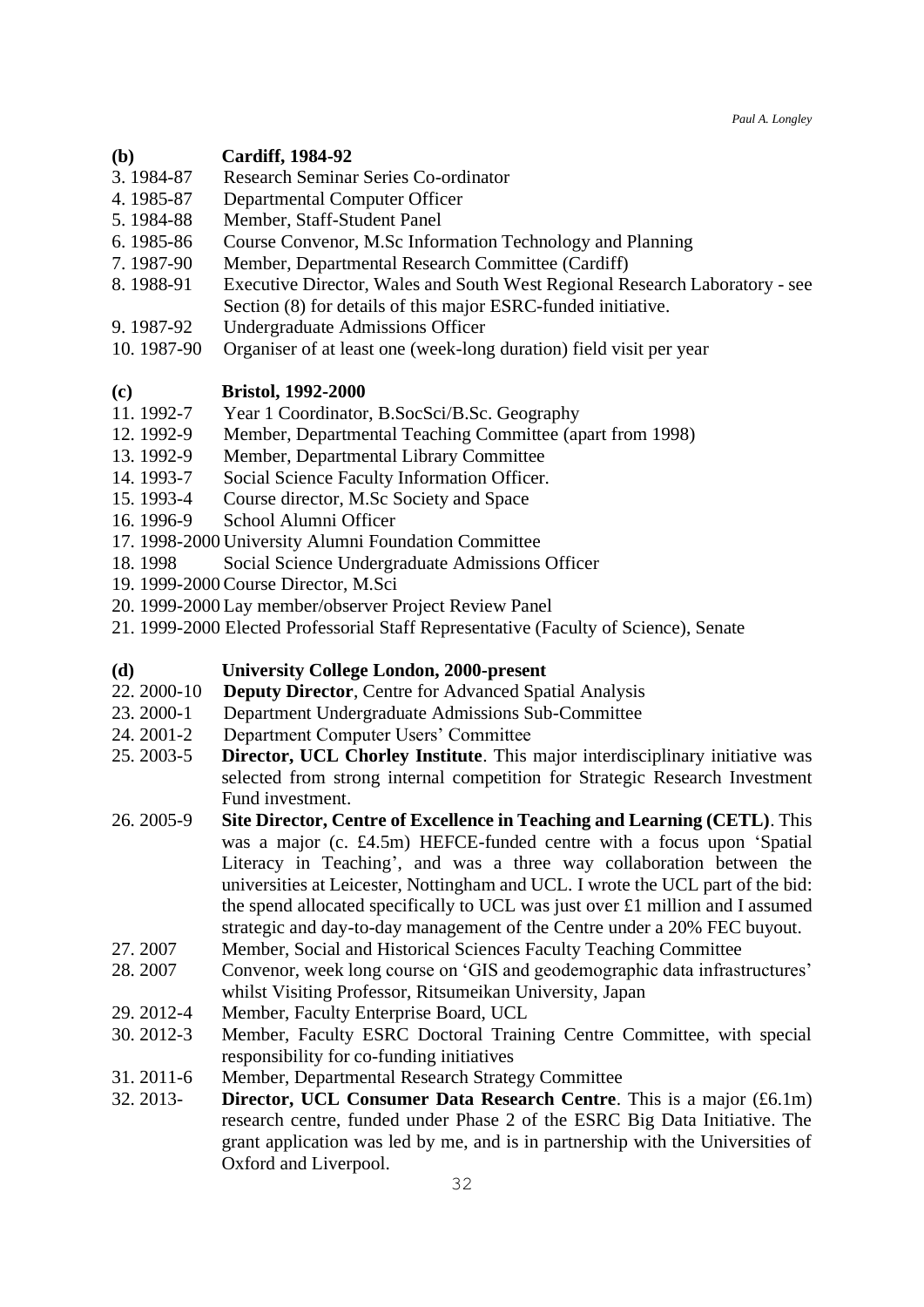<span id="page-32-1"></span><span id="page-32-0"></span>

| 33.2014-                                              | Member UCL e-Research Domain Committee                                                    |  |
|-------------------------------------------------------|-------------------------------------------------------------------------------------------|--|
| 34.2014-                                              | Member, UCL Q-Step Advisory Board. This is a major $(£1.3m)$ initiative for               |  |
|                                                       | teaching in quantitative methods funded by the Nuffield Foundation and ESRC.              |  |
| 35.2014-                                              | Member of Bloomsbury ESRC UBEL Doctoral Training Partnership Board with                   |  |
|                                                       | responsibility for co-funded studentships                                                 |  |
| PROFESSIONAL ACTIVITIES OUTSIDE THE UNIVERSITY<br>11. |                                                                                           |  |
| (a)                                                   | <b>Major Enabling Roles</b>                                                               |  |
| 1.1983-91                                             | Elected Committee Member, then Secretary/Treasurer, then Chair, Institute of              |  |
|                                                       | British Geographers Quantitative Methods Study Group Committee                            |  |
| 2.1991-96                                             | Elected European Organising Secretary of the Regional Science Association                 |  |
|                                                       | <b>International (RSAI)</b> . In this capacity I had responsibility for co-ordinating the |  |
|                                                       | programme for the major (typically 200+ participants) annual European                     |  |
|                                                       | Congresses of the RSAI, as well as day-to-day management of the Association's<br>affairs. |  |
| 3.1991-92                                             | Member of Board of Directors of ESRC's 'Post Main Phase' Regional Research                |  |
|                                                       | <b>Laboratory Network</b>                                                                 |  |
| 4.1992-6                                              | <b>Secretary, European Regional Science Association Council</b>                           |  |
| 5.1992-6                                              | Member, European Organising Committee, Regional Science Association                       |  |
|                                                       | International                                                                             |  |
| 6.1983-                                               | Reviewer of research grant proposals, U.S. National Science Foundation                    |  |
| 7.1986-                                               | Reviewer of research grant proposals, Economic and Social Research Council                |  |
| 8.1988-                                               | Reviewer of research grant proposals, Natural Environment Research<br>Council             |  |
| 9.1993                                                | Reviewer of research grant proposals, International Science Foundation                    |  |
| 10.1998-9                                             | Review panel member, ESRC Data Archive                                                    |  |
| 11.1998                                               | Advisor, Review Committee on GIS and Remote Sensing, Cambridge<br>University              |  |
|                                                       | 12. 1998-2003 Expert Advisor, GIS and Remote Sensing, John Wiley & Sons Limited           |  |
| 13.1999                                               | Member, DTI Foresight Retail and Distribution Panel                                       |  |
| 14.1999-                                              | Reviewer of research proposals, Engineering and Physical Sciences Research<br>Council     |  |
| 15.2001-                                              | Reviewer of research grant proposals, Swiss National Science Foundation                   |  |
| 16.2004-5                                             | Member, Ordnance Survey (GB) Research and Innovation Advisory Board                       |  |
| 17.2005-                                              | Reviewer of research grant proposals, Science Foundation Ireland                          |  |
| 18.2007                                               | Lead academic reviewer, ESRC Knowledge Transfer Division ('Impact' grant                  |  |
|                                                       | applications), April/May                                                                  |  |
| 19.2007                                               | Member, Research Assessment Committee, Dutch Field of Urban and                           |  |
|                                                       | <b>Regional Research</b>                                                                  |  |
| 20.2007                                               | Panel member, ESRC National Centre for Research Methods Nodes,<br>September/October       |  |
| 21.2008                                               | Lead academic reviewer, ESRC Knowledge Transfer Division ('Impact' grant                  |  |
|                                                       | applications), January/February                                                           |  |
| 22.2009                                               | Reviewer, ESRC Knowledge Transfer Division 'Follow on' funding), March                    |  |
| 23.2009                                               | Reviewer of research proposals, Czech Science Foundation                                  |  |
| 24.2010                                               | Reviewer, ESRC Knowledge Transfer Division 'Follow on' funding), March                    |  |
| 25.2011                                               | Reviewer, ERC Starting Grants SH3 (Environment, Space and Society)                        |  |
| 26.2011-4                                             | Member, UK Central Government Advisory Panel on Public Sector Information                 |  |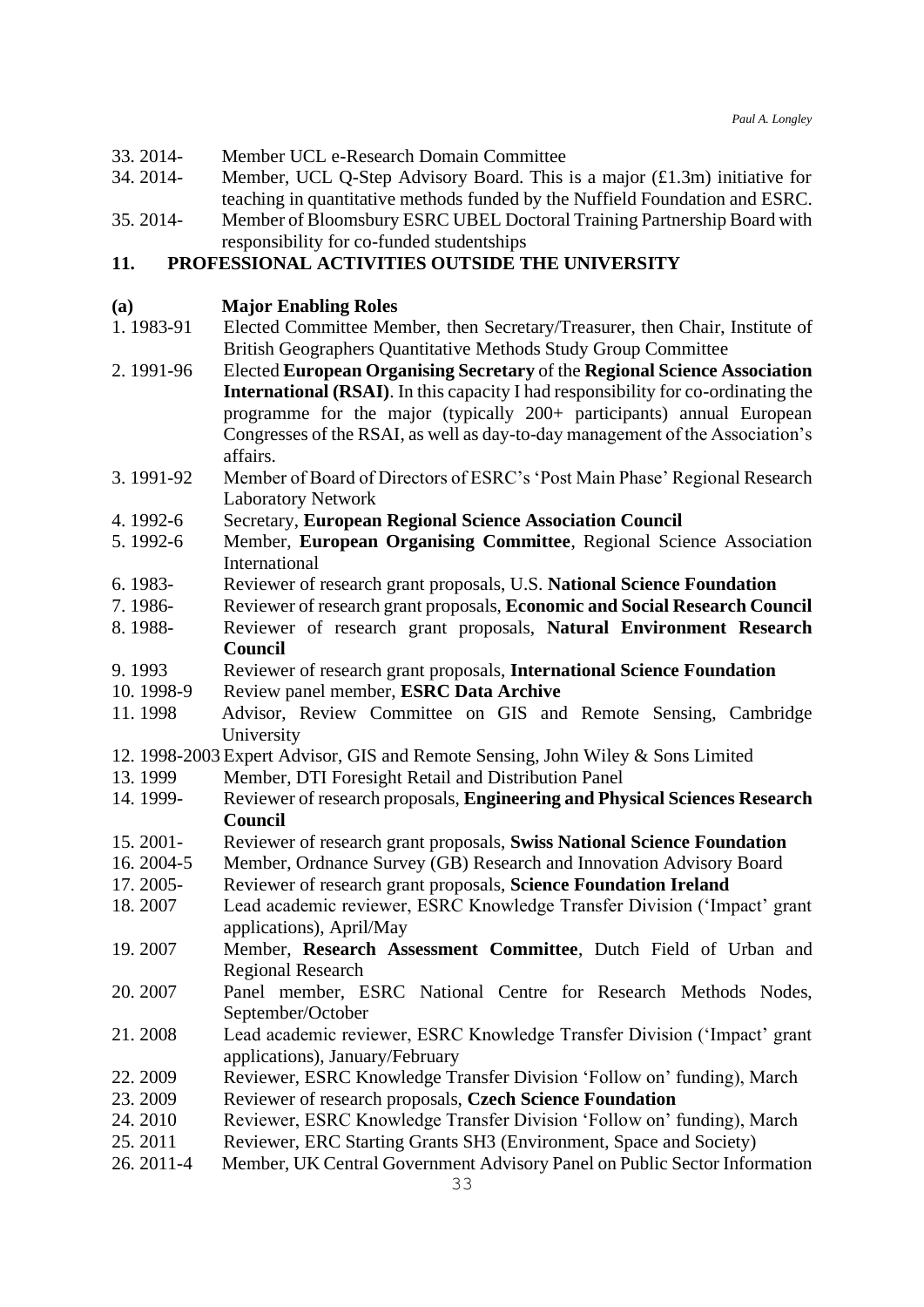- 27. 2011- Advisory Board Member, International Collaborative Center for Geocomputation Studies (ICCGS), Wuhan University, (initial meeting December 17-20)
- 28. 2011-2 ESRC Retail Research and Data Navigator
- 29. 2012 Member, External Expert Panel (EEP), EU COST (European Cooperation in Science and Technology) evaluations, 3-4 September
- 30. 2012-4 Member, UK Data Service Governing Board (ESRC representative)
- 31. 2012 Member, ESRC Google Data Analytics Social Science Research Panel, November/December
- 32. 2013 Member, External Evaluation of Centre for Spatial Information Science, University of Tokyo, 17 May
- 33. 2013-16 **ESRC Strategic Advisor for Data Resources**, with special responsibility for business data
- 34. 2015-16 Member, Scientific Advisory Board, University of Zurich Research Priority Programme (Language and Space), 3-4 February 2015 and 14-15 September 2016
- 35. 2015 **European Commission, Advanced Research Grant Commissioning Panel (SH3: Environment, space and population: sustainability science, demography, geography, regional studies and planning), January and March**
- 36. 2015 Research proposal reviewer, Shota Rustaveli National Science Foundation (SRNSF: Georgia)
- 37. 2015 Research proposal reviewer, Hong Kong Research Grants Council
- 38. 2016 Research proposal reviewer, Hong Kong Research Grants Council
- 39. 2016 Member, Department Review, Land Survey and Geo-Informatics, Hong Kong Polytechnic University, 15-17 March
- 40. 2016 Member, ESRC New forms of Data Centre for Doctoral Training Commissioning Panel, June-July
- 41. 2016 Co-Chair, EU JTC Scientific Evaluation Panel FLAG-ERA Flagship Programme, June
- 42. 2016-7 **European Commission, Advanced Research Grant Commissioning Panel SH2: SH2–Institutions, Values, Environment and Space), November 2016 and February 2017**
- 43. 2018- Member **UKRI e-Infrastructure Expert Group** charged with developing an e-infrastructure roadmap for the physical, engineering and social sciences

#### <span id="page-33-0"></span>**(b) Visiting Appointments to Overseas Universities**

- 1. 1987 Institut Teknologi MARA, Malaysia, under **British Council**-funded link arrangement, March-April
- 2. 1989 Institut Teknologi MARA, Malaysia, under **British Council**-funded link arrangement, February-March
- 3. 1991 National Center for Geographic Information and Analysis/Department of Geography, State University of New York at Buffalo, under **National Science Foundation** Scholarly Exchange Agreement, September-December
- 4. 1992 Indian Institute of Technology, Bombay, under **British Council**-funded link arrangement, April-May
- 5. 1994-5 University of Southampton, UK, under **Economic and Social Research**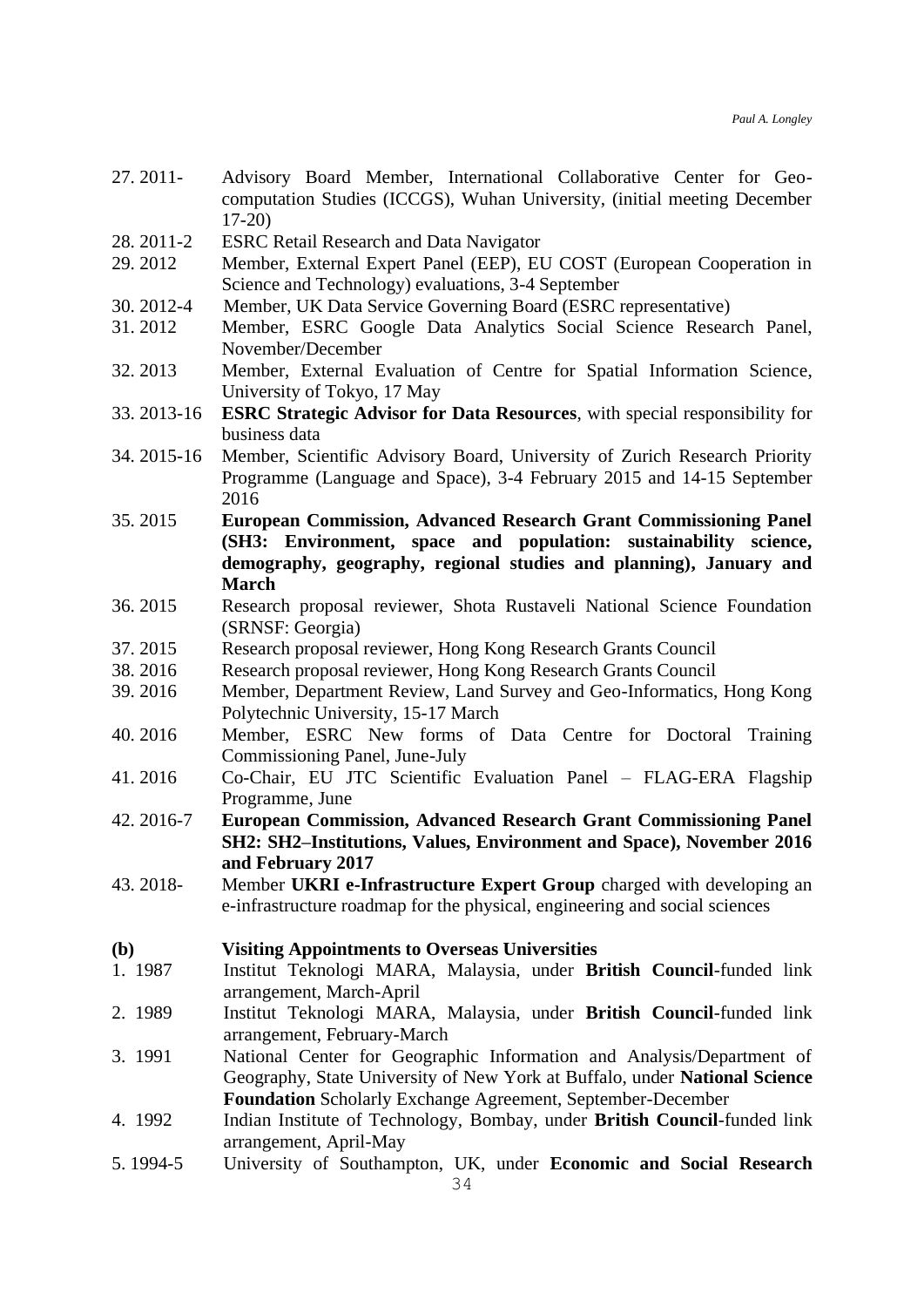- **Council**-funded Analysis of Large and Complex Datasets Programme
- 6. 2001 Guangzhou and Hong Kong Universities under the evaluation of a **Department of Foreign Investment and Development** programme: January
- 7. 2007 Visiting Professor, Ritsumeikan University, Japan, May
- 8. 2008-12 Visiting Professor, University College Dublin
- 9. 2009 Visiting Professor, Ritsumeikan University, Japan, April
- 10. 2009 Visiting Professor, Tokyo University, November-December
- 11. 2011 Visiting Professor, Ritsumeikan University, Japan, September
- 12. 2013 Visiting Professor, Ritsumeikan University, Japan, August
- 13. 2017- Visiting Professor, Fuzhou University, China
- 14. 2019-23 Affiliated Professor, Nanjing Normal University, China
- 15. 2019 Visiting Professor, Ritsumeikan University, Japan, August

#### <span id="page-34-0"></span>**(c) External Examining and Assessment**

#### <span id="page-34-1"></span>**(i) Courses**

- 1. University of Cambridge: M.Phil. GIS and Remote Sensing, 1995-8
- 2. Kingston University: B.Sc. Geographical Information Systems, 1998-2002
- 3. Edinburgh University: M.Sc/Postgraduate Diploma Geographical Information Science, 2000-2003
- 4. University of East Anglia: B.Sc. Environmental Science 2001-2004
- 5. University of London, Birkbeck College: M.Sc. Geographic Information Science by distance learning 2001-2004
- 6. UCW Swansea, Level 3 Course Review, 2006
- 7. University of Leicester, M.Sc. course review, 2009
- 8. Liverpool, M.Sc. course review, 2011
- 9. Hong Kong Polytechnic University, Land Surveying and Geo-informatics, departmental review, 2016

#### <span id="page-34-2"></span>**(ii) Higher degrees**

- 1. University of Leeds, M.A., 1994
- 2. London School of Economics, Ph.D., 1995
- 3. University of East Anglia, Ph.D., 1995, 1998
- 4. Eindhoven University of Technology, Ph.D., 1999
- 5. University of Queensland, Ph.D., 2000, 2001, 2015
- 6. University of Wales, Cardiff, Ph.D., 2001
- 7. University of Leeds, Ph.D., 2002, 2005, 2013
- 8. University of London, Birkbeck College, Ph.D., 2004
- 9. Queensland University of Technology, Ph.D., 2007
- 10. University College London, Ph.D., 2008, 2009 (twice), 2011, 2012
- 11. University of Manchester, Ph.D., 2008
- 12. University of Newcastle-upon-Tyne, Ph.D., 2010
- 13. Southampton University, Ph.D., 2013
- 14. Institute of Education (London), Ph.D., 2014
- 15. Delft University, Ph.D., 2017
- 16. University of Leeds, Ph.D., 2021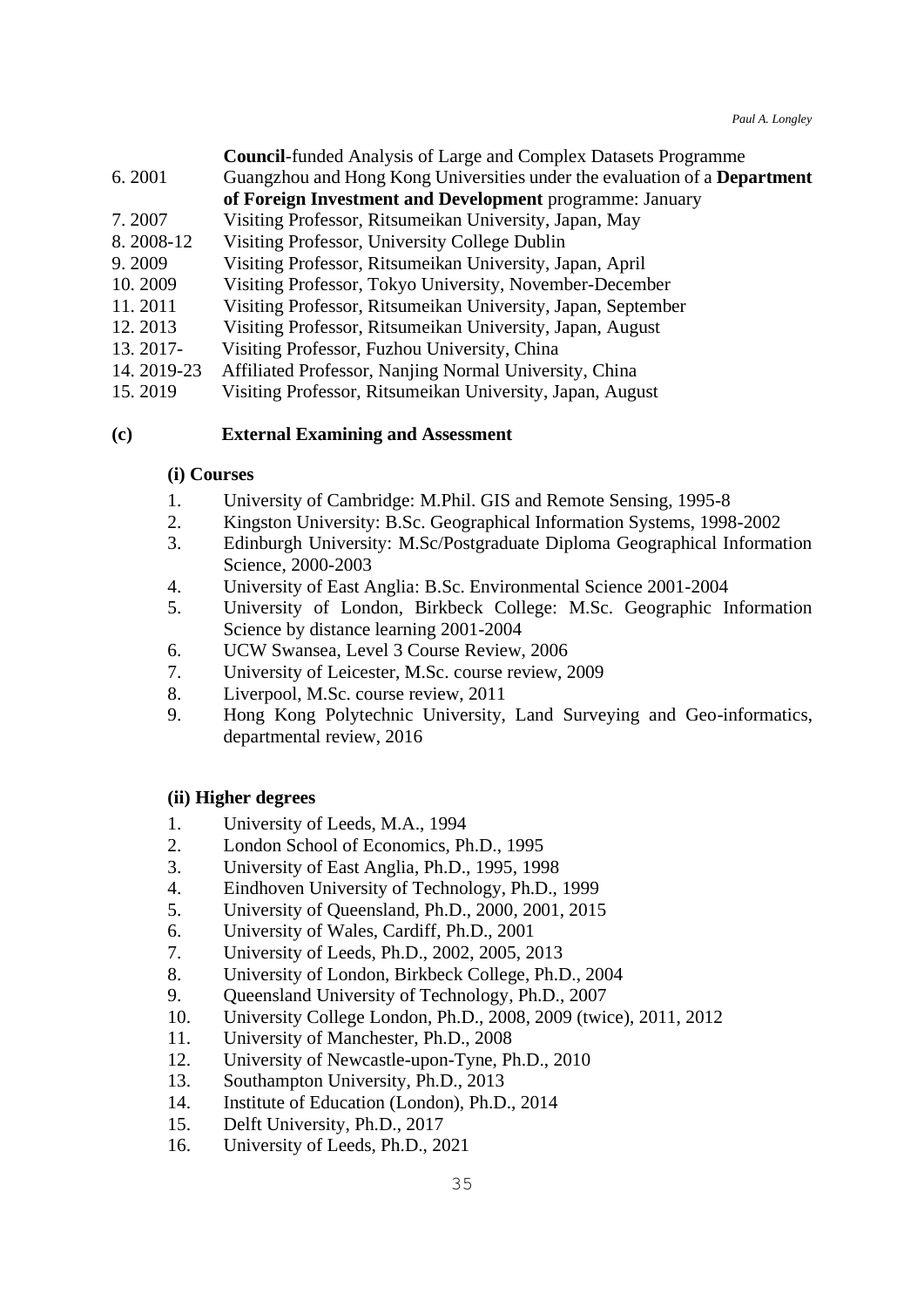17. Free University of Amsterdam, Ph.D., 2022

#### <span id="page-35-0"></span>**(iii) University Promotions and Chair Appointments**

Various, including: Auckland (2007); Belfast (1997); Berkeley (2013); SUNY Buffalo (2018); Cardiff (1996; 1997; 1998; 2001; 2012); Dublin (2008); East Anglia (2005; 2007); Edinburgh (2017), Kings College London (2014), Leeds (2016; 2018); Leicester (2005; 2007); Leuven (2018); London (1996); New South Wales (2010; 2011; 2019); New York (NYU: 2016); Oulu (Finland: 2019); Southampton (1999; 2002); Swansea (1999); Texas A&M (2001), United Arab Emirates (2017), Universiti Sains Malaysia (USM: 2011), Utah (2001).

#### <span id="page-35-1"></span>**(d) Reviewer Duties**

I am a regular referee of proposals, articles and texts for the following international journals, academic book publishers and research foundations:

**Academic Press American Anthropologist Area Ashgate Austrian Academy of Sciences Cambridge University Press Cartography and Geographic Information Science Chapman and Hall Chief Scientist Office, Scottish Government Concepts and Techniques in Modern Geography (CATMOG) Educational Research Journal Elsevier Science Environment and Planning A Environment and Planning B (Planning and Design) Environment and Planning C (Government and Policy) Ethics, Place and Environment European Journal of Spatial Development European Planning Studies European Research in Regional Science Geoforum Geographical Analysis Geographical Systems GeoInformation International/Pearson Professional IEEE Computer Graphics and Applications International Journal of Digital Earth International Journal of Geographical Information Systems International Planning Studies International Review of Retail, Distribution and Consumer Research John Wiley and Sons, Ltd. Journal of Economic Geography Journal of Geography in Higher Education Journal of Retailing and Consumer Services Journal of Sustainable Tourism**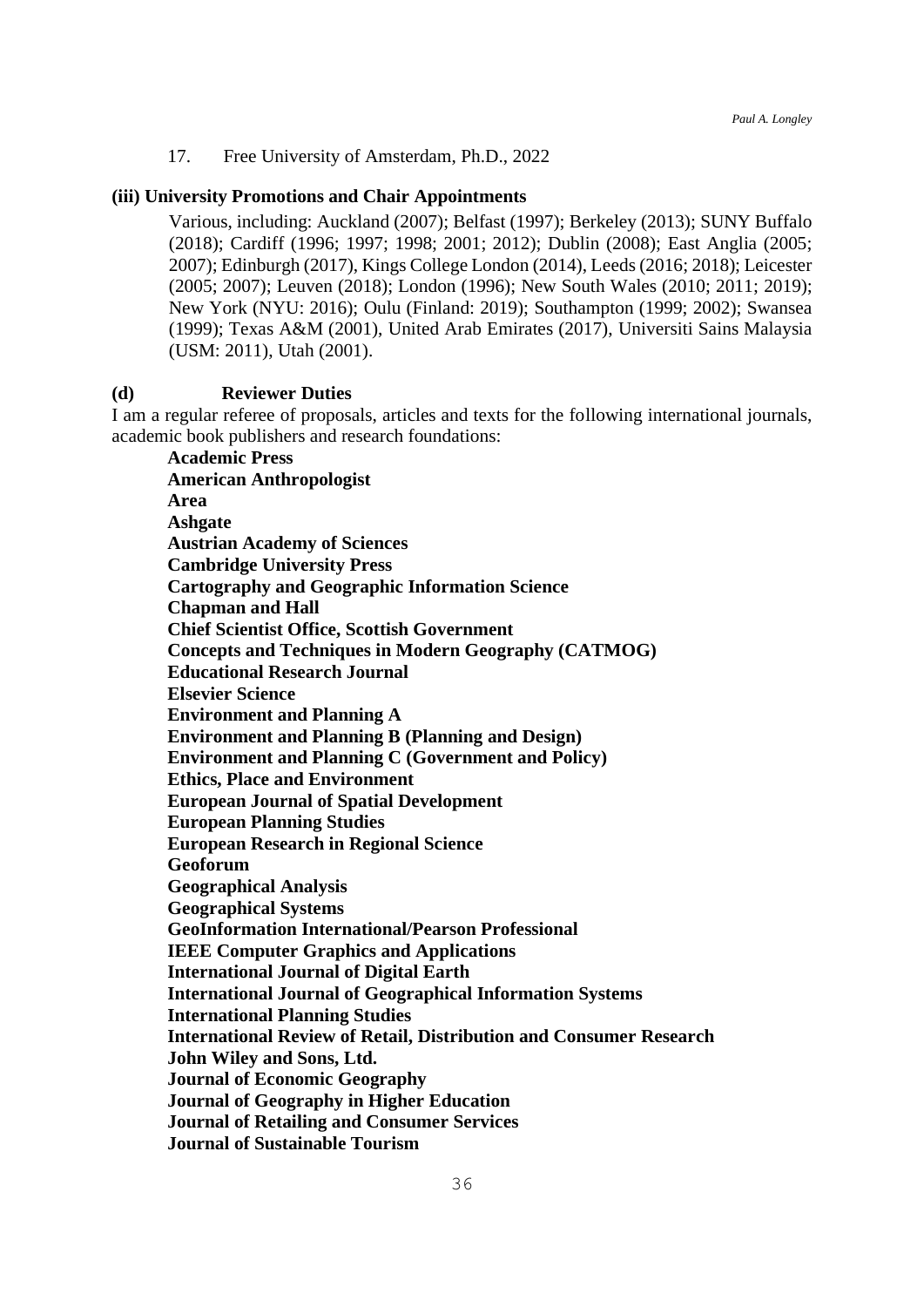**Journal of Theoretical Biology Leverhulme Trust, The Longman Scientific and Technical Networks and Spatial Economics Papers in Regional Science Photogrammetric Engineering and Remote Sensing PLoS One Polity Press Proceedings of the Royal Society Series A Progress in Human Geography Professional Geographer Research Grants Council of Hong Kong Sage Scandinavian Housing and Planning Research Sistemi Urbani Springer Verlag GmbH and Co. Taylor and Francis The Professional Geographer Tijdschrift voor Economische en Sociale Geografie Transactions of the Institute of British Geographers Transactions in GIS Transport Reviews Urban Geography Urban Morphology: the Journal of the International Seminar on Urban Form Urban Studies URISA Journal**

# <span id="page-36-1"></span><span id="page-36-0"></span>**(e) Contributions to Professional Meetings**

**(i) Conference Organisation**

- 1. Between 1993 and 1996 in my role as **European Organising Secretary** of the **Regional Science Association International**, I was responsible for coordinating and organising the programme for four consecutive **European Regional Science Association Congresses**. The congresses were held in **Moscow, CIS** (1993), **Groningen, The Netherlands** (1994), **Odense, Denmark** (1995) and **Zürich, Switzerland** (1996). The number of participants at each of these meetings was typically in the range 200-280.
- 2. Co-organiser of conference on 'GIS for Business and Service Planning', 6-7 April 1993 (sponsored by the **Economic and Social Research Council** and the **Association for Geographic Information**).
- 3. Co-organiser of conference on 'GIS and Spatial Modelling', 7-8 June 1994 (sponsored by the **Economic and Social Research Council** and the **Association for Geographic Information**).
- 4. Co-organiser of conference on 'GIS and Land Use Analysis', 17 June 1994 (sponsored by the **Economic and Social Research Council** and the **Association for Geographic Information**).
- 5. Co-organiser of **Third International Conference on Geocomputation**, 17-19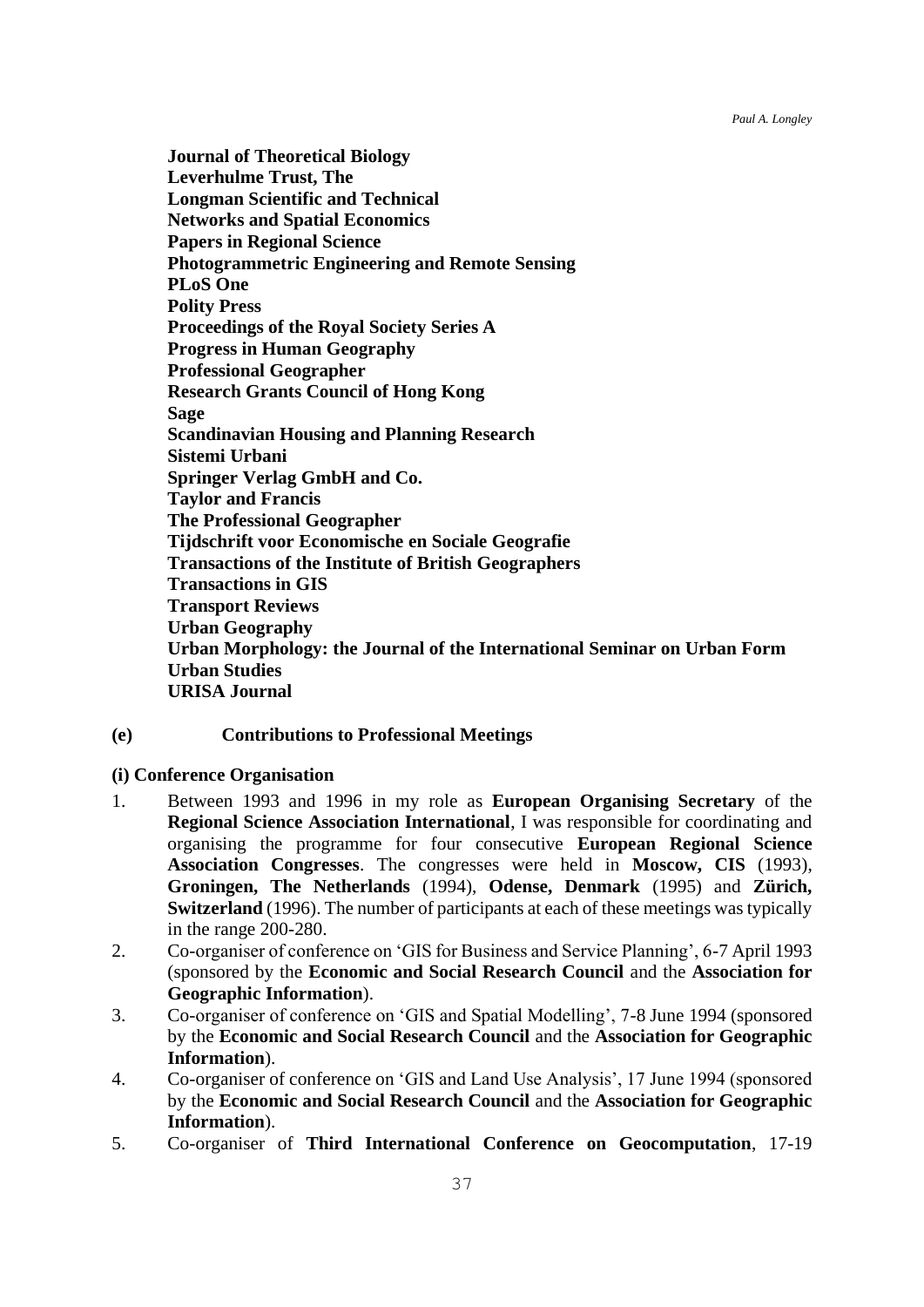September 1998 (c. 150 delegates: eight sponsoring organisations).

- 6. Steering group member, Workshop on **Status and Trends in Spatial Analysis**, Santa Barbara, USA, 10-12 December 1998 (sponsored by the US **National Science Foundation**).
- 7. Organiser, seminar on **Spatial data infrastructures: uncertainty in retail centre definition**, 30 May 2002 (sponsored by the **Economic and Social Research Council**).
- 8. Organiser, seminar on **New technology and GIS: GI portals**, UCL, 18-19 September 2003 (sponsored by the **Economic and Social Research Council** and **ESRI Inc.**).
- 9. Organiser, seminar on **New representations**: **the use of geodemographic classifications in research and public service delivery**, UCL, 18-19 February 2004 (sponsored by the **Economic and Social Research Council**).
- 10. Co-organiser of seminar on **The quantitative analysis of surnames**, UCL, 26-27 April 2004 (sponsored by the **Economic and Social Research Council**).
- 11. Scientific Board member, **Third International Conference on GIScience**, Maryland, 20-23 October 2004.
- 12. Scientific Board member, **GIS Planet 2005**, Estoril (Lisbon), May 30- June 2 2005.
- 13. Scientific Board Member, 8<sup>th</sup> **International Conference on Design & Decision Support Systems in Architecture and Urban Planning**, Eindhoven, 4-7 July 2006.
- 14. Scientific Board member, **Fourth International Conference on GIScience**, Münster, 20-23 September 2006.
- 15. Organiser, **Spatial Literacy in Teaching: Communicating GIScience,** London, 24 February 2006, plus subsequent outreach seminar programme.
- 16. Scientific Board member, **Sixth International Conference on GIScience**, Zürich, 14-17 September 2010.
- 17. Local Organising Committee Member, **Eleventh International Conference on Geocomputation**, UCL, 20-22 July 2011.
- 18. Scientific Board member, **Seventh International Conference on GIScience**, Columbus, 18-21 September 2012.
- 19. Scientific Board member, **Twelfth International Conference on Geocomputation**, Wuhan, 23-5 May 2013.
- 20. Organising committee and co-applicant, **Spatial Boundaries and Transitions in Language and Interaction: Perspectives from Linguistics and Geography**, Monte Verità, Ascona, 23-8 May 2017.

#### <span id="page-37-0"></span>**(ii) Overseas and International Conferences**

This list includes funding sources up until 2013: subsequent keynotes were usually funded by the conference organisers.

- 1. 1982 Invited participant: Advanced Studies Institute (ASI) on 'Evolving Geographical Structures', San Miniato, Italy, 18-30 July. Attendance funded by NATO Scientific Affairs Division.
- 2. 1982 Invited contributor: Third European Colloquium on Theoretical and Quantitative Geography, Augsburg, West Germany, 17-21 September. Attendance funded by the Institute of British Geographers (QMSG).
- 3. 1983 Invited discussant: Conference on 'The Analysis of Qualitative Spatial Data', Free University, Amsterdam, The Netherlands, 28 March-1 April. Attendance funded by NATO Scientific Affairs Division.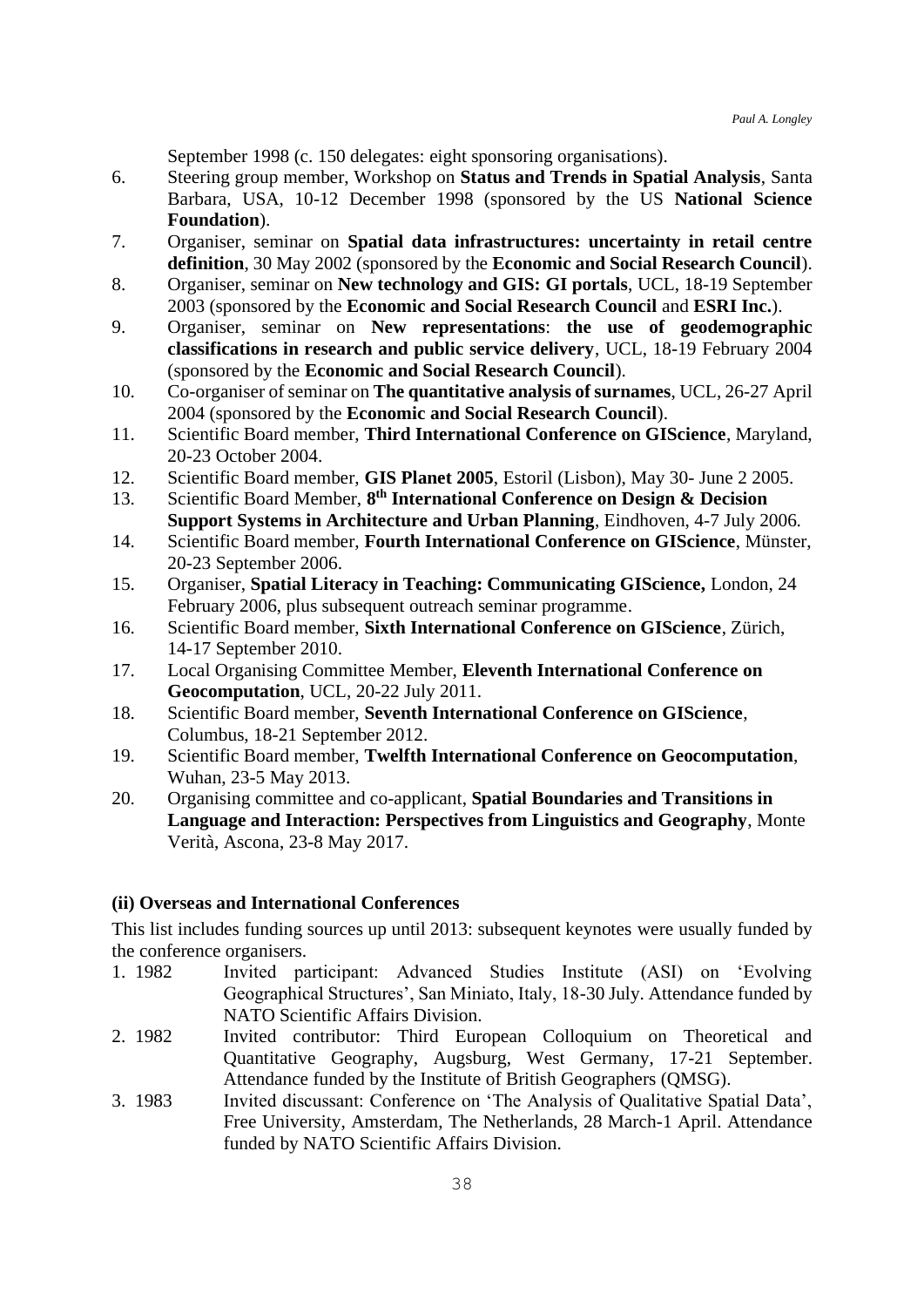- 4. 1983 Invited contributor: 14th Annual Pittsburgh Conference on Modelling and Simulation, Pittsburgh, USA, 21-22 April. Attendance funded by the Social Science Research Council.
- 5. 1983 Contributor: 79 Annual Meeting of the Association of American Geographers, Denver, USA, 24-27 April. Attendance funded by the Social Science Research Council.
- 6. 1984 Invited contributor: 15th Annual Pittsburgh Conference on Modelling and Simulation, Pittsburgh, USA, 19-20 April. Attendance funded by the British Academy.
- 7. 1984 Contributor: 80th Annual Meeting of the Association of American Geographers, Washington DC, USA, 22-25 April. Attendance funded by the British Academy.
- 8. 1984 Invited contributor: IGU Working Group on Systems Analysis and Mathematical Models, Besançon, France, 21-23 August. Attendance funded by University of Reading Research Board.
- 9. 1985 Invited participant: Advanced Studies Institute on 'Transformations through Space and Time', Hanstholm, Denmark, 3-14 August. Attendance funded by NATO Scientific Affairs Division.
- 10. 1985 Invited keynote speaker: Fourth European Colloquium on Theoretical and Quantitative Geography, Veldhoven, The Netherlands, 9-13 September. Attendance funded by the British Council.
- 11. 1986 Invited contributor: IGU Working Group on Systems Analysis and Mathematical Models, Madrid, Spain, 26-28 August. Attendance funded by the British Academy.
- 12. 1987 Invited distinguished research scholar: 83rd Annual Meeting of the Association of American Geographers, Portland, USA, 21-26 April. Attendance funded by the British Council/Association of American Geographers (QMMMSG).
- 13. 1987 Invited keynote speaker: Fifth European Colloquium on Theoretical and Quantitative Geography, Bardonecchia, Italy, 9-12 September. Attendance funded by the British Council.
- 14. 1988 Invited keynote speaker: Secondo Colloquio di Stratema: "Continuita e Discontinuita nell' Analisi Territoriale", Venice, Italy, 13 April. Attendance funded by STRATEMA (Research and Experimentation Laboratory on Communicative and Urban Strategies) and DAEST (Department of Economic and Social Land Use Study, University of Venice).
- 15. 1988 Contributor: Conference on 'Housing, Policy and Urban Innovation', Amsterdam, The Netherlands, 27 June-1 July.
- 16. 1988 Contributor: 35th North American Meeting of the Regional Science Association, Toronto, Canada, 11-13 November.
- 17. 1989 Invited speaker and panellist: 85th Annual Meeting of the Association of American Geographers, Baltimore, USA, 19-22 March. Attendance funded by the Economic and Social Research Council.
- 18. 1989 Invited contributor: Sixth European Colloquium on Theoretical and Quantitative Geography, Chantilly, France, 6-9 September. Attendance funded by the British Council.
- 19. 1990 Invited keynote speaker: Computer Applications for Town Planning, Penang, Malaysia, 20-21 March. Attendance funded by Malaysian Airlines Systems and Universiti Sains Malaysia.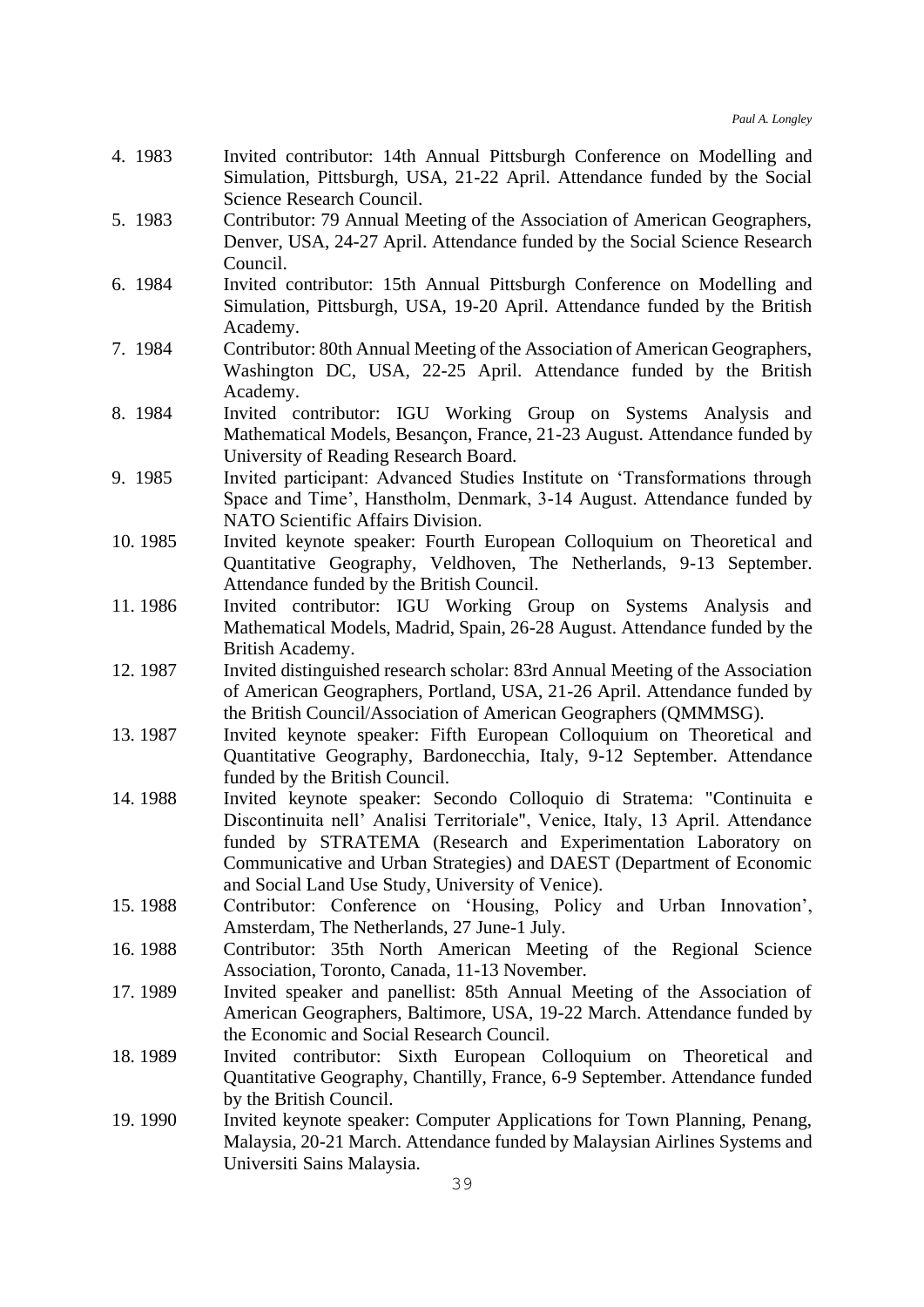- 20. 1990 Invited distinguished research scholar: 86th Annual Meeting of the Association of American Geographers, Toronto, Canada, 18-21 April. Attendance part funded by the Association of American Geographers (QMMMSG).
- 21. 1990 Contributor: Conference on 'Housing Debates: Urban Challenges', Paris, France, 3-6 July.
- 22. 1990 Contributor: 30th European Regional Science Association Congress, Istanbul, Turkey, 27-31 August.
- 23. 1991 Invited distinguished research scholar: 87th Annual Meeting of the Association of American Geographers, Miami, USA, 13-17 April. Attendance part funded by the Association of American Geographers (QMMMSG).
- 24. 1991 Contributor: 31st European Regional Science Association Congress, Lisbon, Portugal, 27-30 August.
- 25. 1991 Invited contributor: IGU Microsimulation Symposium, Stockholm, Sweden, 2- 4 September.
- 26. 1991 Invited contributor and national coordinator: Seventh European Colloquium on Theoretical and Quantitative Geography, Stockholm, Sweden, 5-8 September.
- 27. 1991 Contributor: 38th North American Meeting of the Regional Science Association, New Orleans, USA, 7-10 November. Attendance financed by the U.S. National Science Foundation.
- 28. 1992 Invited contributor: National Center for Geographic Information and Analysis (NCGIA) Initiative 14 (GIS and Spatial Analysis) meeting, San Diego, USA, 16-18 April. Attendance financed by the U.S. National Science Foundation.
- 29. 1992 Invited distinguished research scholar: 88th Annual Meeting of the Association of American Geographers, San Diego, USA, 18-21 April. Attendance part funded by the Association of American Geographers (GISSG).
- 30. 1992 Invited contributor: Workshop on 'Non Linear Evolution of Spatial Economic Systems', Wassenaar, The Netherlands, 19-21 June. Attendance financed by the Royal Netherlands Academy of Arts and Sciences.
- 31. 1992 Contributor: 32nd European Regional Science Association Congress, Louvainla-Neuve, Belgium, 25-28 August. Attendance part funded by the European Regional Science Association.
- 32. 1992 Invited keynote speaker: 'Groupe de Contact F.N.R.S. en Géographie Théorique et Quantitative', Université Catholique de Louvain, Belgium, 18 November. Attendance funded by the Belgian 'Fonds National de la Recherche Scientifique'.
- 33. 1993 Contributor: 33rd European Regional Science Association Congress, Moscow, CIS, 23-27 August. Attendance funded by the European Regional Science Association.
- 34. 1993 Invited speaker: Eighth European Colloquium on Theoretical and Quantitative Geography, Budapest, Hungary, 5-9 September.
- 35. 1994 Invited keynote speaker: Workshop on 'Urban Dynamics and Policies', Milan, Italy, 11 February. Attendance funded by the 'Laboratorio dinamiche e politiche urbane', Politecnico Milano.
- 36. 1994 Contributor: 90th Annual Meeting of the Association of American Geographers, San Francisco, USA, 29 March-2 April. Attendance funded by the Economic and Social Research Council.
- 37. 1994 Contributor: 34th European Regional Science Association Congress, Groningen, The Netherlands, 22-26 August. Attendance funded by the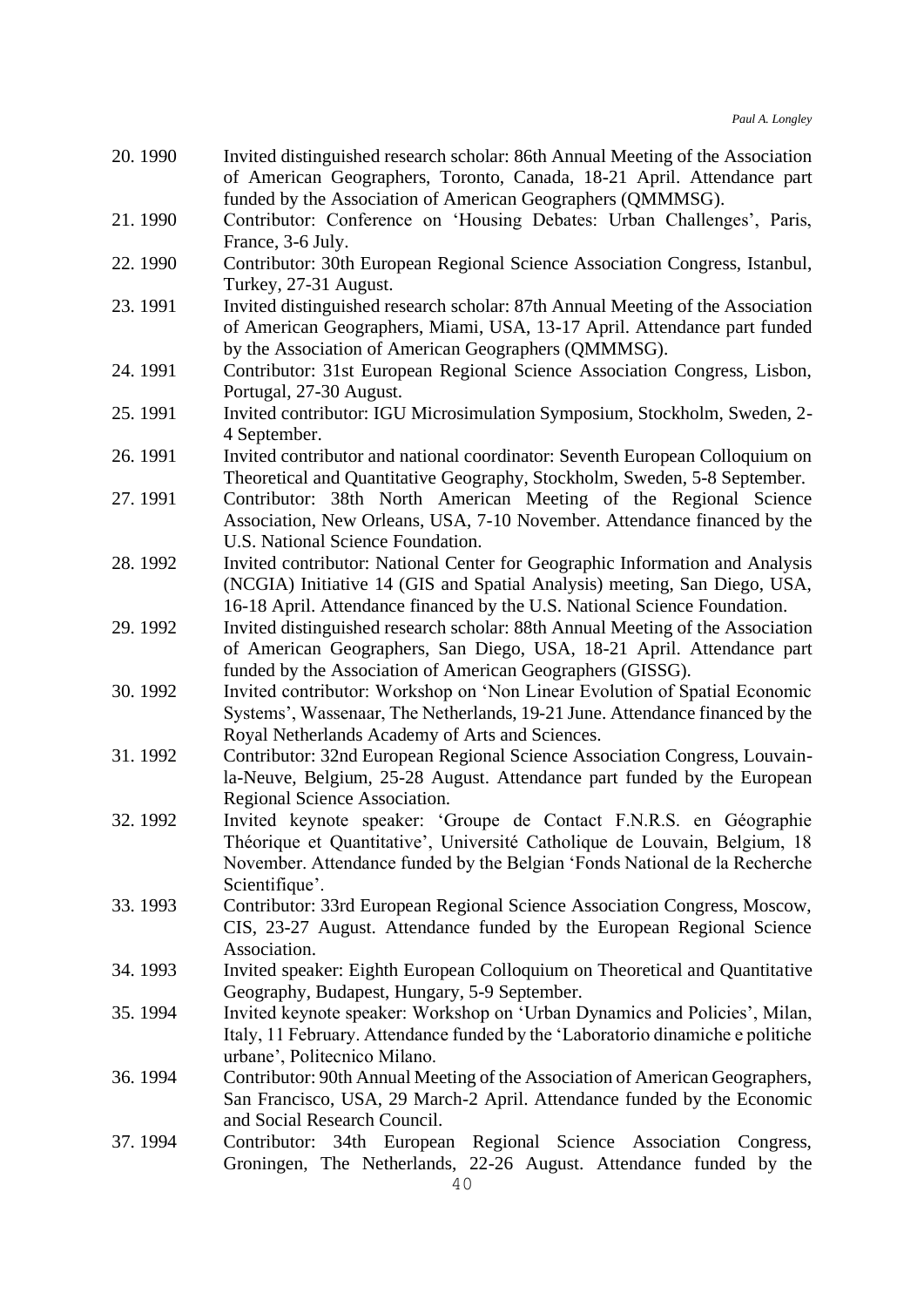|         | European Regional Science Association.                                                                             |
|---------|--------------------------------------------------------------------------------------------------------------------|
| 38.1994 | Invited keynote speaker: Laboratorio sulla simulazione STRATEMA:                                                   |
|         | "Artificial Worlds", Venice, Italy, 2-5 November. Attendance funded by                                             |
|         | STRATEMA (Research and Experimentation Laboratory on Communicative                                                 |
|         | and Urban Strategies) and DAEST (Department of Economic and Social Land                                            |
|         | Use Study, University of Venice).                                                                                  |
| 39.1995 | Invited participant: GISDATA Conference on "Remote Sensing and Urban                                               |
|         | Analysis", Strasbourg, France 8-10 June. Attendance funded by European                                             |
|         | Science Foundation Scientific Programme.                                                                           |
| 40.1995 | Contributor: 35th European Regional Science Association Congress, Odense,                                          |
|         | Denmark, 21-25 August. Attendance funded by the European Regional Science                                          |
|         | Association.                                                                                                       |
| 41.1995 | Invited speaker: Ninth European Colloquium on Theoretical and Quantitative                                         |
|         | Geography, Spa, Belgium, 9-13 September.                                                                           |
| 42.1996 | Invited speaker: Fifth World Congress of the Regional Science Association                                          |
|         | International, Tokyo, Japan, 2-6 May. Attendance funded by the Japanese Local                                      |
|         | Organising Committee.                                                                                              |
| 43.1996 | Invited speaker: Pacific Regional Science Congress (PRSCO), Tsukuba, Japan,                                        |
|         | 6-8 May. Attendance funded by the Japanese Local Organising Committee.                                             |
| 44.1996 | Contributor: 36th European Regional Science Association Congress, Zürich,                                          |
|         | Switzerland, 26-30 August. Attendance funded by the European Regional                                              |
|         | Science Association.                                                                                               |
| 45.1997 | Invited keynote speaker: Joint European Conference and Exhibition on                                               |
|         | Geographical Information, Vienna, Austria, 16-18 April. Attendance funded by                                       |
|         | Joint European Conference Organising Committee.                                                                    |
| 46.1997 | Invited speaker: Tenth European Colloquium on Theoretical and Quantitative                                         |
|         | Geography, Rostock, Germany, 6-10 September. Attendance funded by                                                  |
|         | Elsevier Science.                                                                                                  |
| 47.1998 | Panellist: 94th Annual Meeting of the Association of American Geographers,                                         |
|         | Boston, USA, 26-29 March. Attendance funded by Pearson Professional.                                               |
| 48.1998 | Invited keynote speaker: Colloquium on "Nouvelles frontières de la                                                 |
|         | géographie", Louvain-la-Neuve, Belgium, 11-12 September. Attendance                                                |
|         | funded by Université de Louvain-la-Neuve.                                                                          |
| 49.1998 | Invited keynote speaker: First Middle East GIS Conference, Bahrain, 19-21                                          |
|         | October. Attendance funded by the British Council.                                                                 |
| 50.1998 | Invited participant/steering group member: Workshop on "Status and trends in                                       |
|         | spatial analysis", Santa Barbara, USA, 10-12 December. Attendance funded by<br>the US National Science Foundation. |
| 51.1999 | Invited keynote speaker: Research conference on "Socio-economic impacts of                                         |
|         | new geographic information handling technologies", Espinho, Portugal, 22-27                                        |
|         | May. Attendance funded by the European Science Foundation.                                                         |
| 52.1999 | Invited keynote speaker: Sixth International Conference on Computers in Urban                                      |
|         | Planning and Urban Management, Venice, 8-11 September. Attendance funded                                           |
|         | by Local Organising Committee.                                                                                     |
| 53.2000 | Panellist/poster: First International Conference on Geographic Information                                         |
|         | Science, Savannah, USA, 28-31 October. Attendance funded by Elsevier                                               |
|         | Science.                                                                                                           |
| 54.2001 | Invited panellist: 21 <sup>st</sup> ESRI User Conference, San Diego, USA, 8-13 July.                               |

41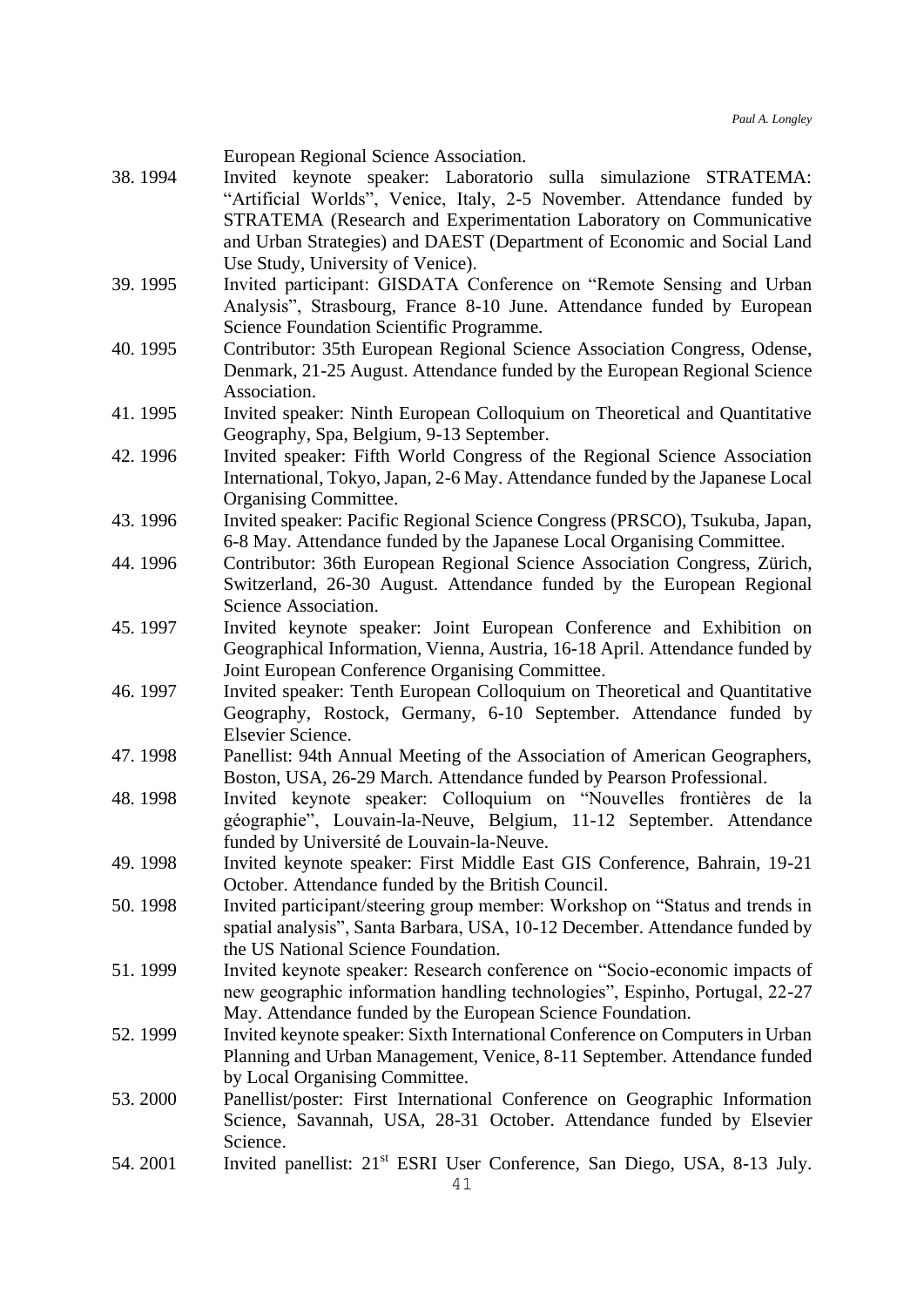Attendance funded by ESRI Inc.

- 55. 2002 Invited keynote speaker: Spatial Information and Social Processes, Thessalonica, Greece, 27-28 June. Attendance funded by Local Organising Committee.
- 56. 2002 Invited speaker: 42nd European Regional Science Association Congress, Dortmund, 27-31 August.
- 57. 2003 Invited keynote speaker: 8th International Seminar on GIS, Seoul, 20-21 November. Attendance funded by Korea Research Institute for Human Settlements
- 58. 2004 Invited keynote speaker: Connecting Communities and Spatial Data Visualization, Austin, Texas, 30-31 January. Attendance funded by the Landscape Architecture Foundation.
- 59. 2004 Invited keynote speaker: Spatial Indicators and GIS in Human Geography, Newcastle, Australia, 17 November. Attendance funded by the Institute of Australian Geographers.
- 60. 2005 Invited workshop leader: GIS Planet 2005, Estoril, Portugal, 30 May-2 June. Attendance funded by John Wiley & Sons Ltd/ESRI Inc.
- 61. 2005 Invited panellist: 25<sup>th</sup> ESRI User Conference, San Diego, USA, 25-29 July. Attendance funded by John Wiley & Sons Ltd/ESRI Inc.
- 62. 2005 Invited participant: National Land Cover Change Modeling Workshop, Pingree Park, Colorado, 19-21 September. Attendance funded by US Geological Survey.
- 63. 2006 Invited participant, International Conference on Geocomputation, University of Michigan, 6-8 September.
- 64. 2007 Invited participant: NSF/ESRC Agenda Setting Workshop on Agent-Based Modelling of Complex Spatial Systems, Santa Barbara, USA, 14-16 April. Attendance funded by ESRC/NSF.
- 65. 2007 Invited public lecture: Ritsumeikan University, Japan, 6 May. Attendance funded by Ritsumeikan University.
- 66. 2008 Invited Presidential Lecture speaker, 104th Annual Conference, Association of American Geographers (AAG), 15-19 April. Funding offered by AAG.
- 67. 2008 Invited keynote speaker: Conference on 'The Future of GIS', National University of Ireland, Maynooth, 1 May.
- 68. 2008 Invited keynote speaker: Geoinformatics 2008, Guangzhou, China, 27-29 June. Attendance funded by Chinese National Science Foundation/local organizing committee.
- 69. 2008 Invited keynote speaker:  $5<sup>th</sup>$  International Conference on Geographic Information Systems (IC-GIS 2008), Istanbul, 2-5 July. Attendance funded by local organizing committee.
- 70. 2008 Invited keynote speaker:  $5<sup>th</sup>$  International Conference on Geographic Information Science, Park City, USA, 23-26 September. Attendance part funded by Taylor and Francis/Routledge Ltd.
- 71. 2008 Invited speaker: Conference on 'Digital Spatial Data and Analysis', Dublin, 29 September. Attendance funded by University College Dublin.
- 72. 2008 Invited participant: Conference on 'Spatial Concepts in GIS and Design', Santa Barbara, 15-16 December. Sponsored by ESRI Inc.
- 73. 2009 Invited public lecture: Ritsumeikan University, Japan, 9 April. Attendance funded by Ritsumeikan University.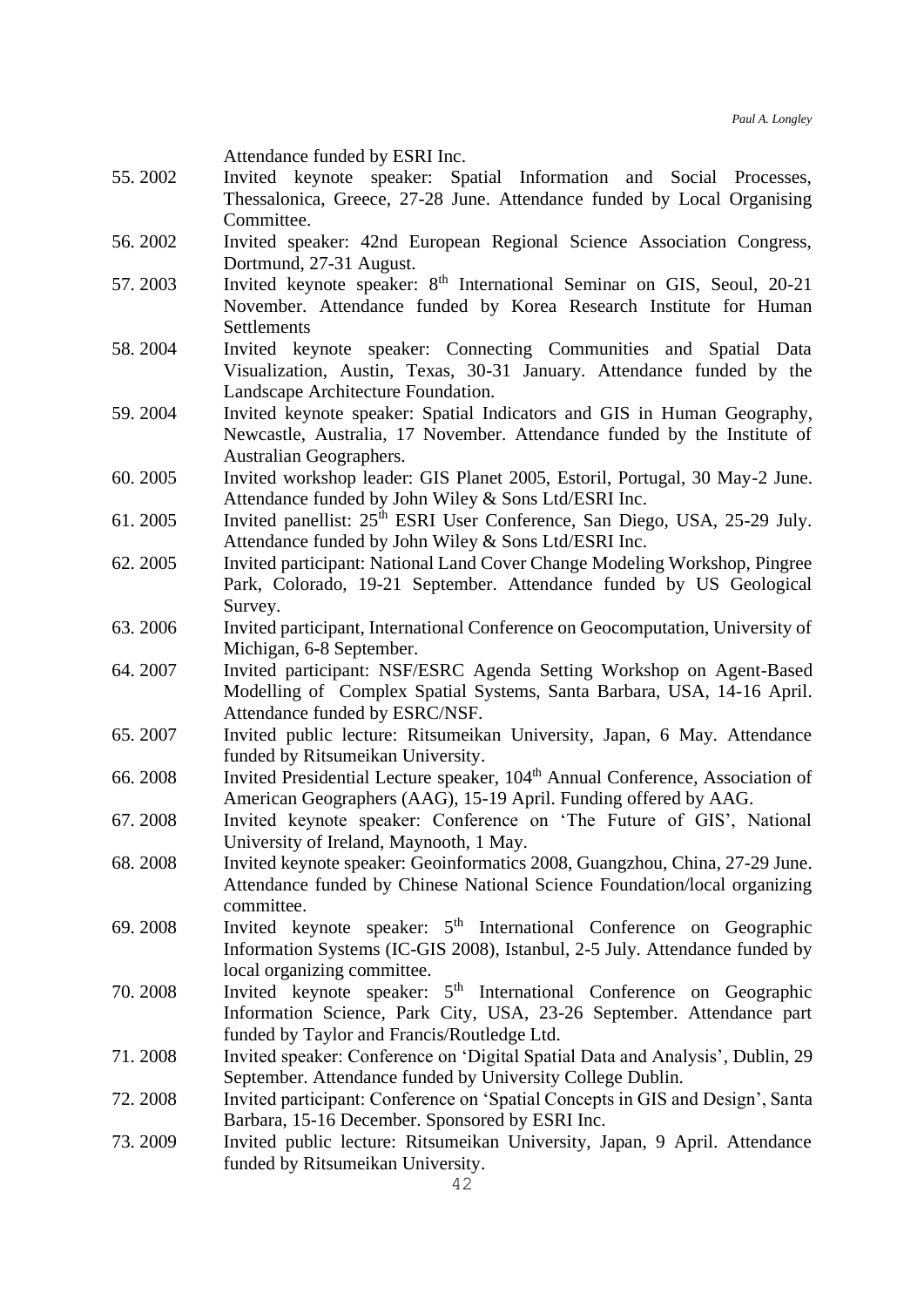- 74. 2009 Invited keynote speaker: Annual Miller Lecture, Penn State University, 24 April. Attendance funded by Miller Lecture Committee/PSU.
- 75. 2009 Invited keynote speaker: International Workshop on GIS for Transportation, 2- 6 December. Attendance funded by Local Organising Committee.
- 76. 2011 Invited public lecture: Ritsumeikan University, Japan, 6 September. Attendance funded by Ritsumeikan University.
- 77. 2011 Invited discussant/chair: Conference on 'Spatial thinking and GIS', Tokyo University, 14-16 September. Attendance funded by University of Tokyo.
- 78. 2011 Invited keynote speaker: State Key Laboratory of Information Engineering and Surveying ICCGS meeting, 18-19 December. Attendance funded by Wuhan University.
- 79. 2012 Invited keynote speaker: HellasGI biannual conference, National Technical University of Athens, 17 April. Attendance funded by local organising committee.
- 80. 2013 Invited keynote speaker, GIS Ostrava 2013 (Geoinformatics for City Transformations), January 21-3. Attendance part funded by Local Organising Committee.
- 81. 2013 Invited keynote speaker, Twelfth International Conference on Geocomputation, Wuhan, 23-5 May. Attendance part funded by Wuhan University.
- 82. 2013 Invited speaker, International Geographical Union Regional Conference, Kyoto, August 4-9.
- 83. 2013 Invited keynote speaker, GIScience Symposium 2013, Salzburg, 20-21 September.
- 84. 2013 Invited keynote speaker, Geospatial Scientific Summit, Dr. Sultan Al-Qassimi Centre for Gulf Studies, Sharjah, UAE, 27-28 November.
- 85. 2014 Invited speaker and session convenor, Association of American Geographers Annual Conference, Tampa, 7-11 April.
- 86. 2015 Invited panellist and presenter, Association of American Geographers Annual Conference, Chicago, 21-26 April.
- 87. 2015 Invited keynote speaker, VII Annual Conference IGOT (Geography Institute and Spatial Planning), University of Lisbon, 21 May.
- 88. 2015 Invited keynote speaker: Second IEEE International Conference on Spatial Data Mining and Geographical Knowledge Services, Fuzhou, China, 8-10 July.
- 89. 2015 Invited keynote speaker: First International Symposium on Spatiotemporal Computing, Washington DC, 13-15 July.
- 90. 2015 Invited keynote speaker: Fourth International Conference on Data Management Technologies and Applications, Colmar, France, 20-22 July.
- 91. 2015 Invited speaker: Nineteenth European Colloquium on Theoretical and Quantitative Geography, Bari, Italy, 3-7 September.
- 92. 2015 Invited keynote: Second Crowd Analyser Workshop, GIScience Research Group, Heidelberg University, 27 November.
- 93. 2016 Invited keynote speaker: New Trends in Geodemographics Research, Ritsumeikan University, 23 February and Experian, Tokyo 25 February.
- 94. 2016 Invited panellist and presenter, and session convenor: Association of American Geographers Annual Conference, San Francisco, 29 March-2 April.
- 95. 2016 Invited opening keynote speaker: Smart Geospatial Expo, Seoul, 31 August 2 September.
- 43 96. 2016 Invited opening keynote speaker: International Conference on Geospatial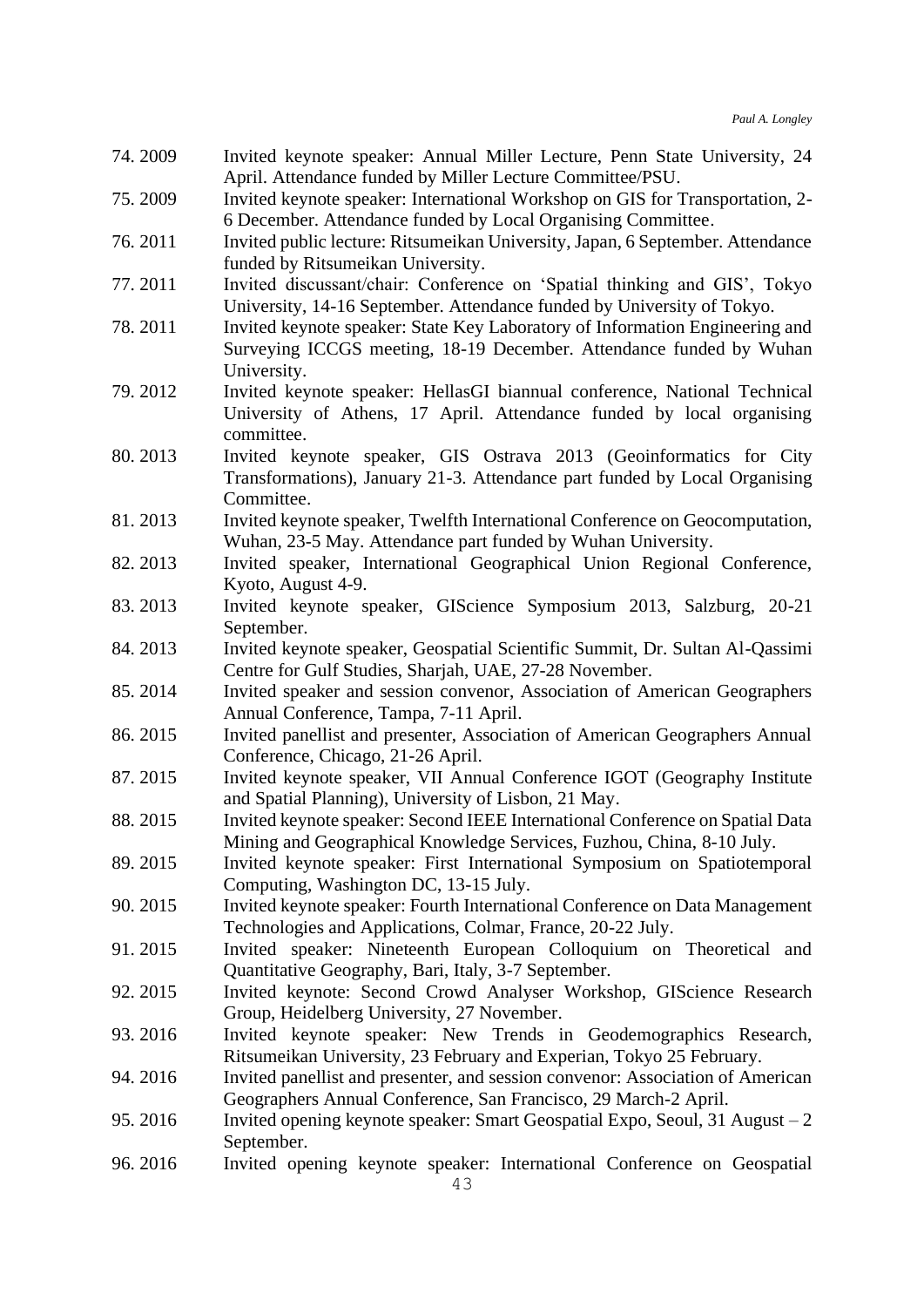Information Science, Seoul, 2 September.

- 97. 2016 Invited opening keynote speaker: European Commission DG REGIO Workshop: 'How can Regional Policy Benefit from Big Data?', Louvain-la-Neuve, 22 November.
- 98. 2017 Invited keynote, the Cambridge Conference (of the global surveying and mapping community), Cambridge, 4-6 July.
- 99. 2017 Invited keynote speaker: Estonian EU Presidency opening conference on 'The Digital Single Market and the Free Movement of Data', Tallinn, 17 July.
- 100. 2017 Invited keynote, BIT's 4<sup>th</sup> Annual Global Conference of Knowledge Economy, Qingdao, China, 19-21 September.
- 101. 2017 Invited keynote, ISPRS Geospatial Week 2017, Wuhan, China, 18-22 September.
- 102. 2017 Invited keynote, Deutscher Kongress für Geographie, Tübingen, 30 September-5 October.
- 103. 2018 Invited keynote, Cities4People: Smart Cities and Data Analytics, 's-Hertogenbosch, The Netherlands, 18-20 April.
- 104. 2018 Invited keynote, International Conference on Geoinformatics and Data Analysis, Prague, Czech Republic, 20-22 April.
- 105. 2018 Invited keynote, XVIII Congreso Nacional de Tecnologías de la Información Geográfica, Valencia, Spain, 20-22 June.
- 106. 2018 Invited keynote, China City and Region Lab (CCRL), Urban and Regional Science: Theories, Data and Methods, Shanghai University of Finance and Economics, China, 6 July.
- 107. 2018 Invited keynote, Geographical Big Data Analysis and Applications International Summer School, National Research Centre of Geospatial Information Technology, Fuzhou University, China, 10 July.
- 108. 2018 Invited keynote, International Conference on Spatial Analysis and Modeling, University of Tokyo, Japan, 8-9 September.

#### <span id="page-43-0"></span>**(iii) UK Conference Contributions**

I regularly give talks at external meetings, though often omit to add them to this CV. The following is a representative selection of the organisations that I have interacted with.

- 1. Annual Research Conference of the Royal Geographical Society/Institute of British Geographers (Durham, 4-7 January 1984; Reading, 6-9 January 1986; Portsmouth, 6-9 January 1987; Glasgow 3-6 January 1990; London 5-8 January 1993; Nottingham 4-7 January 1994; Exeter 7-10 January 1997; Leicester 5-7 January 1999; London August 26 2007; London August 29 2008).
- 2. GIS Research UK (Durham 1-3 April 2009; Leeds, 9-11 April 1997; 15-17 April 2015; Lancaster 11-13 April 2012; Liverpool 3-5 April 2015 (keynote); London 9-11 April 2003; April 2010; Norwich 28-30 April 2004; Nottingham 5-7 April 2006 (keynote); Portsmouth 27-29 April 2011; Southampton 14-16 April 1999; York 5-7 April 2000).
- 3. British/British and Irish Section of the Regional Science Association (Bath 6-8 September 2000; Cambridge, 29 August-1September 1989; Dundee, 16-18 September 1992; Harrogate, 22-24 August 2017; Leeds, 7-9 September 1983; Manchester, 4-6 September 1985).
- 4. International Conference on Geocomputation (Bristol, 17-19 September 1998;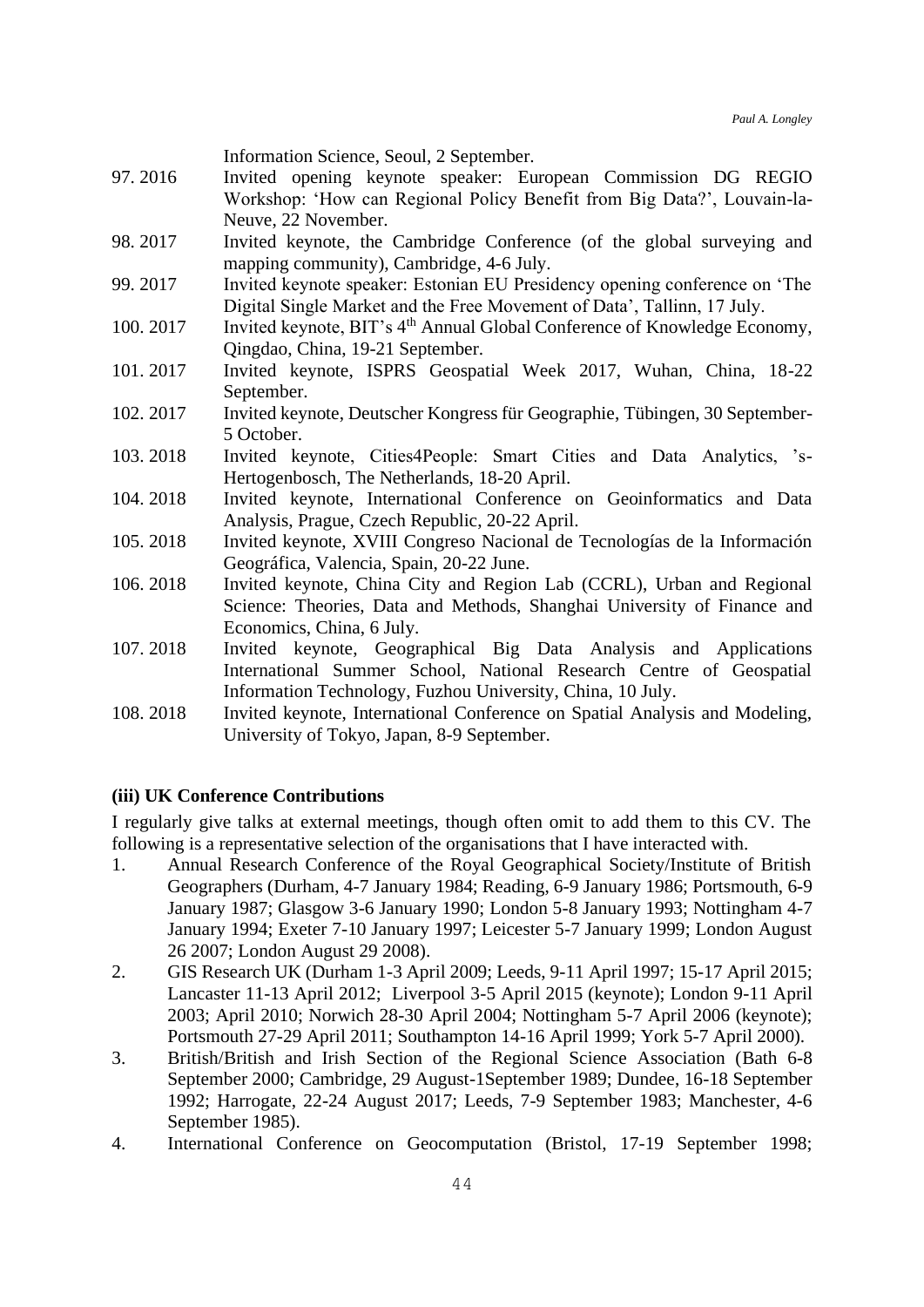Greenwich 24-25 August 2000; Leeds, 16-19 September 1996; Southampton 8-10 September 2003).

- 5. Demographics User Group Annual Conference (London, October 2005, 2007, and annually since 2011. Renamed the Data Analysts User Group in 2016).
- 6. European Colloquium on Theoretical and Quantitative Geography (Durham 5-8 September 1999; York 8-9 September 2017).
- 7. Market Research Society Census Interest Group (London, 27 May 1998; London 28 November 2000).
- 8. Association for Geographic Information (GeoCom: Warwick, keynote 24-25 November 2015; Edinburgh Science Festival panellist 3 April 2018).
- 9. National Mapping Organisations' 'Cambridge Conference' (3 July 2017, keynote) and various contributions to Ordnance Survey (GB)'s staff and research conferences.
- 10. Spatial Socio-Cultural Knowledge Workshop, UK Defence Intelligence Group and US Army Engineer Research and Development Center (London, 27-28 March 2008).
- 11. The British Computer Society (Bristol, 10 September 1986; Ipswich, 3 November 1987).
- 12. Royal Statistical Society: Social Statistics Section, Ethnicity Estimation using Family Naming Practices keynote talk, (London, 24 September 2018).

<span id="page-44-0"></span>**(iv) Selected Invited Research Seminars** (Universities unless stated otherwise)

Aalto University, Finland (2013) Adelaide, Australia (2004) Arizona State University (2008, 2014) Auckland, New Zealand (2005) Australian National University (2004) California, Los Angeles (1983) California, Santa Barbara (1983; 2004, 2006) Cape Town (1996: Department of Regional and Land Affairs, Office of Surveyor General) Cardiff (1984, 2012) Durham, University College (1990, 2011) Edinburgh (2006) Environmental Systems Research Institute, Redlands, USA (2002) Florida, Gainesville (1987) Groningen, the Netherlands (2013) Guangzhou (2015; 2018) Harvard (2006) Hong Kong Polytechnic University (2011; 2016) Institut Teknologi MARA, Malaysia (3 times, 1987; once 1989. ITM is a higher education institute). Kingston (2001; 2002) Konkuk University, South Korea (2016) Leeds (1995) Université Catholique de Louvain, Belgium (2016) Maynooth, Ireland (2005) McMaster, Canada (1988)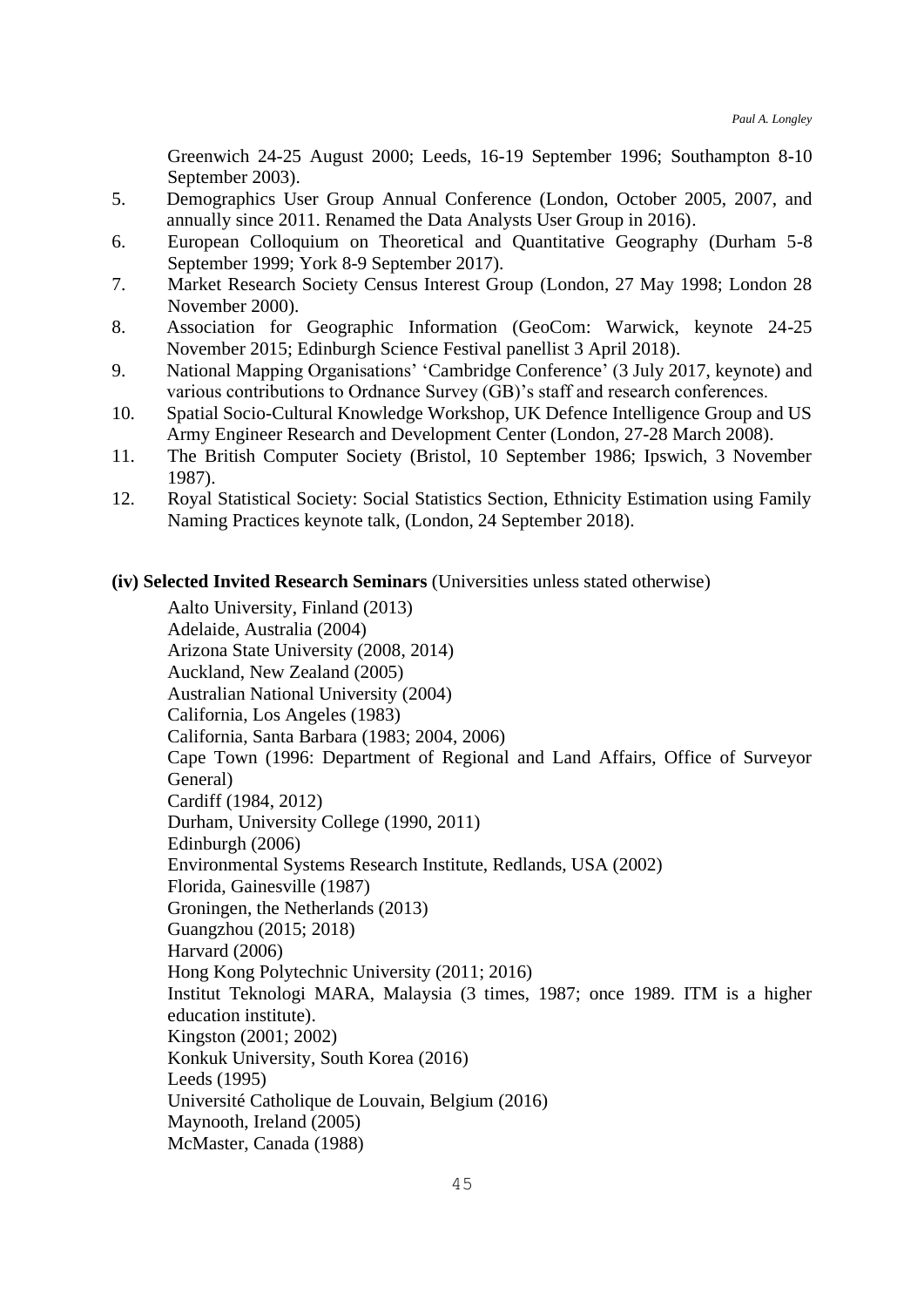Macquarie, Australia (1987) Massachusetts Institute of Technology (1998) Melbourne, Australia (2004: Melbourne University, RMIT University and State of Victoria Department of Primary Industries) Nanjing Normal University (2010; 2019) Newcastle-upon-Tyne (1993) New South Wales (1987; 2004) New York, Buffalo (1983; 1991) Nottingham (2002) Open University (1990) Ordnance Survey (GB, Britain's national mapping agency: 2003) Université Paris 1/CNRS (2006) Penn State (2009) Queensland, Australia (2004) Qingdao (Ocean University of China: 2017) Reading (1985) Ritsumeikan (Kyoto: 2019) Royal Statistical Society (2018) Seoul National University (2003, 2016) Shenzhen (2015) Southampton (1994; 1995; 2000) Swansea (2005) Syracuse (1991) Texas A&M University (2004) Tokyo (2009) Toronto (1991) Vienna University of Economics and Business (2013) Western Ontario (1988) Zurich (2011)

# <span id="page-45-0"></span>**(f) Public Understanding of Science**

- 1. 2006 Licensor, kiosk exhibit, '**Origins of Anglo-Saxon Surnames**', Centre for Life, Newcastle-upon-Tyne.
- 2. 2007 Licensor, kiosk exhibit, local ethnicity profiling, 'Explore-At-Bristol' museum, Bristol. Part of '**Inside DNA**' exhibit: Explore-At-Bristol (December 2007 – August 2008), Centre for Life (Newcastle-upon-Tyne: September 2008- February 2009); Glasgow Science Centre (March – September 2009); National Museums Liverpool (September 2010 – February 2011).
- 3. 2010 Licensor, kiosk exhibit, London Science Museum '**Who am I?**' exhibition (five year term).
- 4. 2012 Exhibitor, '**Genetic Maps**', Royal Society Summer Science Exhibition, 1-8 July (sse.royalsociety.org/2012/exhibits/genetic-maps/).
- 5. 2012 Licensor, kiosk exhibit, Glasgow Science Centre '**BodyWorks: Health & Wellbeing in the 21st Century**' exhibition.
- 6. 2013 Exhibitor, Big Bang Science Fair, EdExcel, London, 15-17 March.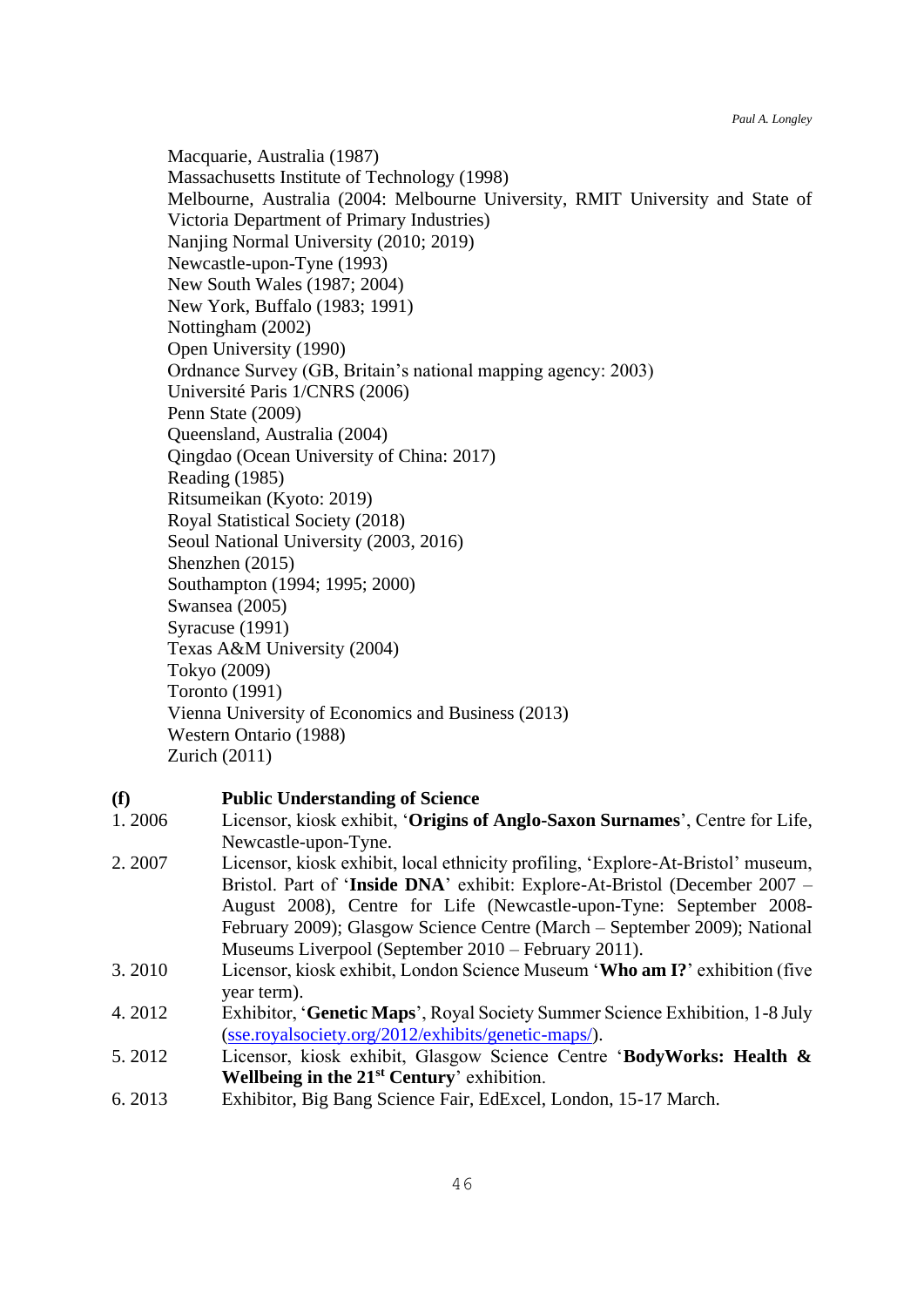# <span id="page-46-0"></span>**(g) Media Reports**

#### <span id="page-46-1"></span>**(i) Local taxation**

- 1. 1992 'Rich "will gain most from the council tax"', **The Independent**, 17 August, p.2.
- 2. 1992 **Radio Wales** current affairs news programme interview, 18 August.
- 3. 1993 'Homes "undervalued" for council tax', **The Financial Times**, 6 January, p.5.
- 4. 1993 'Homes "undervalued in council tax survey"', **The Independent**, 6 January, p.6.
- 5. 1993 'Mass undervaluing for Cardiff council tax', **The Times** 6 January, p.5.
- 6. 1993 **Radio Surrey** ('Drive Time') interview, 5 January.
- 7. 1993 **Radio Bristol** ('Newshour'), 6 January.
- 8. 1994 **The Guardian**, 5 January, p.4.

# <span id="page-46-2"></span>**(ii) Geodemographics**

- 9. 2005 'Team find sickly postcodes', **Camden New Journal** 17 July, p.17.
- 10. 2009 'Using "geodemographics" in public service delivery' **Britain in 2009** (the ESRC outreach magazine), p.28.
- 11. 2009 'A multicultural atlas of London' **Britain in 2009** (the ESRC outreach magazine), p.100.
- 12. 2011 Where are you now? The what, where and how of GIS. **The Sunday Times of Malta,** Tech Sunday, April 24, p.4.

# <span id="page-46-3"></span>**(iii) Family names**

The first website associated with this research (now gbnames.publicprofiler.org) logged over 523,000 users and 31 million hits during January 2006.

- 13. 2006 'Mr Smith? From Lerwick, I presume', **The Observer,** 15 January.
- 14. 2006 'New database puts names on the map', **Sunday Herald**, 15 January.
- 15. 2006 **Channel 4 News**, 16 January.
- 16. 2006 BBC News Online, 17 January ('front page' http://news.bbc.co.uk/1/hi/magazine/4620786.stm).
- 17. 2006 'Where do you think you are?', **Eastern Daily Press**, 17 January.
- 18. 2006 'So where did your name come from?', **Express and Star**, 18 January.
- 19. 2006 'Why Cerys should be a Cornish military worker . . .', **Western Mail**, 18 January.
- 20. 2006 'Website reveals where's in a name', **PCPro**, **MacUser**, **Computer Shopper** and **Computer Buyer**, 18 January.
- 21. 2006 **Radio Scotland**, 19 January.
- 22. 2006 'My, you've come a long way without even leaving home', **The Times**, 21 January.
- 23. 2006 **The Daily Mail**, 21 January.
- 24. 2006 **Radio 2**, ('Website of the Day'), 25 January.
- 25. 2006 **Radio 5**, 27 January.
- 26. 2006 Various other regional newspapers and other media, including the Blackpool **Gazette, Lincoln Echo**, **Nottingham Post**, **Romford Recorder**, **Swindon Advertiser**, **Scunthorpe Telegraph**, **BBC Midlands**, w/c 23 January.